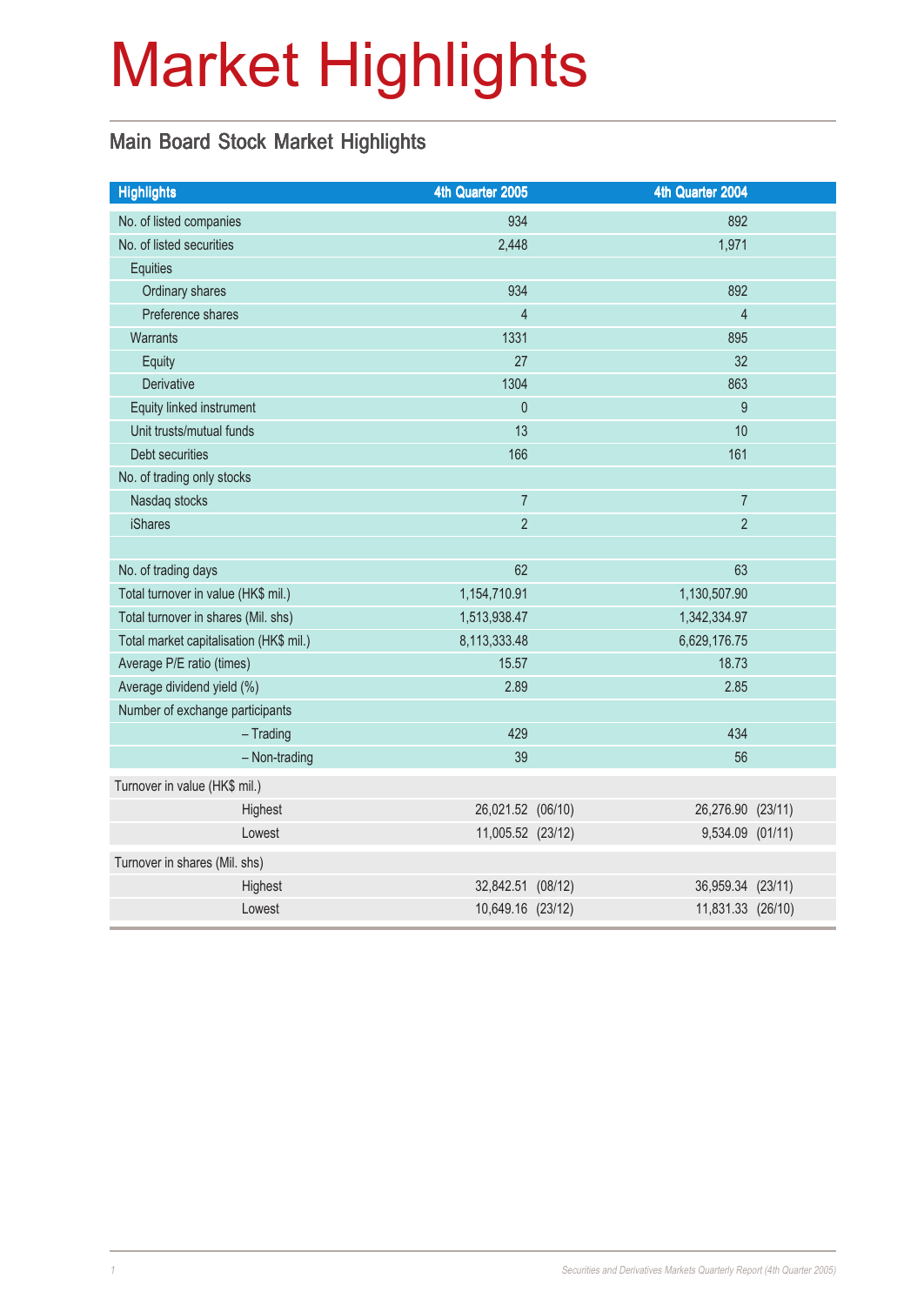# Market Highlights

## Market Highlights - Growth Enterprise Market (GEM)

| <b>Highlights</b>                       | 4th Quarter 2005 |                | 4th Quarter 2004 |                |
|-----------------------------------------|------------------|----------------|------------------|----------------|
| No. of listed companies                 | 201              |                | 204              |                |
| No. of listed securities                | 201              |                | 205              |                |
| Equities                                | 201              |                | 204              |                |
| <b>Warrants</b>                         | $\mathbf{0}$     |                | 1                |                |
|                                         |                  |                |                  |                |
| No. of trading days                     | 62               |                | 63               |                |
| Total turnover in value (HK\$ mil.)     | 5,408.71         |                | 4,540.04         |                |
| Total turnover in shares (Mil. shs)     | 7,112.69         |                | 8,511.86         |                |
| Total market capitalisation (HK\$ mil.) | 66,603.74        |                | 66,716.07        |                |
| Average P/E ratio (times)               | 22.94            |                | 28.65            |                |
| Average dividend yield (%)              | 1.00             |                | 0.66             |                |
| Turnover in value (HK\$ mil.)           |                  |                |                  |                |
| Highest                                 |                  | 183.01 (20/12) |                  | 248.79 (16/11) |
| Lowest                                  |                  | 39.13 (28/12)  |                  | 30.71 (01/11)  |
| Turnover in shares (Mil. shs)           |                  |                |                  |                |
| Highest                                 |                  | 262.42 (31/10) |                  | 372.50 (21/12) |
| Lowest                                  |                  | 51.94 (08/12)  |                  | 51.64 (03/11)  |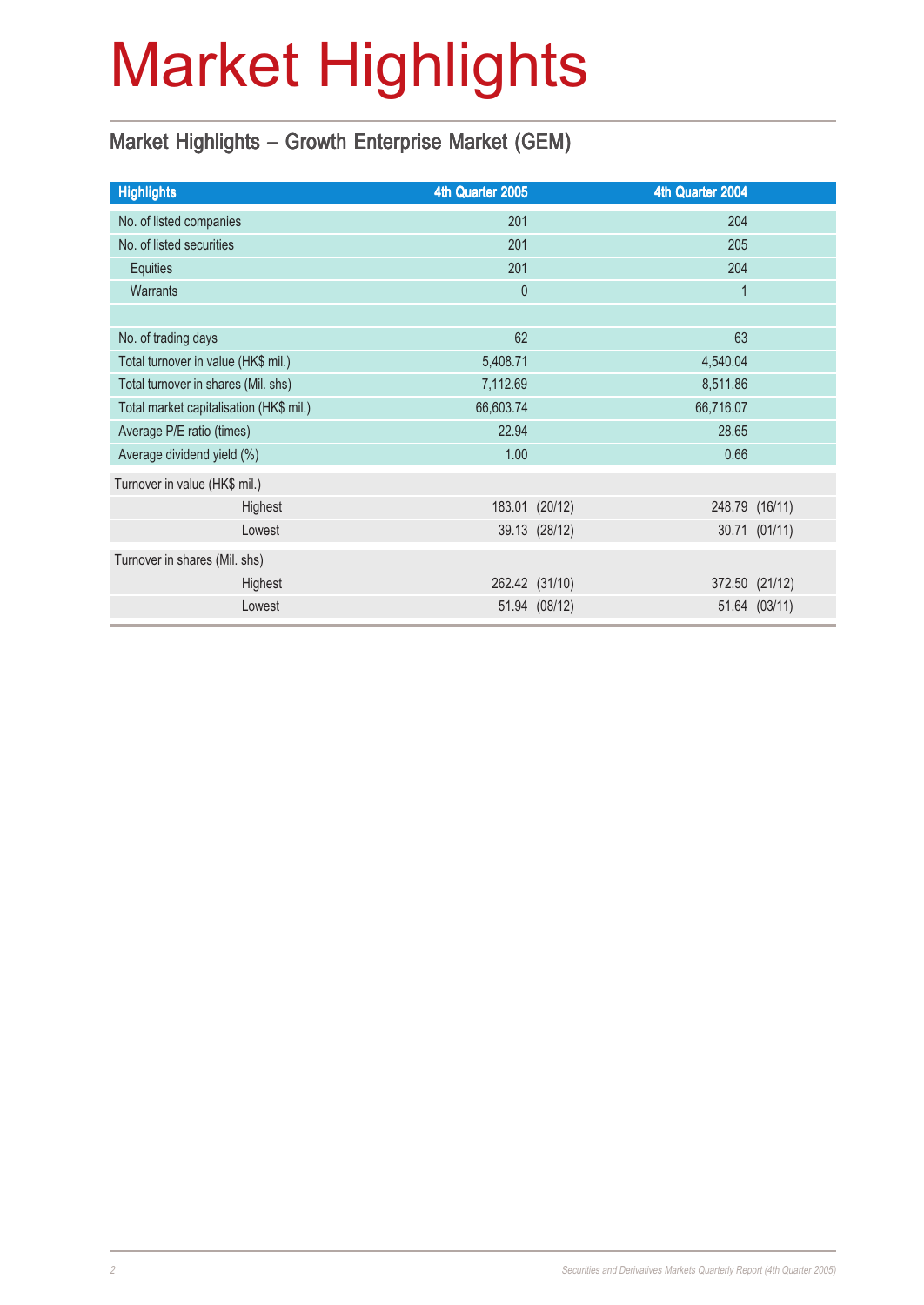# Market Highlights

## Derivatives Market Highlights

| <b>Highlights</b>                                          | 4th Quarter 2005 | 4th Quarter 2004 |
|------------------------------------------------------------|------------------|------------------|
| All futures and options products (excluding stock options) |                  |                  |
| No. of trading days                                        | 62.0             | 62.0             |
| Total contract volume                                      | 4,551,127        | 3,458,467        |
| Equity index products                                      | 4,543,382        | 3,445,173        |
| Equity products                                            | 3,757            | 5,102            |
| Interest rates products                                    | 3,988            | 8,192            |
| Average daily contract volume <sup>1</sup>                 | 73,405           | 55,782           |
| Total open interest as at the quarter end (contracts)      | 365,346          | 245,161          |
| Equity index products                                      | 362,119          | 236,740          |
| Equity products                                            | 1,750            | 1,821            |
| Interest rates products                                    | 1,477            | 6,600            |
| <b>Stock options</b>                                       |                  |                  |
| No. of newly introduced stock options classes              | $\overline{4}$   |                  |
| No. of stock options as at the quarter end                 |                  |                  |
| <b>Class</b>                                               | 43               | 37               |
| <b>Series</b>                                              | 3,146            | 2,560            |
| Total premium (HK\$ mil.)                                  | 2,924.64         | 1,515.33         |
| Call                                                       | 1,419.26         | 894.53           |
| Put                                                        | 1,505.38         | 620.80           |
| Average daily premium (HK\$ mil.)                          | 47.17            | 24.44            |
| Total contract volume                                      | 2,498,877        | 1,436,559        |
| Call                                                       | 1,219,866        | 705,120          |
| Put                                                        | 1,279,011        | 731,439          |
| Average daily contract volume                              | 40,304           | 23,170           |
| Total open interest as at the quarter end (contracts)      | 1,021,913        | 684,052          |
| Call                                                       | 509,699          | 350,943          |
| Put                                                        | 512,214          | 333,109          |
| Total number of trades                                     | 74,374           | 39,920           |
| Average daily number of trades                             | 1,200            | 644              |
| <b>Total contracts exercised</b>                           | 435,340          | 236,332          |
| Average premium per contract (HK\$)                        | 1,170            | 1,055            |
| Average contract per trade (contracts)                     | 34               | 36               |
| Put volume/call volume                                     | 1.05             | 1.04             |
| Average daily contract volume/open interest                | 3.9%             | 3.4%             |
| Options volume (shares)/underlying stock volume            | 3.1%             | 2.8%             |
| All futures and options products                           |                  |                  |
| Total contract volume                                      | 7,050,004        | 4,895,026        |
| Total open interest as at the quarter end (contracts)      | 1,387,259        | 929,213          |

1 Average daily contract volume is calculated based on the number of trading days of the Hong Kong Market.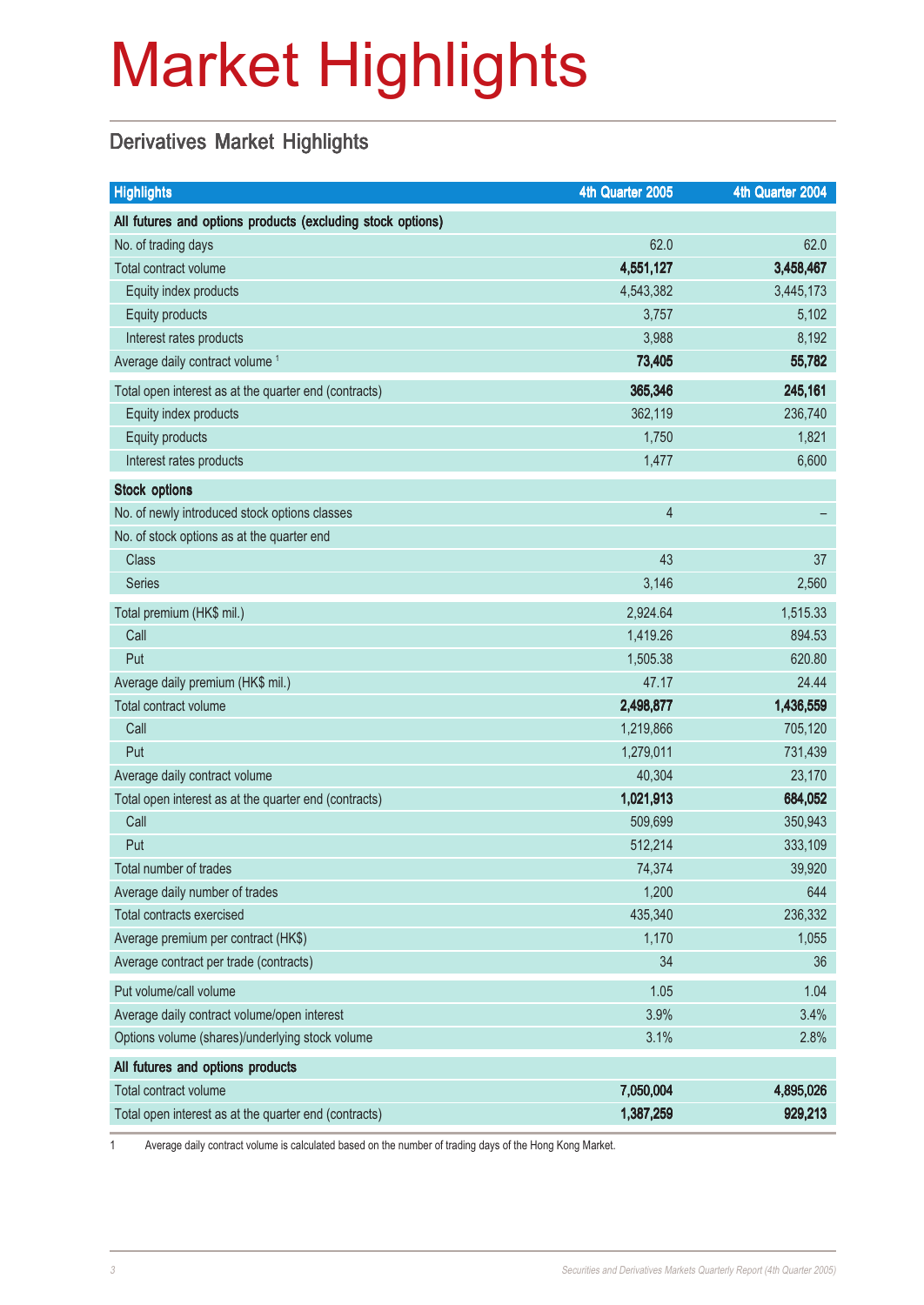### Equity Turnover

|      |                | <b>Share</b> | <b>Value</b> |              |
|------|----------------|--------------|--------------|--------------|
|      |                | (Mil. shs)   | (HK\$ mil.)  | No. of deals |
| 2004 | Q4             | 605,129.76   | 953,603.62   | 7,828,424    |
| 2005 | Q <sub>1</sub> | 573,722.80   | 915,816.33   | 7,096,762    |
|      | Q <sub>2</sub> | 262,762.37   | 774,973.82   | 4,981,081    |
|      | Q <sub>3</sub> | 284,688.60   | 1,022,082.34 | 6,567,887    |
|      | Q4             | 236,651.26   | 874,711.10   | 5,781,013    |

### Equity Trading Statistics

|      |                | No. of<br>trading days | Average daily turnover<br>(HK\$ mil.) | Average value<br>per deal |
|------|----------------|------------------------|---------------------------------------|---------------------------|
| 2004 | Q4             | 63                     | 15,136.57                             | 121,813                   |
| 2005 | Q1             | 59                     | 15,522.31                             | 129,047                   |
|      | Q <sub>2</sub> | 62                     | 12,499.58                             | 155,583                   |
|      | Q <sub>3</sub> | 64                     | 15,970.04                             | 155,618                   |
|      | Q4             | 62                     | 14,108.24                             | 151,308                   |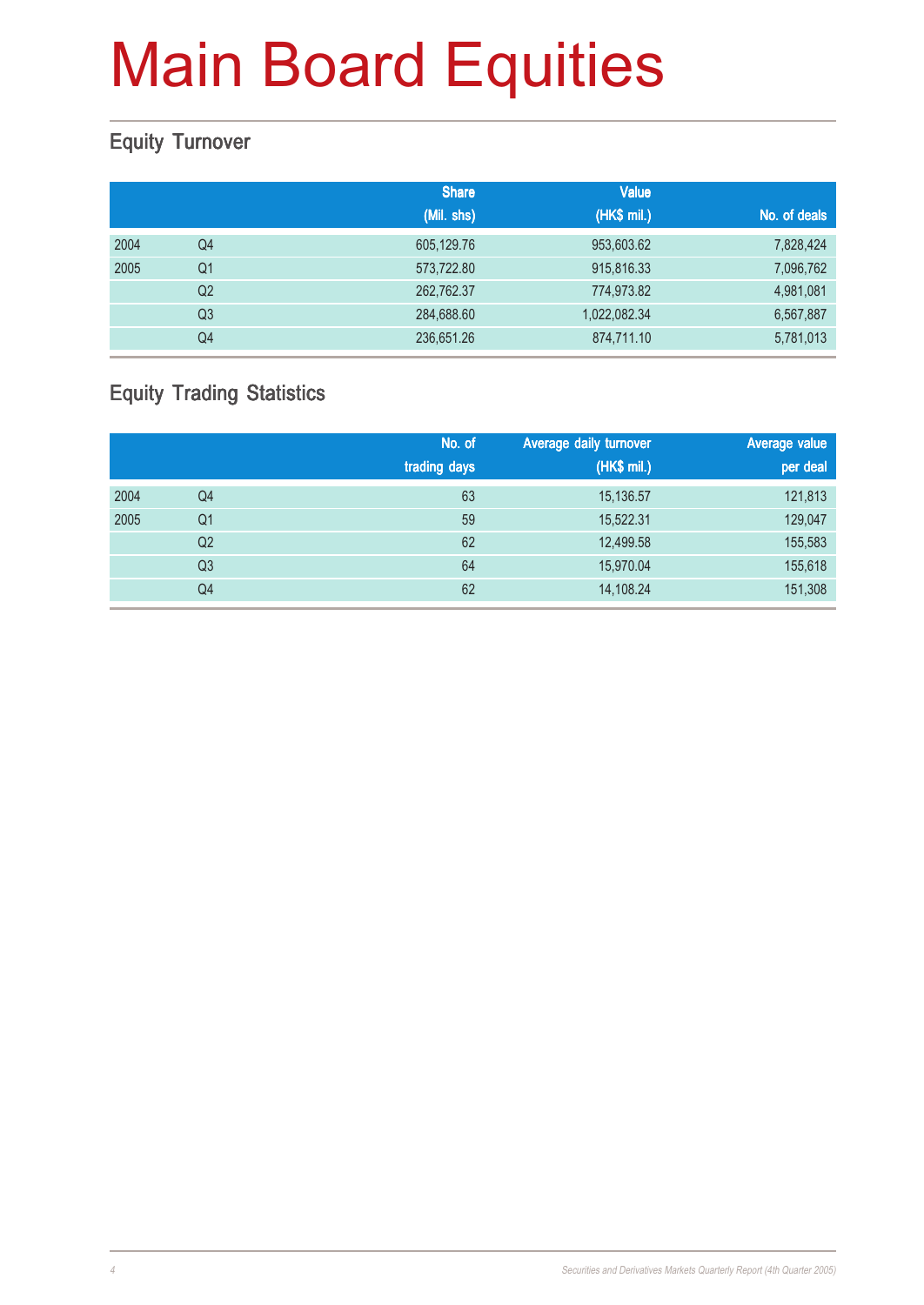#### 20 Most Advanced Stocks

for 4th quarter 2005

|                |       |                        | <b>Closing price</b> |                         |        |
|----------------|-------|------------------------|----------------------|-------------------------|--------|
| Rank           | Code  | <b>Stock</b>           | End of Dec 2005      | End of Sep 2005         | $%$ up |
|                | 00193 | <b>CAPITAL ESTATE</b>  | 0.740                | 0.224<br>$\overline{A}$ | 230.36 |
| $\overline{2}$ | 00340 | <b>INNOMAXX BIOTEC</b> | 0.225                | 0.080                   | 181.25 |
| 3              | 00149 | <b>CHINA VELOCITY</b>  | 0.810                | 0.360                   | 125.00 |
| 4              | 00567 | <b>DAISHOMICROLINE</b> | 0.520                | 0.234                   | 122.22 |
| 5              | 02668 | PAK TAK INT'L          | 0.370                | 0.176                   | 110.23 |
| 6              | 00397 | <b>STARBOW</b>         | 0.102                | 0.050                   | 104.00 |
| $\overline{7}$ | 00856 | <b>VST HOLDINGS</b>    | 0.385                | 0.195                   | 97.44  |
| 8              | 00639 | <b>FUSHAN ENERGY</b>   | 0.860                | 0.465                   | 84.95  |
| 9              | 00724 | <b>SEMTECH INT'L</b>   | 1.330                | 0.730                   | 82.19  |
| 10             | 01169 | <b>HAIER ELEC</b>      | 0.223                | 0.128                   | 74.22  |
| 11             | 00553 | <b>NANJING PANDA</b>   | 1.560                | 0.930                   | 67.74  |
| 12             | 00761 | <b>PEKING APPAREL</b>  | 0.330                | 0.198                   | 66.67  |
| 13             | 01125 | LAI FUNG HOLD          | 0.305                | 0.190                   | 60.53  |
| 14             | 01191 | <b>CHINA RICH HOLD</b> | 0.190                | 0.120                   | 58.33  |
| 15             | 00662 | <b>ASIA FINANCIAL</b>  | 2.975                | 1.900                   | 56.58  |
| 16             | 00413 | SOUTH CHINA IND        | 0.780                | 0.500                   | 56.00  |
| 17             | 00718 | <b>BESTWAY INT'L</b>   | 0.217                | 0.140                   | 55.00  |
| 18             | 00301 | <b>NEW WORLD TMT</b>   | 0.720                | 0.465                   | 54.84  |
| 19             | 00983 | <b>SHUI ON CONS</b>    | 14.300               | 9.350                   | 52.94  |
| 20             | 00485 | <b>STARLIGHT INT'L</b> | 0.910                | 0.600                   | 51.67  |
|                |       |                        |                      |                         |        |

A Adjusted

### 20 Most Declined Stocks

for 4th quarter 2005

|                |       | <b>Closing price</b>   |                 |                         |            |
|----------------|-------|------------------------|-----------------|-------------------------|------------|
| Rank           | Code  | <b>Stock</b>           | End of Dec 2005 | End of Sep 2005         | % down     |
| 1              | 01226 | <b>GARRON INT'L</b>    | 0.230           | 1.000                   | 77.00      |
| $\overline{2}$ | 00279 | <b>INNER MONGOLIA</b>  | 0.200           | 0.670                   | 70.15      |
| 3              | 00586 | <b>GOLDWIZ HOLD</b>    | 0.340           | 1.030                   | 66.99      |
| 4              | 00661 | CH N RES DEV           | 0.059           | 0.175                   | 66.29<br>٠ |
| 5              | 00353 | <b>ORIENT IND HOLD</b> | 0.400           | 0.980                   | 59.18      |
| 6              | 00313 | <b>DICKSON GROUP</b>   | 0.105           | 0.250                   | 58.00      |
| $\overline{7}$ | 00292 | <b>ASIA STD HOTEL</b>  | 0.137           | 0.310                   | 55.81      |
| 8              | 00575 | <b>REGENT PACIFIC</b>  | 0.153           | 0.340                   | 55.00      |
| 9              | 00989 | <b>CHINA MOTION</b>    | 0.115           | 0.235                   | 51.06      |
| 10             | 00491 | <b>SEE CORPORATION</b> | 0.050           | 0.101                   | 50.50      |
| 11             | 00651 | <b>WONSON INT'L</b>    | 0.032           | 0.062<br>A              | 48.39      |
| 12             | 01139 | <b>VICTORY GROUP</b>   | 0.174           | $\overline{A}$<br>0.330 | 47.27      |
| 13             | 02618 | <b>TCL COMM</b>        | 0.197           | 0.360                   | 45.28      |
| 14             | 00276 | <b>NEW WORLD CYBER</b> | 0.148           | 0.265                   | 44.15      |
| 15             | 00603 | <b>NIPPON ASIA INV</b> | 0.060           | 0.106                   | 43.40      |
| 16             | 00745 | <b>WING HONG</b>       | 0.037           | 0.064                   | 42.19      |
| 17             | 00307 | <b>TIDETIME SUN</b>    | 0.122           | 0.210                   | 41.90      |
| 18             | 00137 | <b>JINHUI HOLDINGS</b> | 1.330           | 2.275                   | 41.54      |
| 19             | 00600 | <b>HONESTYTREASURE</b> | 0.215           | 0.365                   | 41.10      |
| 20             | 00412 | <b>HERITAGE INT'L</b>  | 0.038           | 0.064<br>$\overline{A}$ | 40.63      |

A Adjusted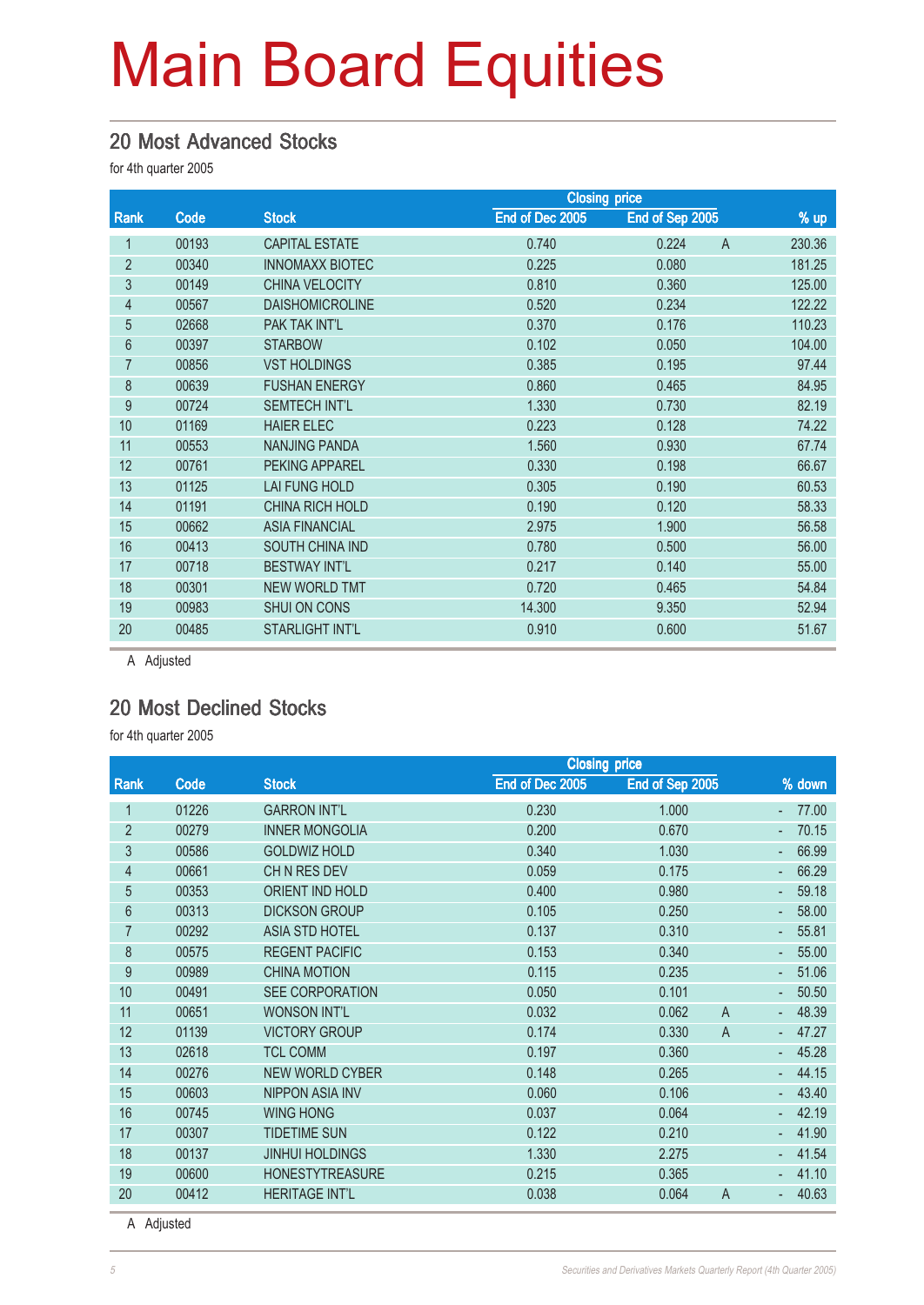#### 20 Most Active Stocks by Value

for 4th quarter 2005

| Rank             | Code  | <b>Stock</b>           | Turnover (HK\$ mil.) | % of total |
|------------------|-------|------------------------|----------------------|------------|
| 1                | 00005 | <b>HSBC HOLDINGS</b>   | 98,448.69            | 11.25      |
| $\overline{2}$   | 00939 | <b>CCB</b>             | 51,422.06            | 5.88       |
| $\mathfrak{Z}$   | 00013 | <b>HUTCHISON</b>       | 48,046.10            | 5.49       |
| $\overline{4}$   | 00941 | <b>CHINA MOBILE</b>    | 45,755.36            | 5.23       |
| 5                | 00857 | <b>PETROCHINA</b>      | 37,912.67            | 4.33       |
| 6                | 00001 | <b>CHEUNG KONG</b>     | 30,971.19            | 3.54       |
| $\overline{7}$   | 00016 | <b>SHK PPT</b>         | 27,751.73            | 3.17       |
| 8                | 02628 | <b>CHINA LIFE</b>      | 22,969.75            | 2.63       |
| $\boldsymbol{9}$ | 00386 | SINOPEC CORP           | 22,478.01            | 2.57       |
| 10               | 00883 | <b>CNOOC</b>           | 19,967.66            | 2.28       |
| 11               | 02388 | <b>BOC HONG KONG</b>   | 16,988.60            | 1.94       |
| 12               | 00728 | CHINA TELECOM          | 14,441.70            | 1.65       |
| 13               | 00330 | <b>ESPRIT HOLDINGS</b> | 14,236.61            | 1.63       |
| 14               | 00017 | <b>NEW WORLD DEV</b>   | 12,138.83            | 1.39       |
| 15               | 03328 | <b>BANKCOMM</b>        | 11,609.48            | 1.33       |
| 16               | 00012 | <b>HENDERSON LAND</b>  | 11,172.55            | 1.28       |
| 17               | 00011 | <b>HANG SENG BANK</b>  | 9,963.36             | 1.14       |
| 18               | 00019 | <b>SWIRE PACIFIC A</b> | 9,735.07             | 1.11       |
| 19               | 01088 | <b>CHINA SHENHUA</b>   | 8,910.83             | 1.02       |
| 20               | 02600 | <b>CHALCO</b>          | 7,307.40             | 0.84       |
| <b>Total</b>     |       |                        | 522,227.65           | 59.70      |

#### 20 Most Active Stock by Shares

| Rank           | Code  | <b>Stock</b>           | <b>Turnover (Mil. shs)</b> | % of total |
|----------------|-------|------------------------|----------------------------|------------|
| 1              | 00939 | <b>CCB</b>             | 20,962.86                  | 8.86       |
| $\overline{2}$ | 00292 | <b>ASIA STD HOTEL</b>  | 7,582.63                   | 3.20       |
| $\mathfrak{Z}$ | 00386 | SINOPEC CORP           | 6,438.51                   | 2.72       |
| $\overline{4}$ | 00857 | <b>PETROCHINA</b>      | 6,234.77                   | 2.63       |
| 5              | 00412 | <b>HERITAGE INT'L</b>  | 5,351.74                   | 2.26       |
| $6\phantom{a}$ | 00728 | <b>CHINA TELECOM</b>   | 5,283.70                   | 2.23       |
| 7              | 01169 | <b>HAIER ELEC</b>      | 5,052.22                   | 2.13       |
| 8              | 00680 | <b>NAN HAI CORP</b>    | 4,554.75                   | 1.92       |
| $\overline{9}$ | 00883 | <b>CNOOC</b>           | 3,867.71                   | 1.63       |
| 10             | 01125 | <b>LAI FUNG HOLD</b>   | 3,813.05                   | 1.61       |
| 11             | 02628 | <b>CHINA LIFE</b>      | 3,729.12                   | 1.58       |
| 12             | 03328 | <b>BANKCOMM</b>        | 3,482.56                   | 1.47       |
| 13             | 00488 | <b>LAI SUN DEV</b>     | 3,278.98                   | 1.39       |
| 14             | 00718 | <b>BESTWAY INT'L</b>   | 3,184.95                   | 1.35       |
| 15             | 00959 | A-MAX                  | 3,007.41                   | 1.27       |
| 16             | 00202 | <b>INTERCHINA HOLD</b> | 2,995.94                   | 1.27       |
| 17             | 00078 | <b>REGAL INT'L</b>     | 2,838.08                   | 1.20       |
| 18             | 00981 | <b>SMIC</b>            | 2,745.99                   | 1.16       |
| 19             | 01003 | <b>GFT HOLDINGS</b>    | 2,379.43                   | 1.01       |
| 20             | 00419 | UNIVERSAL HOLD         | 2,066.43                   | 0.87       |
| <b>Total</b>   |       |                        | 98,850.82                  | 41.77      |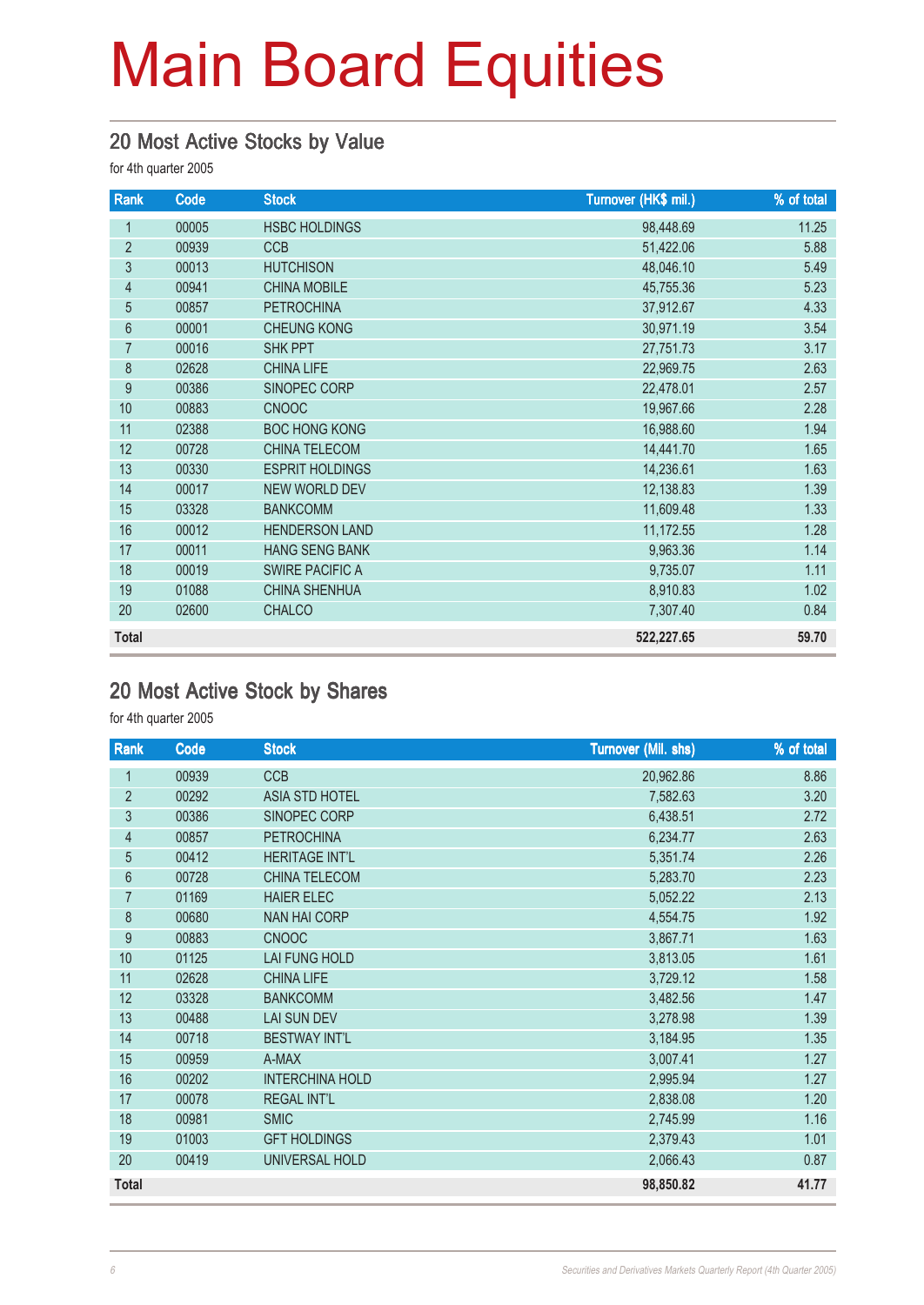#### Market Capitalisation of Domestic Companies

|      |                | HK\$ mil.    |
|------|----------------|--------------|
| 2004 | Q4             | 6,629,176.75 |
| 2005 | Q <sub>1</sub> | 6,506,079.87 |
|      | Q2             | 6,893,327.13 |
|      | Q3             | 7,543,892.66 |
|      | Q4             | 8,113,333.48 |

#### Market Capitalisation by Classifications

Quarter-end figures

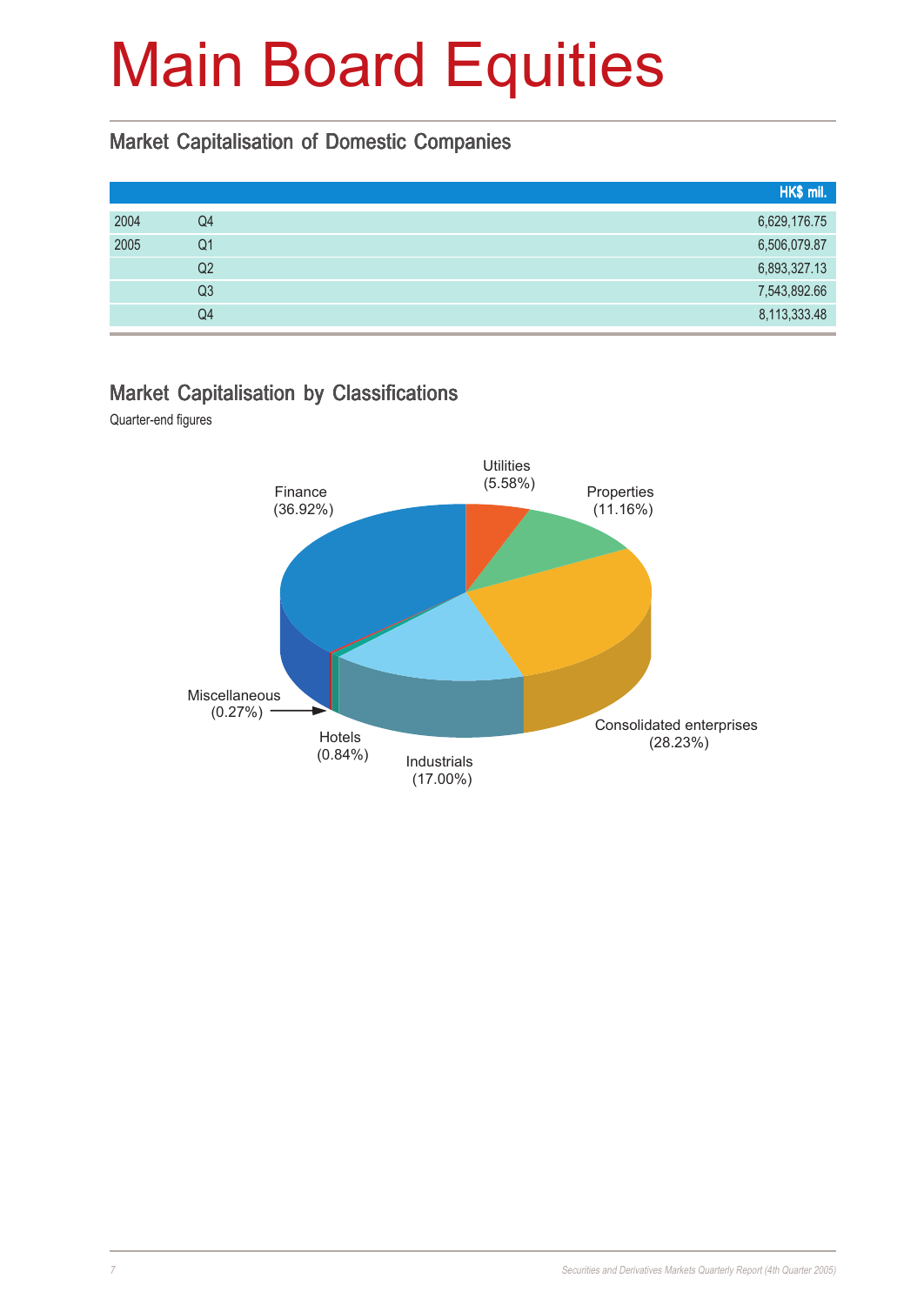#### 50 Leading Companies in Market Capitalisation

as at the 4th quarter end 2005

| Rank                     | Code  | <b>Company</b>                                         | Market capitalisation (HK\$ mil.) | % of market total |
|--------------------------|-------|--------------------------------------------------------|-----------------------------------|-------------------|
| 1                        | 00005 | <b>HSBC Holdings plc</b>                               | 1,410,752.25                      | 17.39             |
| $\overline{2}$           | 00941 | China Mobile (Hong Kong) Ltd.                          | 727,295.62                        | 8.96              |
| 3                        | 00939 | China Construction Bank Corporation - H Shares         | 606,660.53                        | 7.48              |
| $\overline{\mathcal{L}}$ | 00013 | Hutchison Whampoa Ltd.                                 | 314,849.93                        | 3.88              |
| 5                        | 02888 | <b>Standard Chartered PLC</b>                          | 227,584.66                        | 2.81              |
| $6\phantom{a}$           | 00883 | CNOOC Ltd.                                             | 215,537.05                        | 2.66              |
| $\overline{7}$           | 00011 | Hang Seng Bank Ltd.                                    | 193,478.48                        | 2.38              |
| 8                        | 00001 | Cheung Kong (Holdings) Ltd.                            | 184,250.87                        | 2.27              |
| 9                        | 00016 | Sun Hung Kai Properties Ltd.                           | 181,286.63                        | 2.23              |
| 10                       | 02388 | BOC Hong Kong (Holdings) Ltd.                          | 157,534.43                        | 1.94              |
| 11                       | 00857 | PetroChina Co. Ltd. - H Shares                         | 133,978.02                        | 1.65              |
| 12                       | 00002 | CLP Holdings Ltd.                                      | 108,371.07                        | 1.34              |
| 13                       | 00019 | Swire Pacific Ltd.                                     | 105,301.19                        | 1.30              |
| 14                       | 00003 | Hong Kong and China Gas Co. Ltd., The                  | 91,169.98                         | 1.12              |
| 15                       | 02038 | Foxconn International Holdings Ltd.                    | 87,960.71                         | 1.08              |
| 16                       | 00066 | MTR Corporation Ltd.                                   | 83,596.95                         | 1.03              |
| 17                       | 00906 | China Netcom Group Corporation (Hong Kong) Ltd.        | 82,748.79                         | 1.02              |
| 18                       | 00006 | Hongkong Electric Holdings Ltd.                        | 81,955.65                         | 1.01              |
| 19                       | 03328 | Bank of Communications Co., Ltd. - H Shares            | 81,302.25                         | 1.00              |
| 20                       | 00762 | China Unicom Ltd.                                      | 79,214.99                         | 0.98              |
| 21                       | 00004 | Wharf (Holdings) Ltd., The                             | 67,066.34                         | 0.83              |
| 22                       | 00330 | Esprit Holdings Ltd.                                   | 66,611.90                         | 0.82              |
| 23                       | 00012 | Henderson Land Development Co. Ltd.                    | 66,232.17                         | 0.82              |
| 24                       | 00386 | China Petroleum & Chemical Corporation - H Shares      | 64,604.88                         | 0.80              |
| 25                       | 01038 | Cheung Kong Infrastructure Holdings Ltd.               | 55,002.72                         | 0.68              |
| 26                       | 02332 | Hutchison Telecommunications International Ltd.        | 53,228.52                         | 0.66              |
| 27                       | 02628 | China Life Insurance Co. Ltd. - H Shares               | 50,972.05                         | 0.63              |
| 28                       | 00267 | CITIC Pacific Ltd.                                     | 47,035.99                         | 0.58              |
| 29                       | 00293 | Cathay Pacific Airways Ltd.                            | 45,807.57                         | 0.56              |
| 30                       | 00101 | Hang Lung Properties Ltd.                              | 44,609.20                         | 0.55              |
| 31                       | 00494 | Li & Fung Ltd.                                         | 43,895.81                         | 0.54              |
| 32                       | 00083 | Sino Land Co. Ltd.                                     | 40,116.41                         | 0.49              |
| 33                       | 00728 | China Telecom Corporation Ltd. - H Shares              | 39,550.62                         | 0.49              |
| 34                       | 00097 | Henderson Investment Ltd.                              | 38,879.12                         | 0.48              |
| 35                       | 00017 | New World Development Co. Ltd.                         | 37,185.17                         | 0.46              |
| 36                       | 00144 | China Merchants Holdings (International) Co. Ltd       | 36,971.30                         | 0.46              |
| 37                       | 02318 | Ping An Insurance (Group) Co. of China Ltd. - H Shares | 36,588.60                         | 0.45              |
| 38                       | 00023 | Bank of East Asia, Ltd., The                           | 35,407.62                         | 0.44              |
| 39                       | 00551 | Yue Yuen Industrial (Holdings) Ltd.                    | 35,067.57                         | 0.43              |
| 40                       | 00388 | Hong Kong Exchanges and Clearing Ltd.                  | 34,159.53                         | 0.42              |
| 41                       | 00069 | Shangri-La Asia Ltd.                                   | 32,730.33                         | 0.40              |
| 42                       | 00008 | PCCW Ltd.                                              | 32,102.30                         | 0.40              |
| 43                       | 01199 | COSCO Pacific Ltd.                                     | 31,171.05                         | 0.38              |
| 44                       | 00291 | China Resources Enterprise, Ltd.                       | 30,791.81                         | 0.38              |
| 45                       | 00992 | Lenovo Group Ltd.                                      | 30,369.76                         | 0.37              |
| 46                       | 01088 | China Shenhua Energy Co. Ltd. - H Shares               | 29,057.88                         | 0.36              |
| 47                       | 00053 | Guoco Group Ltd.                                       | 28,232.61                         | 0.35              |
| 48                       | 00179 | Johnson Electric Holdings Ltd.                         | 27,002.35                         | 0.33              |
| 49                       | 00669 | Techtronic Industries Co. Ltd.                         | 26,960.55                         | 0.33              |
| 50                       | 00020 | Wheelock and Co. Ltd.                                  | 25,702.89                         | 0.32              |
| <b>Total</b>             |       |                                                        | 6,387,944.67                      | 78.73             |
| <b>Market total</b>      |       |                                                        | 8,113,333.48                      | 100.00            |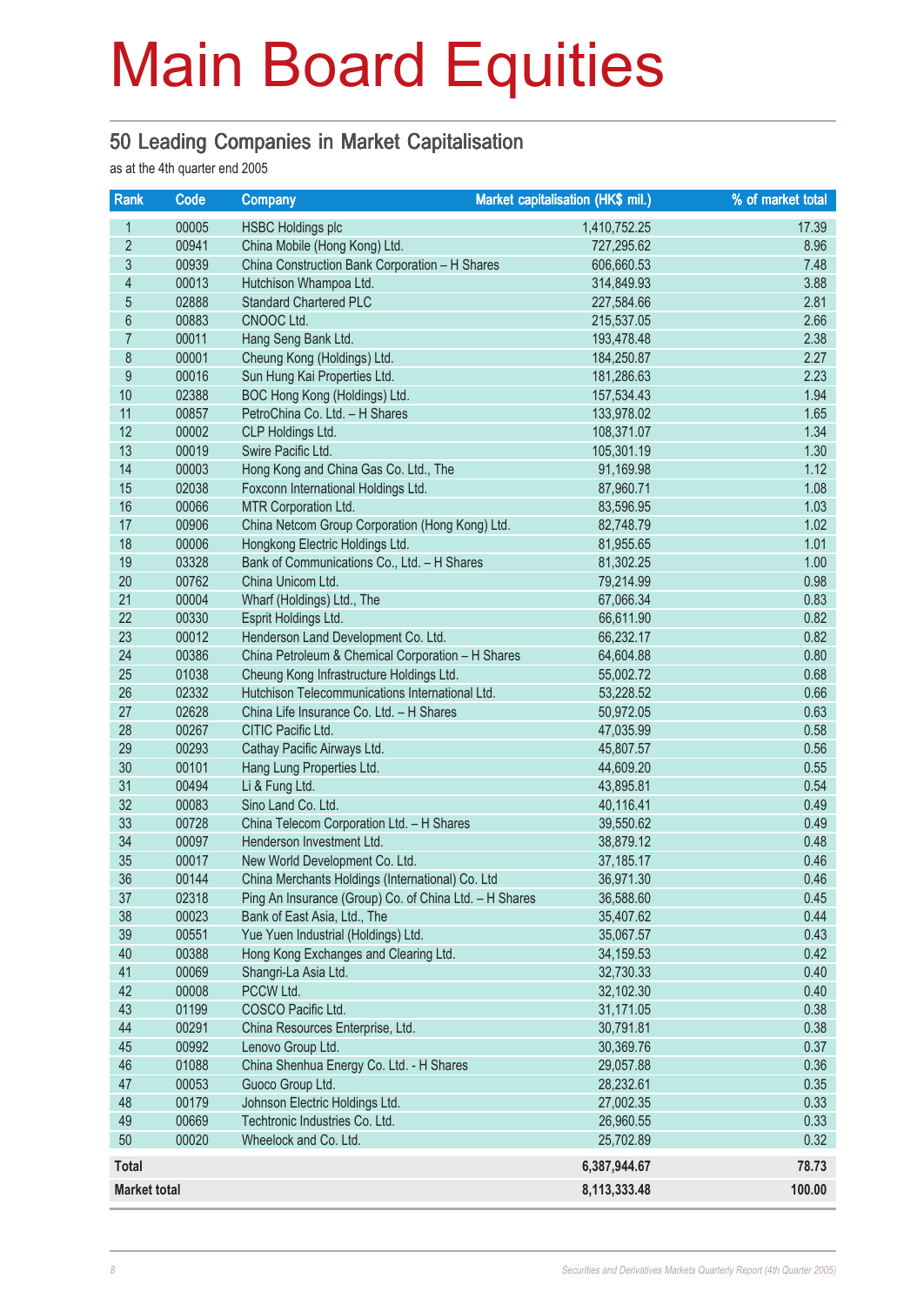## Short Selling (value)

|      |                | Short selling turnover (HK\$ mil.) | Equity turnover (HK\$ mil.) | % of equity total |
|------|----------------|------------------------------------|-----------------------------|-------------------|
| 2004 | Q4             | 28,392.25                          | 953,603.62                  | 2.98              |
| 2005 | Q1             | 31,201.00                          | 915,816.33                  | 3.41              |
|      | Q <sub>2</sub> | 36.031.28                          | 774.973.82                  | 4.65              |
|      | Q3             | 46.081.50                          | 1,022,082.34                | 4.51              |
|      | Q4             | 34,186.15                          | 874,711.10                  | 3.91              |

### Short Selling (share)

|      |                | Short selling turnover (Mil. shs) | Equity turnover (Mil. shs) | % of equity total |
|------|----------------|-----------------------------------|----------------------------|-------------------|
| 2004 | Q4             | 3,103.80                          | 605,129.76                 | 0.51              |
| 2005 | Q1             | 3,616.14                          | 573,722.80                 | 0.63              |
|      | Q <sub>2</sub> | 4,003.26                          | 262,762.37                 | 1.52              |
|      | Q3             | 5.042.44                          | 284,688.60                 | 1.77              |
|      | Q4             | 3,485.75                          | 236,651.26                 | 1.47              |

### New Listing Companies Statistics

|      |    | No. of newly listed companies | Funds raised (HK\$ mil.) |
|------|----|-------------------------------|--------------------------|
| 2004 | Q4 | 17                            | 38,319.35                |
| 2005 | Q1 |                               | 6,084.36                 |
|      | Q2 | 14                            | 59,041.03                |
|      | Q3 | 9                             | 4,068.68                 |
|      | Q4 | 29                            | 95,791.29                |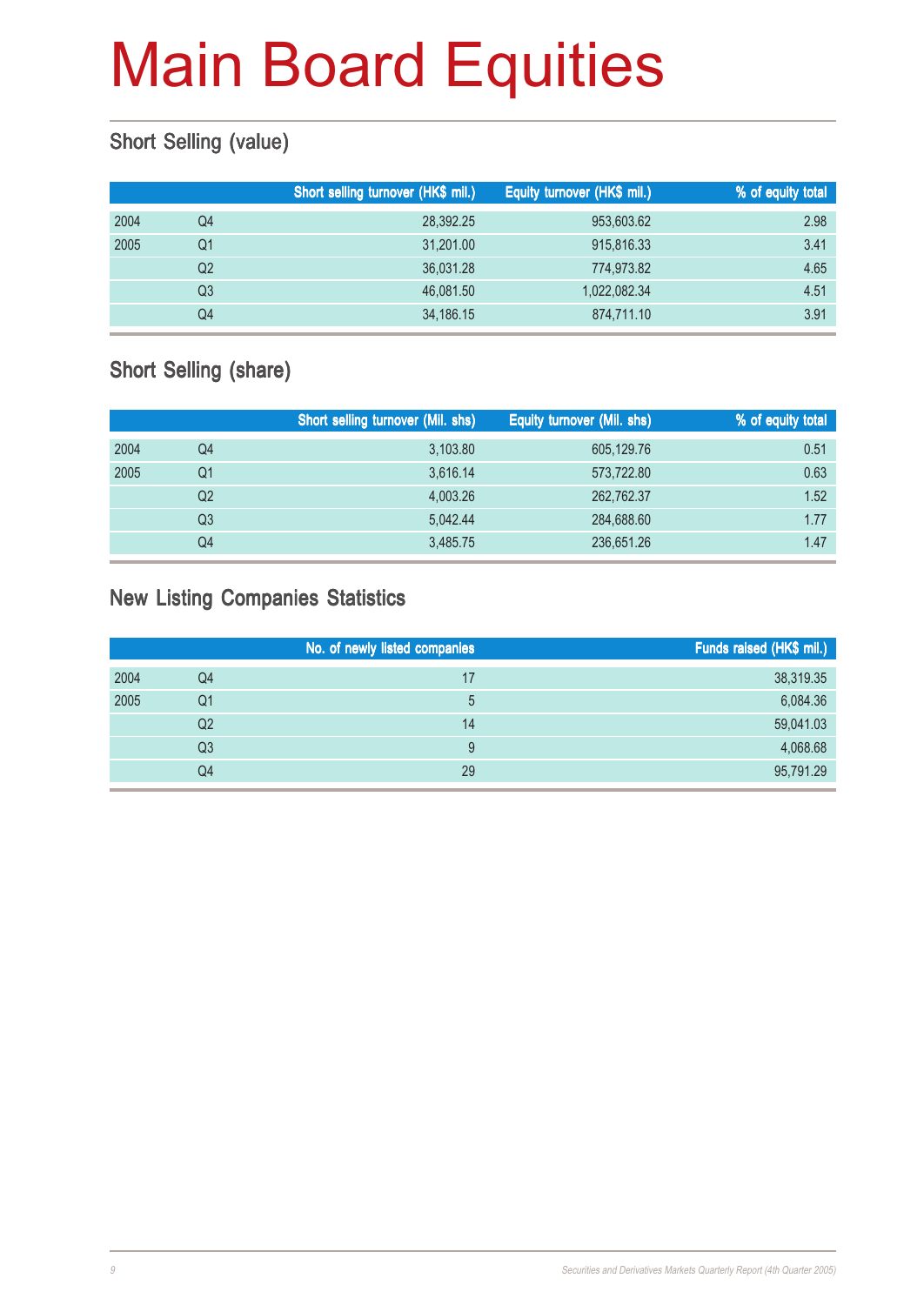## **Newly Listed Companies**

| Code         | <b>Company name</b>                                   | <b>Listing date</b> | No. of issued shares | Funds raised (HK\$ mil.) |
|--------------|-------------------------------------------------------|---------------------|----------------------|--------------------------|
| 01068        | China Yurun Food Group Ltd.                           | 2005/10/03          | 1,451,952,650        | 1,735.15                 |
| 03344        | Addchance Holdings Ltd.                               | 2005/10/05          | 400,000,000          | 101.00                   |
| 00471        | Global Flex Holdings Ltd.                             | 2005/10/10          | 1,250,000,000        | 318.75                   |
| 00503        | China Paradise Electronics Retail Ltd.                | 2005/10/14          | 2,167,720,693        | 1,179.32                 |
| 00444        | Sincere Watch (Hong Kong) Ltd.                        | 2005/10/17          | 408,000,000          | 110.16                   |
| 00426        | One Media Group Ltd.                                  | 2005/10/18          | 400,000,000          | 120.00                   |
| 00496        | Kasen International Holdings Ltd.                     | 2005/10/20          | 1,014,045,369        | 775.76                   |
| 03399        | Guangdong Nan Yue Logistics Co. Ltd. - H Shares       | 2005/10/26          | 138,000,000          | 476.10                   |
| 00939        | China Construction Bank Corporation - H Shares        | 2005/10/27          | 224,689,084,000      | 71,578.26                |
| 00536        | Tradelink Electronic Commerce Ltd.                    | 2005/10/28          | 777,632,500          | 335.34                   |
| 03366        | Huali Holdings (Group) Ltd.                           | 2005/11/02          | 200,000,000          | 65.00                    |
| 03336        | Ju Teng International Holdings Ltd.                   | 2005/11/03          | 1,000,000,000        | 364.00                   |
| 00359        | China Haisheng Juice Holdings Co., Ltd.               | 2005/11/04          | 1,222,200,000        | 253.61                   |
| 03339        | China Infrastructure Machinery Holdings Ltd.          | 2005/11/17          | 1,037,050,000        | 481.98                   |
| 00531        | Samson Holding Ltd.                                   | 2005/11/17          | 2,760,000,000        | 2,182.13                 |
| 02313        | Shenzhou International Group Holdings Ltd.            | 2005/11/24          | 1,245,000,000        | 905.63                   |
| 03368        | Parkson Retail Group Ltd.                             | 2005/11/30          | 552,000,000          | 1,866.31                 |
| 00425        | Minth Group Ltd.                                      | 2005/12/01          | 830,000,000          | 517.50                   |
| 00095        | New Heritage Holdings Ltd.                            | 2005/12/02          | 640,321,400          | 97.44                    |
| 00489        | Dongfeng Motor Group Co. Ltd. - H Shares              | 2005/12/07          | 2,855,732,000        | 4,569.17                 |
| 01083        | Panva Gas Holdings Ltd.                               | 2005/12/08          | 942,250,891          |                          |
| 03318        | China Flavors and Fragrances Co. Ltd.                 | 2005/12/09          | 407,892,000          | 127.31                   |
| 02088        | Xiwang Sugar Holdings Co. Ltd.                        | 2005/12/09          | 803,552,000          | 533.08                   |
| 02662        | Fittec International Group Ltd.                       | 2005/12/14          | 968,394,000          | 571.31                   |
| 03383        | Agile Property Holdings Ltd.                          | 2005/12/15          | 3,465,260,000        | 3,624.49                 |
| 03398        | China Ting Group Holdings Ltd.                        | 2005/12/15          | 2,065,000,000        | 1,164.38                 |
| 03393        | Wasion Meters Group Ltd.                              | 2005/12/19          | 691,250,000          | 203.40                   |
| 03378        | Xiamen International Port Co. Ltd. - H Shares         | 2005/12/19          | 986,700,000          | 1,361.65                 |
| 02005        | Lijun International Pharmaceutical (Holding) Co. Ltd. | 2005/12/20          | 290,500,000          | 173.08                   |
| <b>Total</b> |                                                       |                     |                      | 95,791.29                |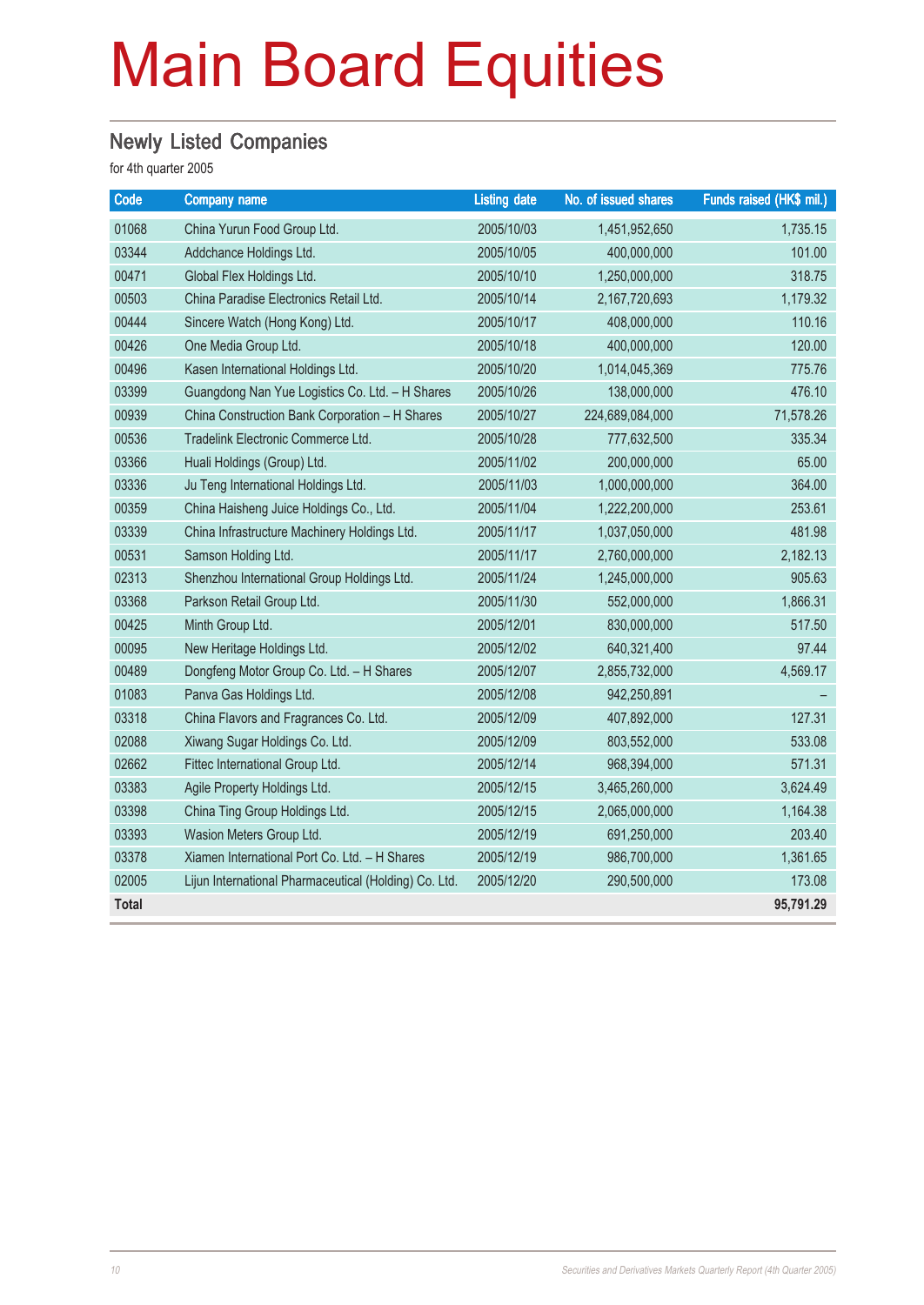#### Company Name Changes

for 4th quarter 2005

| Code  | Old name                                    | New name                                      | <b>Effective date</b> | <b>Adoption date</b> |
|-------|---------------------------------------------|-----------------------------------------------|-----------------------|----------------------|
| 00535 | Vision Century Corporation Ltd.             | Frasers Property (China) Ltd.                 | 2005/09/23            | 2005/10/03           |
| 00727 | VXL Capital Ltd.#                           | VXL Capital Ltd.                              | 2005/09/28            | 2005/10/07           |
| 00491 | Ruili Holdings Ltd.                         | See Corporation Ltd.                          | 2005/09/07            | 2005/10/12           |
| 00498 | Paul Y.-ITC Construction Holdings Ltd.      | PYI Corporation Ltd.                          | 2005/09/19            | 2005/10/14           |
| 00318 | Kamboat Group Co. Ltd.                      | Vongroup Ltd.                                 | 2005/09/05            | 2005/10/31           |
| 00027 | K. Wah Construction Materials Ltd.          | Galaxy Entertainment Group Ltd.               | 2005/10/26            | 2005/11/01           |
| 00294 | Yangtzekiang Garment Manufacturing Co. Ltd. | Yangtzekiang Garment Ltd.                     | 2005/11/02            | 2005/11/02           |
| 00729 | Gorient (Holdings) Ltd.                     | Carico Holdings Ltd.                          | 2005/09/23            | 2005/11/09           |
| 00600 | Pearl Oriental Enterprises Ltd.             | Honesty Treasure International Holdings Ltd.  | 2005/10/07            | 2005/11/10           |
| 02362 | Goldigit Atom-tech Holdings Ltd.            | Signal Media and Communications Holdings Ltd. | 2005/11/16            | 2005/12/21           |

# Change of Chinese name only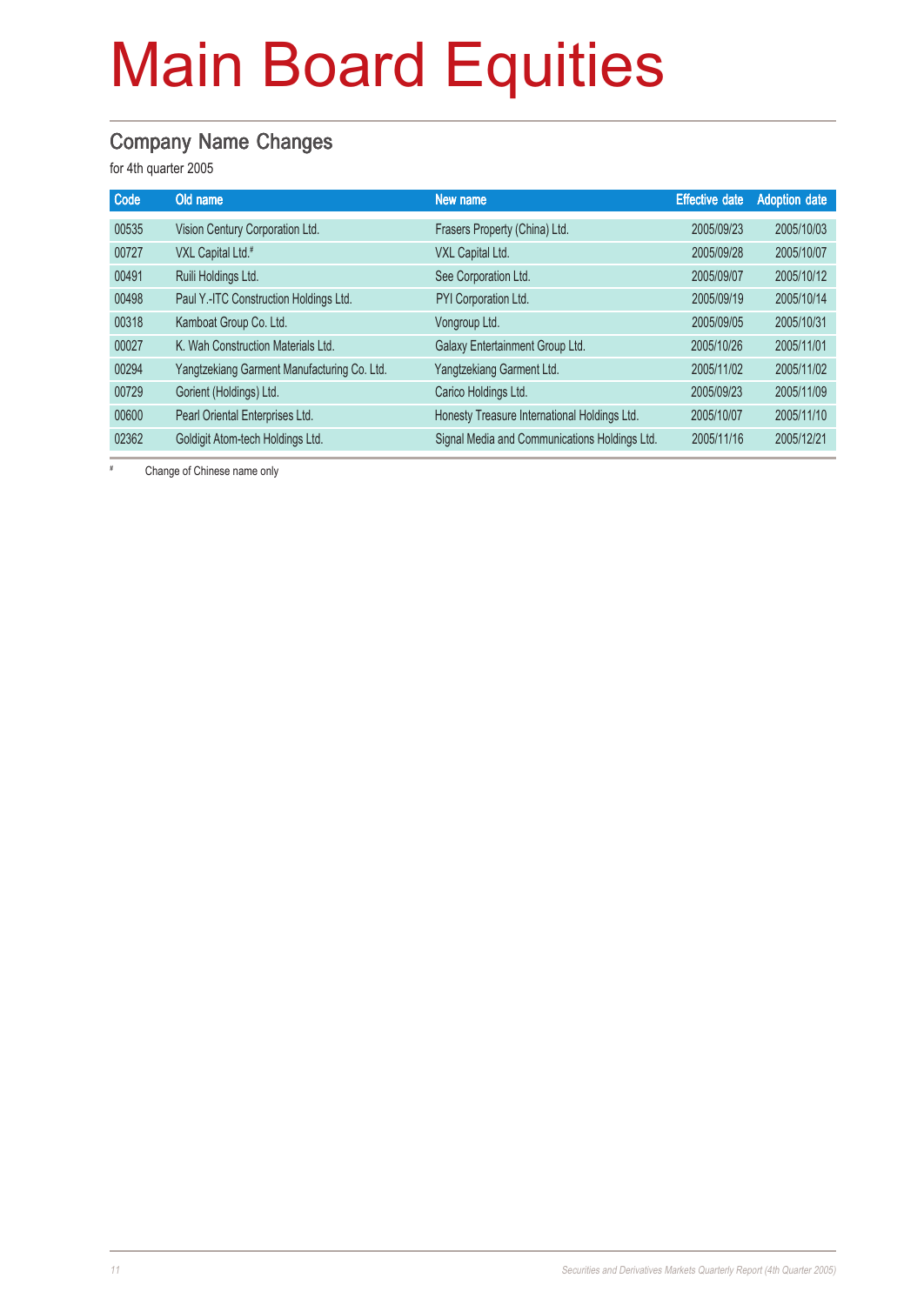#### Bonus Issues / Bonus Warrants

for 4th quarter 2005

| <b>Code</b> | <b>Company</b>                           | <b>Particulars</b> | Ex-date    |
|-------------|------------------------------------------|--------------------|------------|
| 00092       | Champion Technology Holdings Ltd.        | 1 2007 wt for 5    | 2005/11/17 |
| 00355       | Century City International Holdings Ltd. | 1 2011 wt for 5    | 2005/12/30 |

#### Share Split / Consolidation

| <b>Code</b> | <b>Company</b>                  | <b>Particulars</b>       | <b>Effective date</b> |
|-------------|---------------------------------|--------------------------|-----------------------|
| 00260       | Sino Gas Group Ltd.             | Consolidation 10 into 1  | 2005/10/07            |
| 04337       | <b>Starbucks Corporation</b>    | Split 1 into 2           | 2005/10/25            |
| 00239       | Pak Fah Yeow International Ltd. | Split 1 into 2           | 2005/10/28            |
| 00547       | Sun Innovation Holdings Ltd.    | Consolidation 100 into 1 | 2005/12/13            |
| 01203       | Guangnan (Holdings) Ltd.        | Consolidation 10 into 1  | 2005/12/19            |
| 00193       | Capital Estate Ltd.             | Split 1 into 5           | 2005/12/21            |
| 01139       | Victory Group Ltd.              | Consolidation 10 into 1  | 2005/12/21            |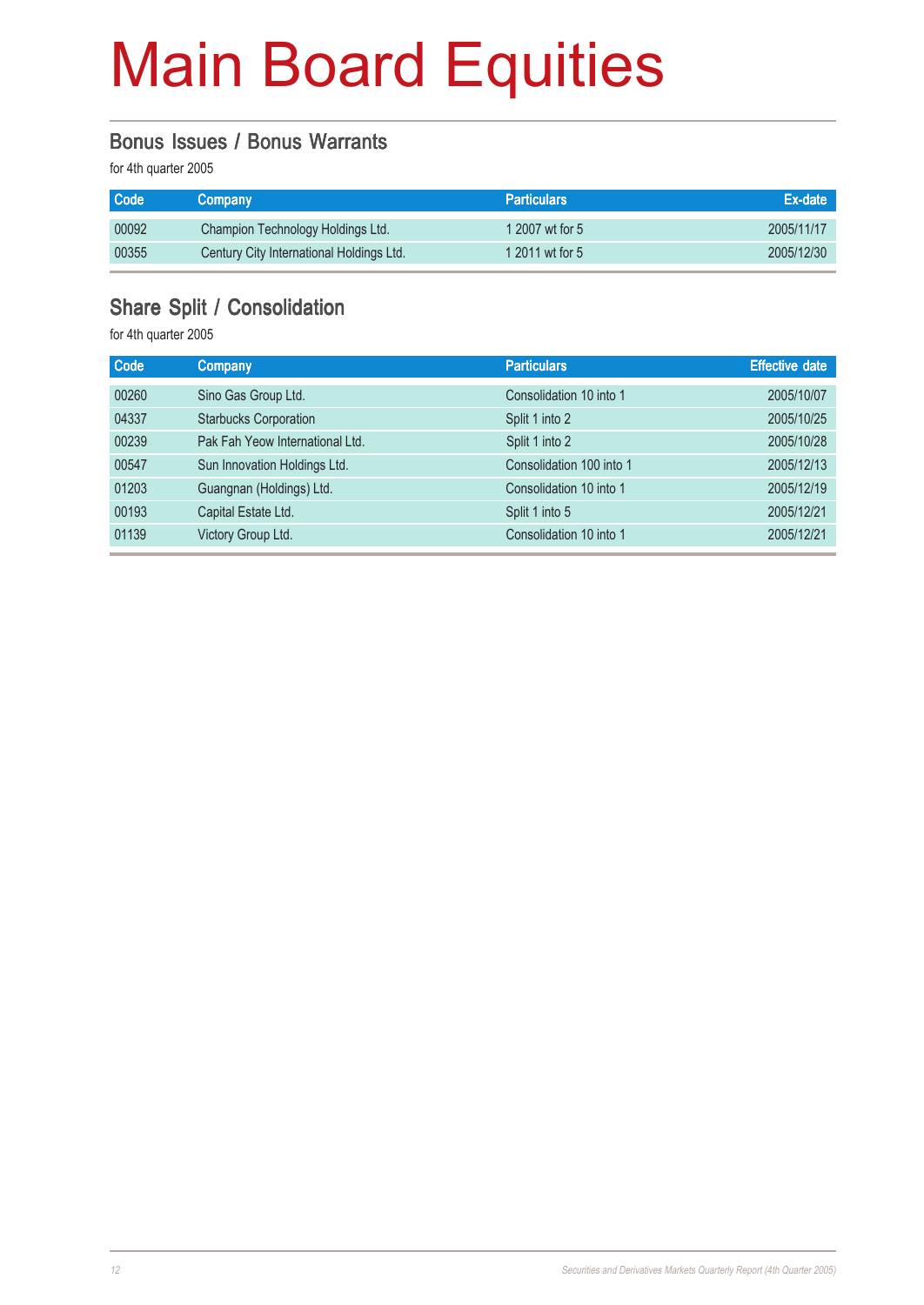### Rights Issues & Open Offers

| <b>Month</b> | Code  | Company                                | <b>Ratio</b>                     | Funds raised (HK\$ mil.) |
|--------------|-------|----------------------------------------|----------------------------------|--------------------------|
| Oct          | 00193 | Capital Estate Ltd.                    | Rts 4 for 1 @\$1.00              | 210.18                   |
|              |       |                                        | (after consolidation 100 into 1) |                          |
|              | 00674 | United Power Investment Ltd.           | Open offer 1 for 1 @\$0.15       | 197.26                   |
|              | 00729 | Carico Holdings Ltd.                   | Open offer 3 for 1 @\$.0.10      | 62.17                    |
|              | 01226 | Garron International Ltd.              | Rts 5 for 1 @\$0.20              | 4.01                     |
|              | 00913 | Unity Investments Holdings Ltd.        | Rts 10 for 1 @\$0.1              | 52.79                    |
|              |       |                                        | (after consolidation 10 into 1)  |                          |
| Nov          | 00079 | Century Legend (Holdings) Ltd.         | Rts 1 for 5 @\$0.11              | 48.51                    |
| <b>Dec</b>   | 00897 | Wai Yuen Tong Medicine Holdings Ltd.   | Rts 3 for 1 @\$0.15              | 157.09                   |
|              | 00651 | Wonson International Holdings Ltd.     | Rts 4 for 1 @\$0.05              | 106.33                   |
|              | 00723 | Anex International Holdings Ltd.       | Rts 2 for 5 @\$0.10              | 21.96                    |
|              | 00059 | renren Holdings Ltd.                   | Rts 6 for 1 @\$0.30              | 147.61                   |
|              | 01182 | Foundation Group Ltd.                  | Open offer 3 for 1 @\$0.023      | 30.16                    |
|              | 00036 | Far East Technology International Ltd. | Rts 1 for 2 @\$0.915             | 30.35                    |
|              | 00412 | Heritage International Holdings Ltd.   | Rts 5 for 2 @\$0.05              | 234.75                   |
|              | 00243 | QPL International Holdings Ltd.        | Rts 1 for 5 @\$0.62              | 79.28                    |
| <b>Total</b> |       |                                        |                                  | 1,382.45                 |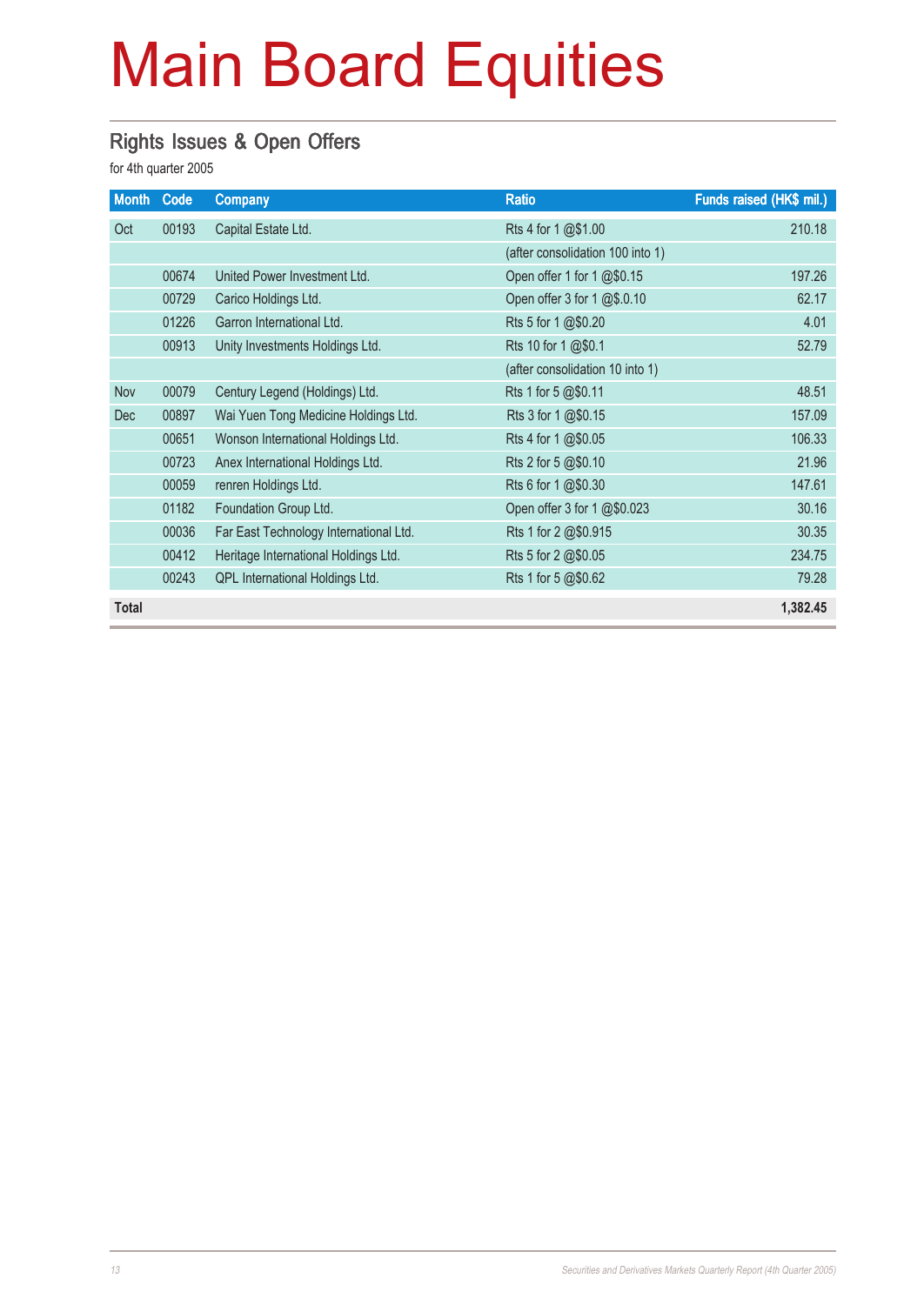## Placing\*

|                   |       |                        | No. of new    | <b>Placing price</b> | <b>Funds raised</b> |
|-------------------|-------|------------------------|---------------|----------------------|---------------------|
| <b>Month</b>      | Code  | <b>Company</b>         | shares placed | (HK\$)               | (HK\$ mil.)         |
| 2005              |       |                        |               |                      |                     |
| Sep <sup>**</sup> | 00651 | <b>WONSON INT'L</b>    | 88,600,000    | 0.100                | 8.86                |
|                   | 01051 | <b>DNA SECURITY</b>    | 2,120,000,000 | 0.060                | 127.20              |
|                   | 00669 | <b>TECHTRONIC IND</b>  | 96,000,000    | 19.250               | 1,848.00            |
| Oct               | 01208 | <b>MIN RESOURCES</b>   | 98,000,000    | 2.300                | 225.40              |
|                   | 01139 | <b>VICTORY GROUP</b>   | 215,000,000   | 0.035                | 7.53                |
|                   | 00733 | <b>HOPEFLUENT</b>      | 25,300,000    | 2.150                | 54.40               |
|                   | 02341 | <b>ECOGREEN</b>        | 46,000,000    | 1.290                | 59.34               |
|                   | 00835 | <b>WANJI PHARMA</b>    | 108,840,000   | 0.105                | 11.43               |
|                   | 00901 | RADFORD CAPITAL        | 68,800,000    | 0.100                | 6.88                |
|                   | 01064 | <b>ZHONG HUA INT'L</b> | 200,000,000   | 0.036                | 7.20                |
|                   | 02349 | WAH YUEN HOLD          | 14,000,000    | 0.400                | 5.60                |
| Nov               | 01059 | <b>KANTONE HOLDING</b> | 240,000,000   | 0.730                | 175.20              |
|                   | 00353 | <b>ORIENT IND HOLD</b> | 41,700,000    | 0.790                | 32.94               |
|                   | 01129 | <b>SKY HAWK COMP</b>   | 99,000,000    | 0.100                | 9.90                |
|                   | 00878 | SOUNDWILL HOLD         | 15,000,000    | 1.950                | 29.25               |
|                   | 00384 | <b>CHINA GAS HOLD</b>  | 133,000,000   | 1.160                | 154.28              |
|                   | 00292 | <b>ASIA STD HOTEL</b>  | 1,010,000,000 | 0.195                | 196.95              |
| Dec               | 02355 | <b>BAOYE GROUP</b>     | 43,364,160    | 4.850                | 210.32              |
| <b>Total</b>      |       |                        |               |                      | 3,170.68            |

Due to the reporting time-lag, placing figures for the quarter are provisional.

\*\* Supplementary information update for previous quarters.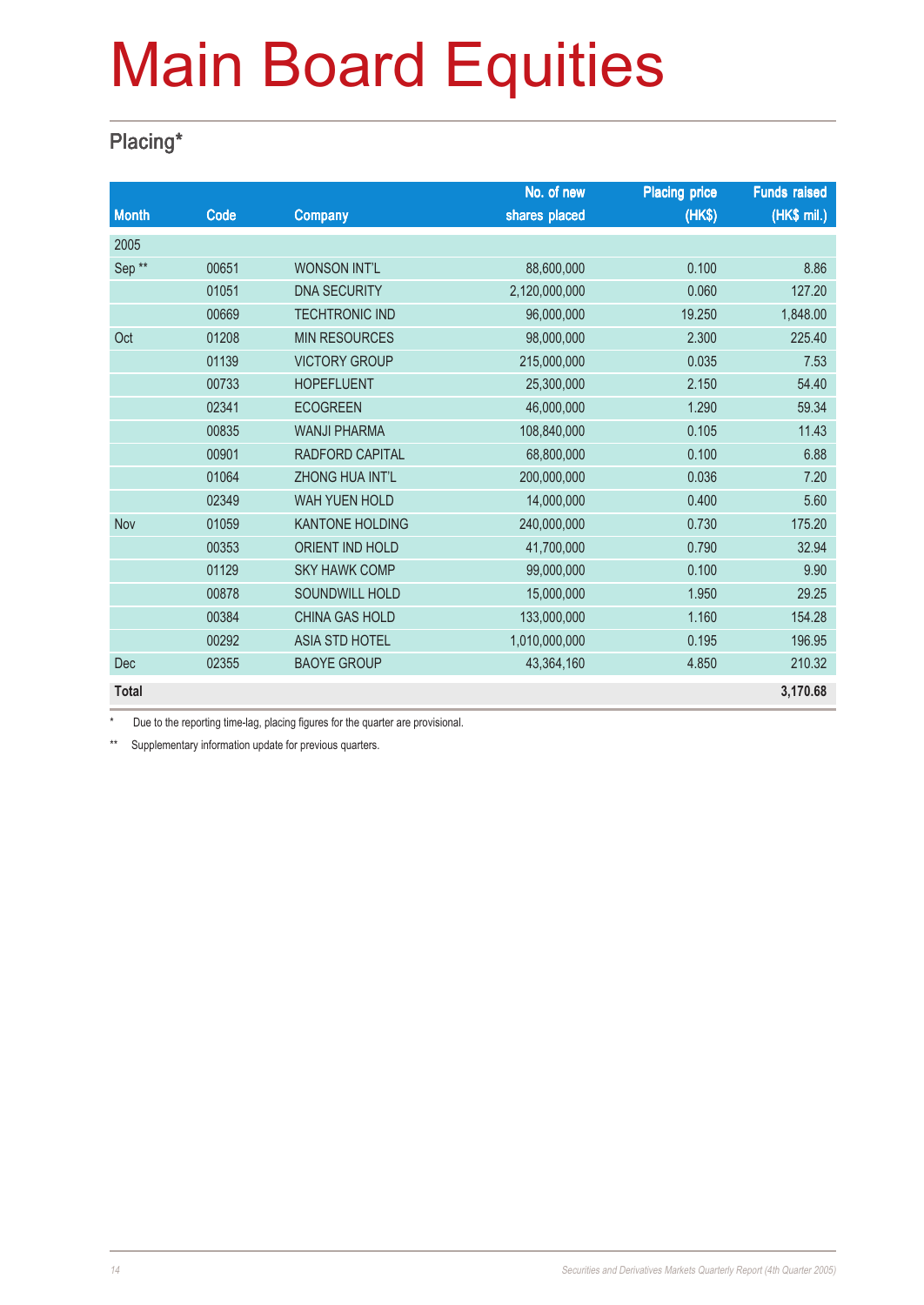#### Warrant Trading Statistics

|      |                | <b>Equity wts</b><br>(HK\$ mil.) | <b>Derivative wts</b><br>(HK\$ mil.) | <b>Total</b><br>(HK\$ mil.) |
|------|----------------|----------------------------------|--------------------------------------|-----------------------------|
| 2004 | Q4             | 1,144.56                         | 170,172.15                           | 171,316.70                  |
| 2005 | Q1             | 1,045.79                         | 160,375.18                           | 161,420.97                  |
|      | Q <sub>2</sub> | 597.94                           | 169,086.62                           | 169,684.56                  |
|      | Q <sub>3</sub> | 471.64                           | 282,999.55                           | 283,471.19                  |
|      | Q4             | 167.88                           | 244, 145. 28                         | 244,313.16                  |

#### Warrant Market Value

|      |                |               | <b>Equity wts</b> | <b>Derivative wts</b> |             |           | <b>Total</b> |
|------|----------------|---------------|-------------------|-----------------------|-------------|-----------|--------------|
|      |                | <b>Number</b> | (HK\$ mil.)       | <b>Number</b>         | (HK\$ mil.) | Total no. | (HK\$ mil.)  |
| 2004 | Q4             | 32            | 2,316.95          | 863                   | 84,257.32   | 895       | 86,574.27    |
| 2005 | Q1             | 33            | 3.194.29          | 867                   | 49.917.48   | 900       | 53,111.76    |
|      | Q <sub>2</sub> | 26            | 2.499.05          | 927                   | 67,123.72   | 953       | 69,622.76    |
|      | Q3             | 27            | 1.603.62          | 1.192                 | 139,464.18  | 1.219     | 141,067.81   |
|      | Q4             | 27            | 1.156.84          | 1.304                 | 98,490.16   | 1.331     | 99,646.99    |

#### New Listing Statistics – Warrants

|      |                | No. of newly listed<br>equity wts | No. of newly listed<br>derivative wts | <b>Amount raised</b><br>(HK\$ mil.) |
|------|----------------|-----------------------------------|---------------------------------------|-------------------------------------|
| 2004 | Q4             | 4                                 | 390                                   | 41,677.16                           |
| 2005 | Q1             | 4                                 | 303                                   | 33,222.25                           |
|      | Q <sub>2</sub> | っ                                 | 376                                   | 35,705.01                           |
|      | Q <sub>3</sub> | 5                                 | 559                                   | 52,123.22                           |
|      | Q4             |                                   | 444                                   | 33,880.97                           |

### Newly Listed Equity Warrants

|              |                                       | <b>Initial issued</b>             |            |            | Amount raised |
|--------------|---------------------------------------|-----------------------------------|------------|------------|---------------|
| Code         | <b>Equity warrants</b>                | amount (HK\$) Listing date Expiry |            |            | (HK\$ mil.)   |
| 00424        | Culturecom Holdings Ltd Warrants 2007 | 113,520,000                       | 2005/10/03 | 2007/10/02 | 25.08         |
| <b>Total</b> |                                       |                                   |            |            | 25.08         |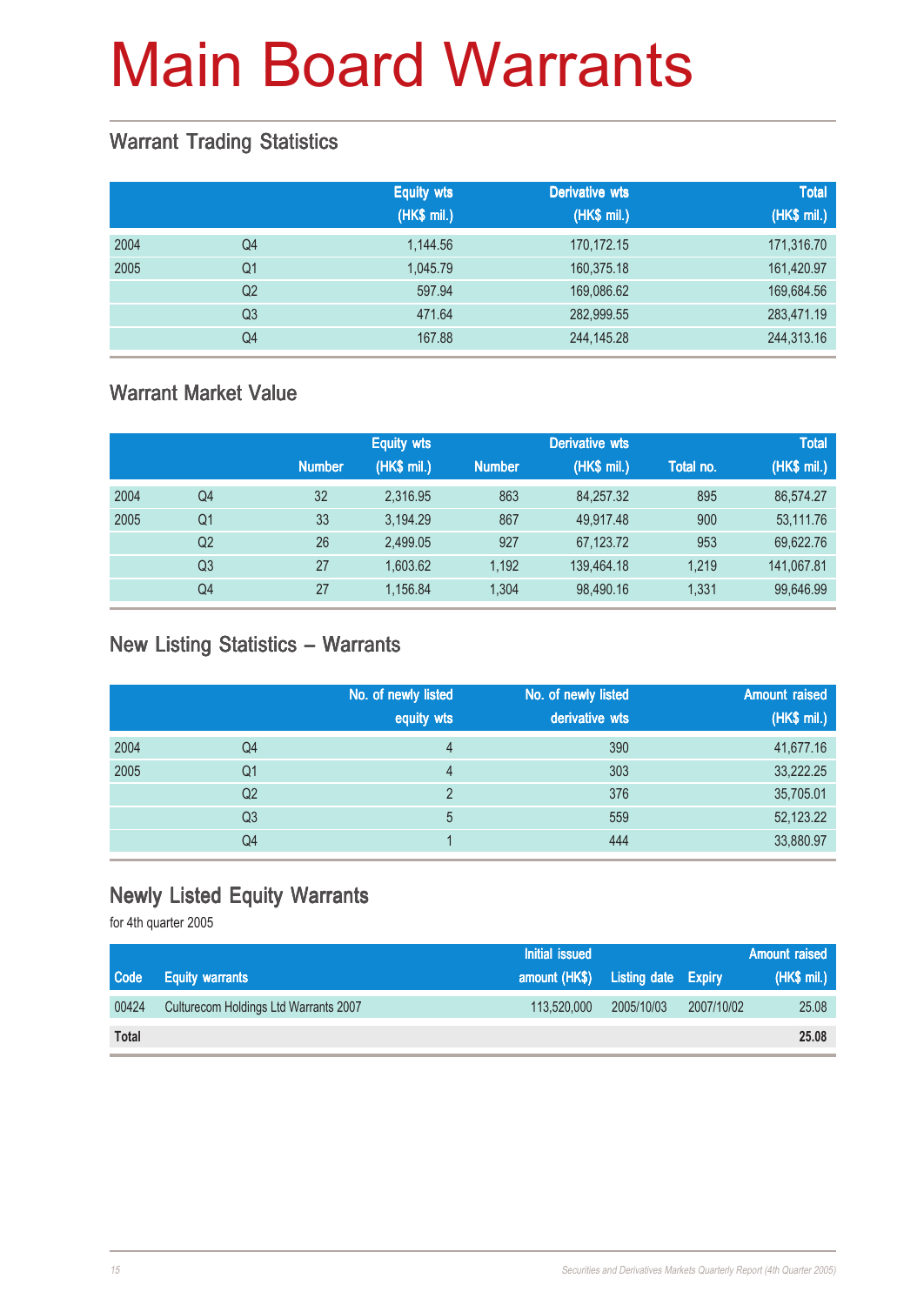### Newly Listed Derivative Warrants

|         |                                                                 |               |                            |            | <b>Amount</b> |
|---------|-----------------------------------------------------------------|---------------|----------------------------|------------|---------------|
|         |                                                                 | No. of        |                            |            | raised        |
| Code    | <b>Derivative warrants</b>                                      | issue (units) | <b>Listing date Expiry</b> |            | (HK\$ mil.)   |
| 09011#  | Deutsche Bank AG - HSBC European Warrants Jan 2006              | 200,000,000   | 2005/10/03                 | 2006/01/03 | 50.00         |
| 09660   | Macquarie Bank Ltd. - HSBC European Warrants Jun 2006 A         | 300,000,000   | 2005/10/03                 | 2006/06/30 | 80.10         |
| 09659   | Macquarie Bank Ltd. - HSBC European Warrants May 2007           | 300,000,000   | 2005/10/03                 | 2007/05/31 | 126.30        |
| 09663   | SGA Societe Generale Acceptance N.V. - Ch Mob Eu Wt Apr 2006    | 244,000,000   | 2005/10/04                 | 2006/04/26 | 100.04        |
| 09667   | SGA Societe Generale Acceptance N.V. - C Mob Eu Put Wt Apr 06   | 345,000,000   | 2005/10/04                 | 2006/04/26 | 100.05        |
| 09664   | SGA Societe Generale Acceptance N.V. - AUD/USD Eur Wt May 06    | 400,000,000   | 2005/10/04                 | 2006/05/22 | 100.00        |
| 09665   | SGA Societe Generale Acceptance N.V. - EUR/USD Eur Wt May 06    | 370,000,000   | 2005/10/04                 | 2006/05/22 | 99.90         |
| 09668   | SGA Societe Generale Acceptance N.V. - AUD/USD Eu Put Wt May 06 | 400,000,000   | 2005/10/04                 | 2006/05/22 | 100.00        |
| 09670   | SGA Societe Generale Acceptance N.V. - EUR/USD Eu Put Wt May 06 | 385,000,000   | 2005/10/04                 | 2006/05/22 | 100.10        |
| 09661   | BNP Paribas Arbit Issu B.V. - China Tel Euro Wts Apr 2006       | 350,000,000   | 2005/10/04                 | 2006/04/10 | 87.85         |
| 09666   | Calyon Fin P (G) Ltd. - OOIL European Warrants Apr 2006         | 300,000,000   | 2005/10/04                 | 2006/04/06 | 127.50        |
| 09662   | HK Bank - China Mobile European Warrants Jun 2006               | 200,000,000   | 2005/10/04                 | 2006/06/06 | 66.00         |
| 04869 # | Calyon Fin P (G) Ltd. - HSBC European Warrants Dec 2005 B       | 500,000,000   | 2005/10/04                 | 2005/12/28 | 111.00        |
| 09671   | Calyon Fin P (G) Ltd. - GOME European Warrants Apr 2006         | 300,000,000   | 2005/10/05                 | 2006/04/06 | 324.00        |
| 09179 # | Deutsche Bank AG - HSI European Put Warrants Jan 2006           | 400,000,000   | 2005/10/05                 | 2006/01/26 | 30.00         |
| 04702 # | KBC Fin Products Int'l Ltd. - Ch Life European Wts Jan 2006     | 210,000,000   | 2005/10/05                 | 2006/01/17 | 67.20         |
| 09256 # | SGA Societe Generale Acceptance N.V. - HSI Eu Put Wt Feb 06D    | 400,000,000   | 2005/10/05                 | 2006/02/27 | 50.80         |
| 09677   | Credit Suisse - SMIC European Warrants Nov 2006                 | 200,000,000   | 2005/10/06                 | 2006/11/08 | 51.80         |
| 09678   | Credit Suisse - SMIC European Warrants Mar 2007                 | 200,000,000   | 2005/10/06                 | 2007/03/08 | 50.20         |
| 09675   | Credit Suisse - HSBC European Warrants Nov 2006                 | 100,000,000   | 2005/10/06                 | 2006/11/08 | 44.20         |
| 09676   | Credit Suisse - HSBC European Warrants Dec 2006                 | 100,000,000   | 2005/10/06                 | 2006/12/08 | 64.40         |
| 09679   | Deutsche Bank AG - HSI European Warrants Apr 2006 C             | 400,000,000   | 2005/10/06                 | 2006/04/27 | 100.00        |
| 09683   | Deutsche Bank AG - HSI European Put Warrants Apr 2006 A         | 400,000,000   | 2005/10/06                 | 2006/04/27 | 106.00        |
| 09673   | Macquarie Bank Ltd. - HSBC European Warrants May 2006 A         | 300,000,000   | 2005/10/06                 | 2006/05/30 | 107.40        |
| 09672   | Macquarie Bank Ltd. - HKEx European Warrants May 2006           | 200,000,000   | 2005/10/06                 | 2006/05/30 | 52.80         |
| 09674   | Macquarie Bank Ltd. - SMIC European Warrants May 2006 B         | 200,000,000   | 2005/10/06                 | 2006/05/29 | 53.80         |
| 09680   | UBS AG - CHALCO European Warrants May 2006                      | 100,000,000   | 2005/10/07                 | 2006/05/29 | 51.00         |
| 09681   | UBS AG - Cheung Kong European Put Warrants Apr 2006             | 100,000,000   | 2005/10/07                 | 2006/04/18 | 45.00         |
| 09682   | UBS AG - HSBC European Warrants Apr 2006                        | 100,000,000   | 2005/10/07                 | 2006/04/18 | 45.00         |
| 09684   | UBS AG - Solomon European Warrants Apr 2006                     | 100,000,000   | 2005/10/07                 | 2006/04/18 | 64.00         |
| 09685   | UBS AG - SHK Ppt European Put Warrants Apr 2006                 | 100,000,000   | 2005/10/07                 | 2006/04/18 | 54.00         |
| 09686   | KBC Fin Products Int'l Ltd. - HSBC European Wts May 2006 A      | 368,000,000   | 2005/10/10                 | 2006/05/02 | 96.78         |
| 09687   | Deutsche Bank AG - HSBC European Warrants Jul 2006 A            | 200,000,000   | 2005/10/12                 | 2006/07/24 | 92.00         |
| 09693   | BOCI Asia Ltd. - Foxconn European Warrants May 2006             | 70,000,000    | 2005/10/13                 | 2006/05/26 | 107.10        |
| 09694   | BOCI Asia Ltd. - Techtronic European Warrants May 2006          | 200,000,000   | 2005/10/13                 | 2006/05/12 | 79.60         |
| 09688   | Credit Suisse - China Mobile European Warrants Apr 2006         | 100,000,000   | 2005/10/13                 | 2006/04/18 | 39.60         |
| 09689   | Credit Suisse - Henderson Land European Warrants May 2006       | 100,000,000   | 2005/10/13                 | 2006/05/18 | 32.10         |
| 09690   | Credit Suisse - SMIC European Warrants Apr 2007                 | 200,000,000   | 2005/10/13                 | 2007/04/18 | 53.80         |
| 09691   | Credit Suisse - SMIC European Warrants Oct 2007                 | 200,000,000   | 2005/10/13                 | 2007/10/18 | 56.20         |
| 09692   | Macquarie Bank Ltd. - CITIC Pacific European Wts Dec 2007       | 150,000,000   | 2005/10/13                 | 2007/12/28 | 38.25         |
| 09372 # | Deutsche Bank AG - HSI European Warrants Feb 2006 B             | 400,000,000   | 2005/10/14                 | 2006/02/27 | 44.80         |
| 09698   | ABN AMRO Bank N.V. - Gold European Warrants Jun 2006            | 60,000,000    | 2005/10/14                 | 2006/06/30 | 15.00         |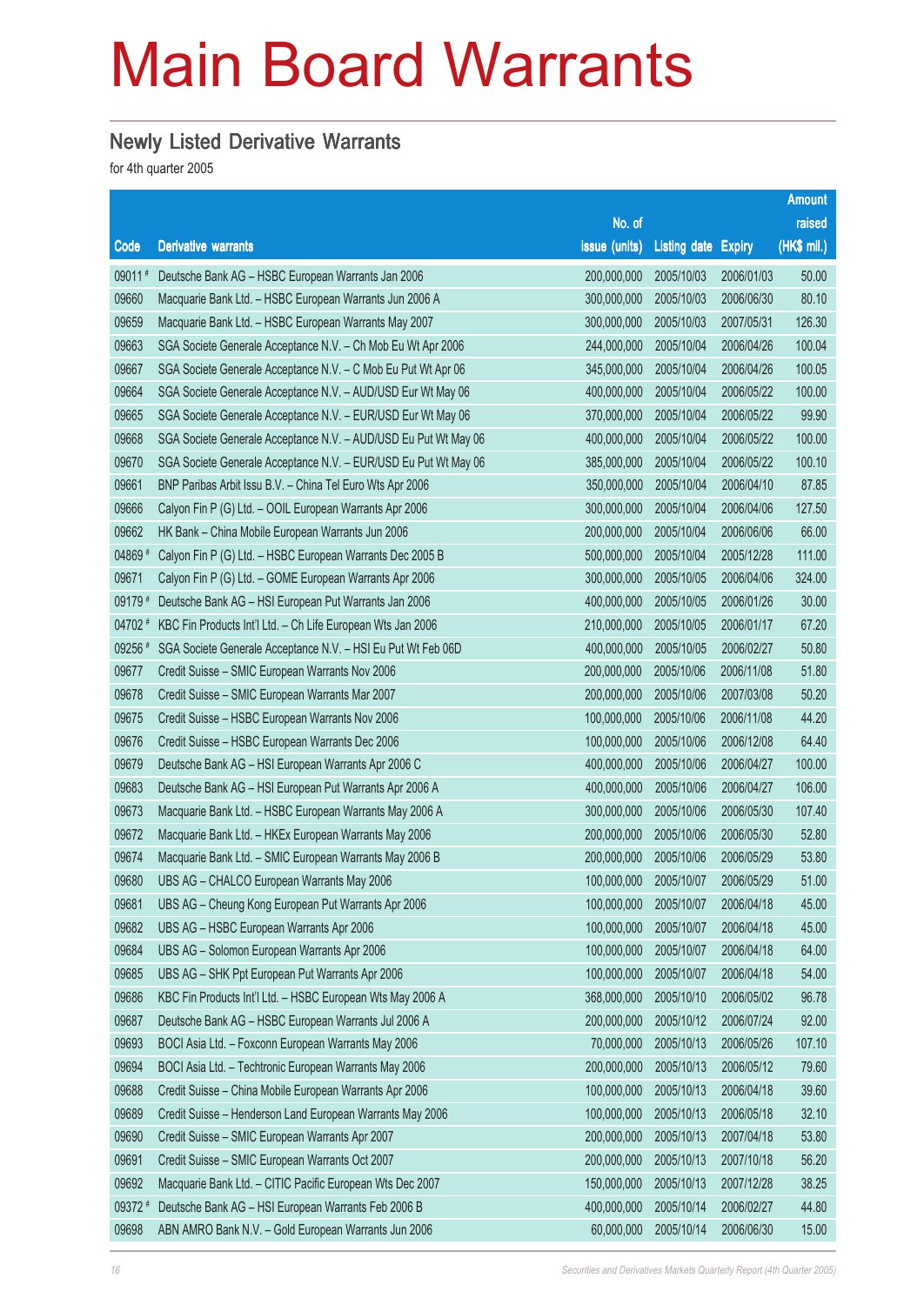|         |                                                              |                        |                            |            | <b>Amount</b> |
|---------|--------------------------------------------------------------|------------------------|----------------------------|------------|---------------|
|         |                                                              | No. of                 |                            |            | raised        |
| Code    | <b>Derivative warrants</b>                                   | issue (units)          | <b>Listing date Expiry</b> |            | (HK\$ mil.)   |
| 09702   | ABN AMRO Bank N.V. - Gold European Put Warrants Jun 2006 A   | 40,000,000             | 2005/10/14                 | 2006/06/30 | 11.20         |
| 09699   | ABN AMRO Bank N.V. - China Travel European Warrants Oct 2006 | 100,000,000            | 2005/10/14                 | 2006/10/26 | 28.00         |
| 09701   | ABN AMRO Bank N.V. - HKEx European Warrants Jun 2006         | 150,000,000            | 2005/10/14                 | 2006/06/26 | 46.50         |
| 09703   | ABN AMRO Bank N.V. - HSBC European Warrants May 2006 A       | 60,000,000             | 2005/10/14                 | 2006/05/04 | 22.80         |
| 09695   | Deutsche Bank AG - China Mobile European Warrants Apr 2006   | 200,000,000            | 2005/10/14                 | 2006/04/18 | 50.00         |
| 09696   | HK Bank - China Mobile European Warrants Apr 2006            | 200,000,000            | 2005/10/14                 | 2006/04/18 | 70.00         |
| 09697   | HK Bank - PetroChina European Warrants Jun 2006              | 150,000,000            | 2005/10/14                 | 2006/06/16 | 55.50         |
| 09700   | HK Bank - China Mobile European Put Warrants Jul 2006        | 100,000,000            | 2005/10/14                 | 2006/07/14 | 25.00         |
| 09704   | UBS AG - China Netcom European Warrants Dec 2006             | 100,000,000            | 2005/10/14                 | 2006/12/11 | 25.00         |
| 09706   | UBS AG - China Overseas European Warrants Apr 2006           | 100,000,000            | 2005/10/14                 | 2006/04/18 | 30.00         |
| 09707   | UBS AG - Yanzhou Coal European Warrants Apr 2006             | 100,000,000            | 2005/10/14                 | 2006/04/18 | 69.00         |
| 09375 # | Macquarie Bank Ltd. - HSI European Warrants Mar 2006 C       | 600,000,000            | 2005/10/14                 | 2006/03/30 | 64.80         |
| 09378 # | SGA Societe Generale Acceptance N.V. - HSI Eur Wt Feb 2006 B | 400,000,000            | 2005/10/14                 | 2006/02/27 | 45.20         |
| 04838 # | Macquarie Bank Ltd. - Yanzhou Coal European Wts Jul 2006 A   | 120,000,000            | 2005/10/17                 | 2006/07/20 | 10.44         |
| 09712   | BOCI Asia Ltd. - Cheung Kong European Warrants Jul 2006      | 300,000,000            | 2005/10/17                 | 2006/07/14 | 150.90        |
| 09713   | BOCI Asia Ltd. - Hutchison European Warrants Jun 2006        | 300,000,000            | 2005/10/17                 | 2006/06/30 | 150.00        |
| 09708   | Deutsche Bank AG - HSI European Put Warrants Apr 2006 B      | 200,000,000            | 2005/10/17                 | 2006/04/27 | 52.00         |
| 09709   | Deutsche Bank AG - Hutchison European Warrants Apr 2006 C    | 200,000,000            | 2005/10/17                 | 2006/04/25 | 134.00        |
| 09710   | Deutsche Bank AG - Hutchison European Warrants Jun 2006 A    | 200,000,000            | 2005/10/17                 | 2006/06/05 | 78.00         |
| 09711   | Deutsche Bank AG - SHK Ppt European Warrants May 2006 B      | 200,000,000            | 2005/10/17                 | 2006/05/02 | 104.00        |
| 09714   | MSDW Asia Sec Products LLC - CLP European Warrants May 2006  | 392,000,000            | 2005/10/17                 | 2006/05/04 | 99.96         |
| 09715   | MSDW Asia Sec Products LLC - HSI European Put Wts Jun 2006 A | 400,000,000            | 2005/10/17                 | 2006/06/29 | 100.00        |
| 09716   | MSDW Asia Sec Products LLC - HSI European Put Wts Jun 2006 B | 400,000,000            | 2005/10/17                 | 2006/06/29 | 100.00        |
| 09717   | SGA Societe Generale Acceptance N.V. - HSI Eur Wt Apr 2006 A | 400,000,000            | 2005/10/18                 | 2006/04/27 | 100.00        |
| 09718   | SGA Societe Generale Acceptance N.V. - HWL Euro Wts Apr 2006 | 196,000,000            | 2005/10/18                 | 2006/04/26 | 99.96         |
| 09719   | SGA Societe Generale Acceptance N.V. - SHK P Eur Wt Apr 2006 | 213,000,000            | 2005/10/18                 | 2006/04/26 | 100.11        |
| 09721   | SGA Societe Generale Acceptance N.V. - HSI Eu Put Wt Apr 06B | 400,000,000 2005/10/18 |                            | 2006/04/27 | 100.00        |
| 09723   | Credit Suisse - BOC HK European Warrants Apr 2006            | 150,000,000            | 2005/10/19                 | 2006/04/28 | 134.40        |
| 09724   | Credit Suisse - China Life European Warrants Apr 2006 C      | 250,000,000            | 2005/10/19                 | 2006/04/28 | 98.50         |
| 09725   | Credit Suisse - China Telecom European Warrants Nov 2006 A   | 400,000,000            | 2005/10/19                 | 2006/11/28 | 102.00        |
| 09726   | Credit Suisse - Yanzhou Coal European Warrants Apr 2006      | 250,000,000            | 2005/10/19                 | 2006/04/28 | 110.75        |
| 09720   | Deutsche Bank AG - China Telecom European Warrants May 2006  | 200,000,000            | 2005/10/19                 | 2006/05/22 | 52.00         |
| 09722   | Deutsche Bank AG - HSCEI European Warrants Apr 2006          | 200,000,000            | 2005/10/19                 | 2006/04/27 | 50.00         |
| 09727   | KBC Fin Products Int'l Ltd. - HSI European Wts Apr 2006 A    | 400,000,000            | 2005/10/19                 | 2006/04/27 | 100.00        |
| 09731   | KBC Fin Products Int'l Ltd. - HSI Euro Put Wts Apr 2006 B    | 400,000,000            | 2005/10/19                 | 2006/04/27 | 100.00        |
| 09728   | KBC Fin Products Int'l Ltd. - HSBC European Put Wts Apr 2006 | 188,000,000            | 2005/10/19                 | 2006/04/19 | 92.50         |
| 04753 # | MSDW Asia Sec Products LLC - HSI European Put Wts Nov 2005 B | 1,000,000,000          | 2005/10/19                 | 2005/11/29 | 74.00         |
| 09729   | Deutsche Bank AG - HSI European Warrants Apr 2006 D          | 400,000,000            | 2005/10/20                 | 2006/04/27 | 100.00        |
| 09733   | Deutsche Bank AG - HSI European Put Warrants Apr 2006 E      | 400,000,000            | 2005/10/20                 | 2006/04/27 | 100.00        |
| 09730   | J P Morgan Int'l Der. Ltd. - Honda Motor Euro Wts May 2006   | 180,000,000            | 2005/10/20                 | 2006/05/25 | 48.60         |
| 09732   | J P Morgan Int'l Der. Ltd. - Nissan Motor Euro Wts May 2006  | 90,000,000             | 2005/10/20                 | 2006/05/25 | 51.30         |
| 09734   | KBC Fin Products Int'l Ltd. - HSI European Wts Apr 2006 C    | 400,000,000            | 2005/10/20                 | 2006/04/27 | 100.00        |
| 09739   | KBC Fin Products Int'l Ltd. - HSI Euro Put Wts Apr 2006 D    | 400,000,000            | 2005/10/20                 | 2006/04/27 | 100.00        |
| 09735   | SGA Societe Generale Acceptance N.V. - Ch Life Eur Wt May 06 | 213,000,000            | 2005/10/21                 | 2006/05/22 | 100.11        |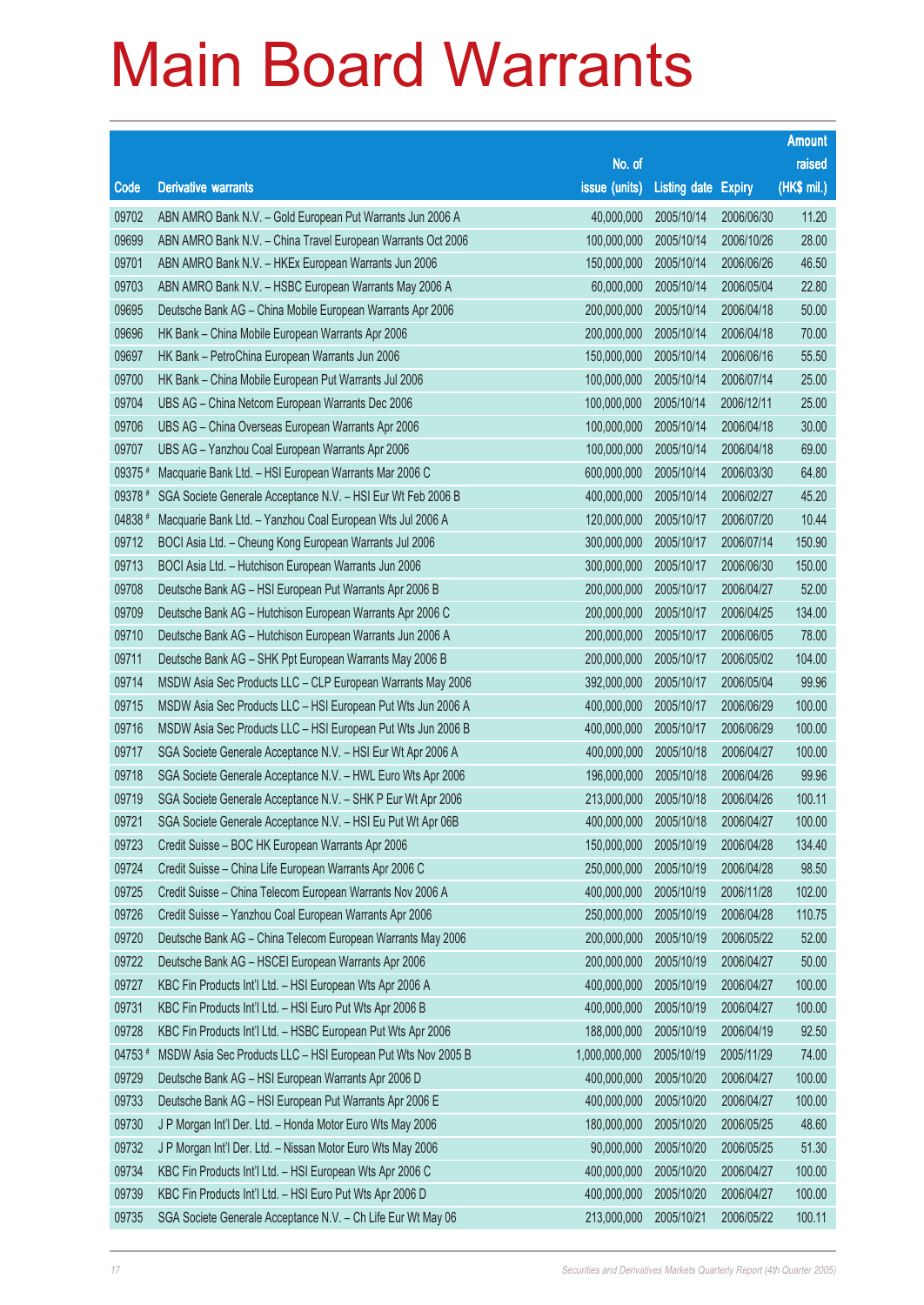|         |                                                              |                        |                            |            | <b>Amount</b> |
|---------|--------------------------------------------------------------|------------------------|----------------------------|------------|---------------|
|         |                                                              | No. of                 |                            |            | raised        |
| Code    | <b>Derivative warrants</b>                                   | issue (units)          | <b>Listing date Expiry</b> |            | (HK\$ mil.)   |
| 09737   | SGA Societe Generale Acceptance N.V. - PetCh Euro Wts May 06 | 209,000,000            | 2005/10/21                 | 2006/05/22 | 100.32        |
| 09740   | HK Bank - Esprit European Warrants May 2006                  | 88,000,000             | 2005/10/24                 | 2006/05/26 | 28.60         |
| 03424 # | Credit Suisse First Boston - HSBC European Wts Jul 2006 B    | 600,000,000            | 2005/10/24                 | 2006/07/28 | 195.00        |
| 09738   | SGA Societe Generale Acceptance N.V. - HSI Eur Wt Apr 2006 C | 385,000,000            | 2005/10/24                 | 2006/04/27 | 100.10        |
| 09742   | SGA Societe Generale Acceptance N.V. - HSI Eu Put Wt Apr 06D | 400,000,000            | 2005/10/24                 | 2006/04/27 | 100.00        |
| 09741   | BNP Paribas Arbit Issu B.V. - HSI European Warrants Apr 2006 | 400,000,000            | 2005/10/25                 | 2006/04/27 | 101.20        |
| 09745   | BNP Paribas Arbit Issu B.V. - HSI European Put Wts Apr 2006  | 400,000,000            | 2005/10/25                 | 2006/04/27 | 101.20        |
| 09004 # | KBC Fin Products Int'l Ltd. - HSI European Wts Dec 2005 B    | 600,000,000            | 2005/10/25                 | 2005/12/29 | 61.20         |
| 09743   | ABN AMRO Bank N.V. - PetroChina European Warrants Apr 2006   | 100,000,000            | 2005/10/26                 | 2006/04/28 | 39.00         |
| 09744   | ABN AMRO Bank N.V. - SHK Ppt European Warrants Apr 2006 B    | 80,000,000             | 2005/10/26                 | 2006/04/28 | 36.40         |
| 09747   | BNP Paribas Arbit Issu B.V. - HSCEI European Wts Apr 2006    | 400,000,000            | 2005/10/26                 | 2006/04/27 | 100.40        |
| 09748   | BNP Paribas Arbit Issu B.V. - HSCEI Euro Put Wts May 2006    | 400,000,000            | 2005/10/26                 | 2006/05/29 | 100.40        |
| 09746   | HK Bank - HKEx European Warrants Oct 2006                    | 88,000,000             | 2005/10/26                 | 2006/10/13 | 27.98         |
| 09752   | Citigroup Global Mkt H Inc. - HSBC European Wts Jun 2006     | 50,000,000             | 2005/10/27                 | 2006/06/30 | 16.50         |
| 09750   | Citigroup Global Mkt H Inc. - BankComm European Wts Jun 2006 | 60,000,000             | 2005/10/27                 | 2006/06/30 | 18.00         |
| 09751   | Citigroup Global Mkt H Inc. - BOC HK European Wts Jun 2006   | 50,000,000             | 2005/10/27                 | 2006/06/30 | 30.00         |
| 09753   | Citigroup Global Mkt H Inc. - Huaneng European Wts Jun 2006  | 50,000,000             | 2005/10/27                 | 2006/06/30 | 15.50         |
| 09754   | Citigroup Global Mkt H Inc. - PetroChina Euro Wts Jun 2006   | 50,000,000             | 2005/10/27                 | 2006/06/30 | 19.50         |
| 09756   | Deutsche Bank AG - HSI European Warrants Apr 2006 F          | 400,000,000            | 2005/10/27                 | 2006/04/27 | 100.00        |
| 09757   | Deutsche Bank AG - HSI European Put Warrants May 2006        | 400,000,000            | 2005/10/27                 | 2006/05/29 | 100.00        |
| 09758   | Macquarie Bank Ltd. - China Mobile European Wts Jun 2006 B   | 250,000,000            | 2005/10/27                 | 2006/06/30 | 82.25         |
| 09759   | Macquarie Bank Ltd. - HSBC European Warrants May 2006 B      | 200,000,000            | 2005/10/27                 | 2006/05/30 | 62.60         |
| 09760   | Macquarie Bank Ltd. - HSBC European Warrants Jun 2006 B      | 200,000,000            | 2005/10/27                 | 2006/06/30 | 92.40         |
| 09764   | Macquarie Bank Ltd. - HSI European Put Warrants Jun 2006 A   | 388,000,000            | 2005/10/27                 | 2006/06/29 | 97.78         |
| 09765   | Macquarie Bank Ltd. - HSI European Put Warrants Jun 2006 B   | 388,000,000            | 2005/10/27                 | 2006/06/29 | 98.16         |
| 09762   | Macquarie Bank Ltd. - HSI European Put Warrants Apr 2006 A   | 388,000,000            | 2005/10/27                 | 2006/04/27 | 97.00         |
| 09763   | Macquarie Bank Ltd. - HSI European Put Warrants Apr 2006 B   | 388,000,000 2005/10/27 |                            | 2006/04/27 | 97.39         |
| 09766   | Macquarie Bank Ltd. - HSI European Warrants Apr 2006         | 388,000,000            | 2005/10/27                 | 2006/04/27 | 99.33         |
| 09761   | MSDW Asia Sec Products LLC - HSI European Warrants Apr 2006  | 400,000,000            | 2005/10/27                 | 2006/04/27 | 100.00        |
| 09767   | ABN AMRO Bank N.V. - HSI European Warrants Apr 2006          | 160,000,000            | 2005/10/28                 | 2006/04/27 | 41.60         |
| 09771   | ABN AMRO Bank N.V. - HSI European Put Warrants Apr 2006      | 160,000,000            | 2005/10/28                 | 2006/04/27 | 40.00         |
| 09768   | Calyon Fin P (G) Ltd. - HSBC European Warrants Jul 2006 B    | 300,000,000            | 2005/10/28                 | 2006/07/03 | 193.50        |
| 09769   | Deutsche Bank AG - Hutchison European Warrants Jun 2006 B    | 200,000,000            | 2005/10/31                 | 2006/06/01 | 133.60        |
| 04778 # | Credit Suisse First Boston - HSBC European Warrants Oct 2006 | 500,000,000            | 2005/10/31                 | 2006/10/18 | 187.50        |
| 09776   | Credit Suisse - BOC HK European Warrants May 2006            | 300,000,000            | 2005/11/01                 | 2006/05/08 | 168.90        |
| 09777   | Credit Suisse - BOC HK European Warrants Jun 2006 B          | 300,000,000            | 2005/11/01                 | 2006/06/08 | 210.90        |
| 09779   | Credit Suisse - HSBC European Warrants May 2006 B            | 100,000,000            | 2005/11/01                 | 2006/05/08 | 50.20         |
| 09780   | Credit Suisse - HSBC European Warrants Jan 2007              | 100,000,000            | 2005/11/01                 | 2007/01/18 | 41.20         |
| 09781   | UBS AG - Cheung Kong European Warrants May 2006              | 100,000,000            | 2005/11/01                 | 2006/05/22 | 62.00         |
| 09782   | UBS AG - China Mobile European Warrants May 2006             | 100,000,000            | 2005/11/01                 | 2006/05/22 | 30.00         |
| 09783   | UBS AG - Hong Kong Gas European Warrants Oct 2006            | 100,000,000            | 2005/11/01                 | 2006/10/23 | 107.00        |
| 09784   | UBS AG - HSBC European Warrants May 2006                     | 100,000,000            | 2005/11/01                 | 2006/05/29 | 42.00         |
| 09785   | UBS AG - Hutchison European Warrants May 2006                | 100,000,000            | 2005/11/01                 | 2006/05/22 | 53.00         |
| 09772   | Macquarie Bank Ltd. - China Unicom European Wts May 2006     | 100,000,000            | 2005/11/01                 | 2006/05/30 | 51.20         |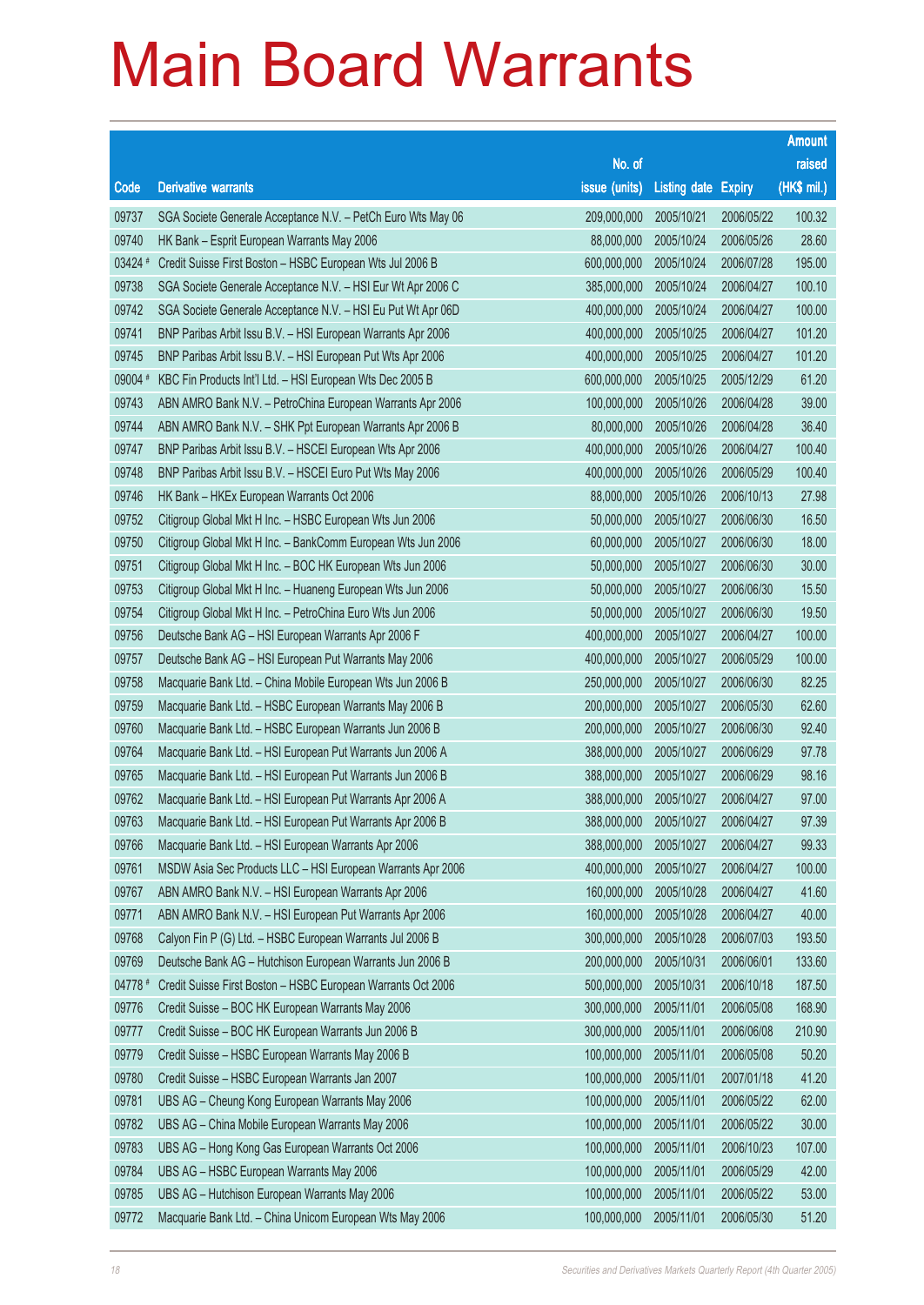|        |                                                                |                        |                     |               | <b>Amount</b> |
|--------|----------------------------------------------------------------|------------------------|---------------------|---------------|---------------|
|        |                                                                | No. of                 |                     |               | raised        |
| Code   | <b>Derivative warrants</b>                                     | issue (units)          | <b>Listing date</b> | <b>Expiry</b> | (HK\$ mil.)   |
| 09770  | Macquarie Bank Ltd. - China Telecom European Wts Jul 2006      | 200,000,000            | 2005/11/01          | 2006/07/31    | 51.60         |
| 09773  | Macquarie Bank Ltd. - PCCW European Warrants Jun 2006          | 150,000,000            | 2005/11/01          | 2006/06/30    | 52.20         |
| 09774  | SGA Societe Generale Acceptance N.V. - HSBC Euro Wt May 06 B   | 250,000,000            | 2005/11/01          | 2006/05/02    | 100.00        |
| 09775  | SGA Societe Generale Acceptance N.V. - CK(H) Eur Wt May 06 B   | 182,000,000            | 2005/11/01          | 2006/05/02    | 100.10        |
| 09778  | SGA Societe Generale Acceptance N.V. - HSBC Eu Put Wt May 06   | 213,000,000            | 2005/11/01          | 2006/05/15    | 100.11        |
| 09788  | BNP Paribas Arbit Issu B.V. - Hutchison Euro Wts Jun 2006      | 200,000,000            | 2005/11/02          | 2006/06/12    | 98.00         |
| 09786  | Macquarie Bank Ltd. - Hutchison European Warrants May 2006 B   | 200,000,000            | 2005/11/02          | 2006/05/30    | 101.60        |
| 09787  | Macquarie Bank Ltd. - SHK Ppt European Warrants May 2006       | 200,000,000            | 2005/11/02          | 2006/05/02    | 72.40         |
| 09793  | BNP Paribas Arbit Issu B.V. - HSBC European Wts Jun 2006       | 400,000,000            | 2005/11/03          | 2006/06/29    | 136.00        |
| 09792  | BOCI Asia Ltd. - HSBC European Warrants Jun 2006               | 300,000,000            | 2005/11/03          | 2006/06/23    | 75.00         |
| 09794  | Macquarie Bank Ltd. - China Life European Warrants May 2006    | 188,000,000            | 2005/11/03          | 2006/05/29    | 68.81         |
| 09797  | KBC Fin Products Int'l Ltd. - HSI European Warrants May 2006   | 200,000,000            | 2005/11/03          | 2006/05/29    | 50.00         |
| 09810  | KBC Fin Products Int'l Ltd. - HSI European Put Wts May 2006    | 200,000,000            | 2005/11/03          | 2006/05/29    | 50.00         |
| 09796  | KBC Fin Products Int'l Ltd. - Ch Telecom Euro Wts Sep 2006 A   | 200,000,000            | 2005/11/03          | 2006/09/01    | 50.00         |
| 09808  | KBC Fin Products Int'l Ltd. - PetroChina Euro Wts Jun 2006 A   | 180,000,000            | 2005/11/03          | 2006/06/05    | 62.82         |
| 09807  | KBC Fin Products Int'l Ltd. - HWL European Wts Jun 2006 B      | 100,000,000            | 2005/11/03          | 2006/06/01    | 44.50         |
| 09798  | KBC Fin Products Int'l Ltd. - HSBC European Wts May 2006 B     | 150,000,000            | 2005/11/03          | 2006/05/08    | 69.00         |
| 09809  | KBC Fin Products Int'l Ltd. - SHK Ppt European Wts Jun 2006    | 100,000,000            | 2005/11/03          | 2006/06/05    | 33.00         |
| 09795  | KBC Fin Products Int'l Ltd. - CK(H) European Wts May 2006      | 100,000,000            | 2005/11/03          | 2006/05/29    | 48.30         |
| 09806  | KBC Fin Products Int'l Ltd. - HSBC European Wts Jul 2006 A     | 200,000,000            | 2005/11/03          | 2006/07/03    | 59.00         |
| 09799  | KBC Fin Products Int'l Ltd. - HSBC European Wts Jun 2006 E     | 150,000,000            | 2005/11/03          | 2006/06/01    | 56.55         |
| 09789  | SGA Societe Generale Acceptance N.V. - ChMob Eu Put Wt May 06  | 286,000,000            | 2005/11/03          | 2006/05/29    | 100.10        |
| 09790  | SGA Societe Generale Acceptance N.V. - HWL Eur Wt May 2006 B   | 196,000,000            | 2005/11/03          | 2006/05/29    | 99.96         |
| 09791  | SGA Societe Generale Acceptance N.V. - SHK P Eur Wt May 06 B   | 208,000,000            | 2005/11/03          | 2006/05/02    | 99.84         |
| 09122# | ABN AMRO Bank N.V. - Cheung Kong European Warrants Jan 2006    | 100,000,000            | 2005/11/03          | 2006/01/23    | 27.00         |
| 09409# | Credit Suisse - Cheung Kong European Warrants Aug 2006 A       | 250,000,000            | 2005/11/03          | 2006/08/18    | 117.50        |
|        | 09584 # Credit Suisse - Hutchison European Warrants Aug 2006 B | 250,000,000 2005/11/03 |                     | 2006/08/08    | 115.00        |
| 04887# | Deutsche Bank AG - Hutchison European Warrants Dec 2005 A      | 200,000,000            | 2005/11/03          | 2005/12/28    | 25.20         |
| 09811  | Macquarie Bank Ltd. - HSCEI European Warrants Sep 2006         | 188,000,000            | 2005/11/04          | 2006/09/28    | 48.69         |
| 09815  | Macquarie Bank Ltd. - HSCEI European Put Warrants Sep 2006     | 188,000,000            | 2005/11/04          | 2006/09/28    | 48.13         |
| 09812  | KBC Fin Products Int'l Ltd. - BOCHK European Wts May 2006      | 80,000,000             | 2005/11/04          | 2006/05/08    | 33.68         |
| 09816  | KBC Fin Products Int'l Ltd. - Sinopec Euro Wts Jul 2006 A      | 200,000,000            | 2005/11/04          | 2006/07/03    | 51.20         |
| 09814  | KBC Fin Products Int'l Ltd. - China Life Euro Wts Jun 2006 A   | 100,000,000            | 2005/11/04          | 2006/06/01    | 40.20         |
| 09817  | KBC Fin Products Int'l Ltd. - HSBC European Wts Sep 2006 B     | 150,000,000            | 2005/11/04          | 2006/09/01    | 38.70         |
| 09819  | KBC Fin Products Int'l Ltd. - SHK Ppt European Wts Aug 2006    | 120,000,000            | 2005/11/04          | 2006/08/03    | 31.08         |
| 09813  | KBC Fin Products Int'l Ltd. - CK(H) European Wts Jul 2006 B    | 150,000,000            | 2005/11/04          | 2006/07/03    | 54.15         |
| 09818  | KBC Fin Products Int'l Ltd. - HWL European Wts Jun 2006 C      | 100,000,000            | 2005/11/04          | 2006/06/16    | 48.20         |
| 09820  | BOCI Asia Ltd. - Denway Motors European Warrants May 2006      | 200,000,000            | 2005/11/07          | 2006/05/30    | 50.00         |
| 09826  | Goldman Sachs SP (Asia) - HSBC European Warrants Jun 2006 A    | 510,000,000            | 2005/11/07          | 2006/06/05    | 142.80        |
| 09822  | Goldman Sachs SP (Asia) - China Life European Wts May 2006     | 240,000,000            | 2005/11/07          | 2006/05/22    | 101.52        |
| 09825  | Goldman Sachs SP (Asia) - China Mobile Euro Wts Jun 2006 A     | 340,000,000            | 2005/11/07          | 2006/06/05    | 99.96         |
| 09821  | Goldman Sachs SP (Asia) - CHALCO European Warrants Aug 2006    | 220,000,000            | 2005/11/07          | 2006/08/14    | 99.00         |
| 09824  | Goldman Sachs SP (Asia) - HSI European Warrants May 2006 A     | 390,000,000            | 2005/11/07          | 2006/05/29    | 99.84         |
| 09828  | Goldman Sachs SP (Asia) - HSI European Put Wts May 2006 B      | 390,000,000            | 2005/11/07          | 2006/05/29    | 101.40        |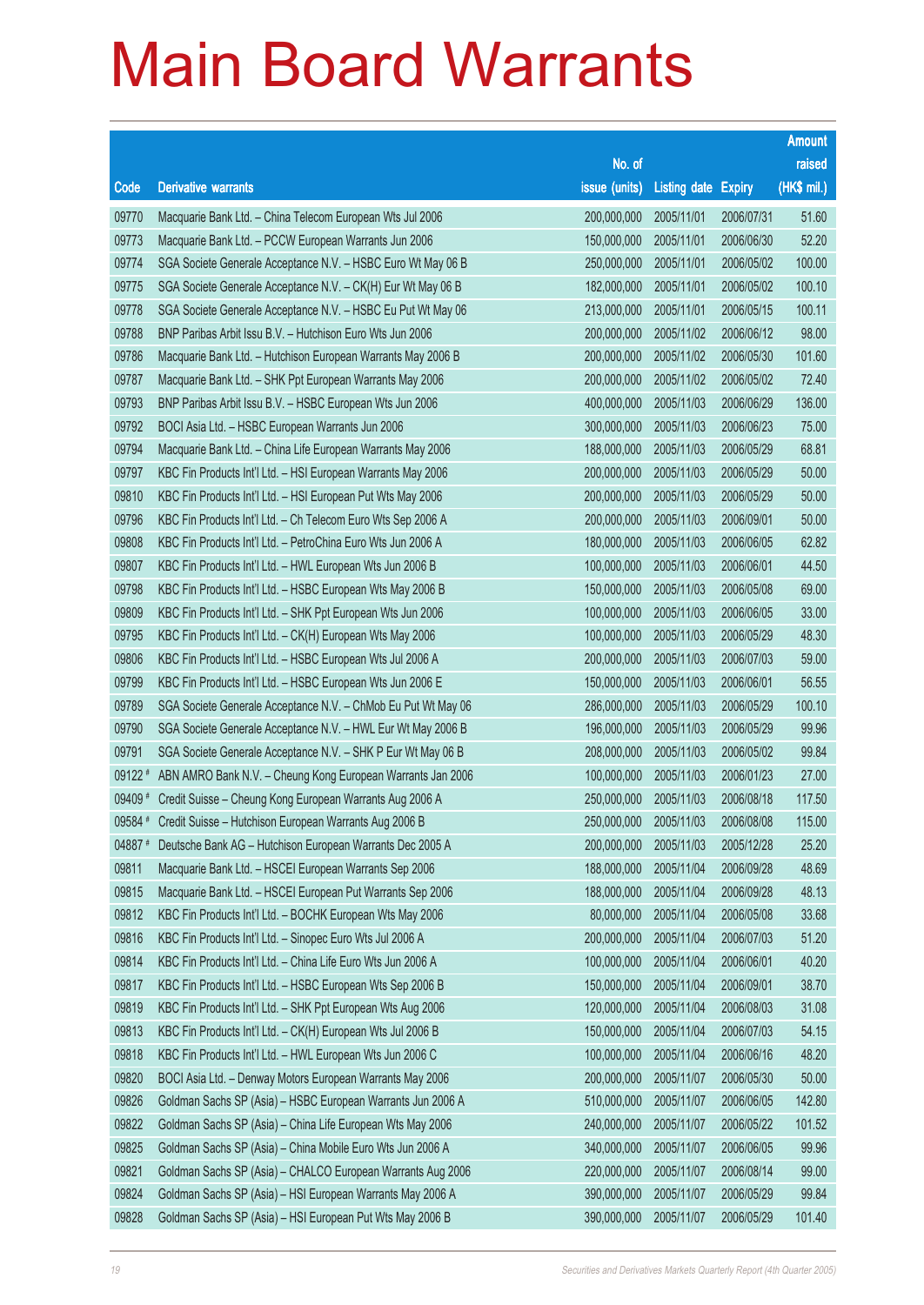|         |                                                              |                        |                            |            | <b>Amount</b> |
|---------|--------------------------------------------------------------|------------------------|----------------------------|------------|---------------|
|         |                                                              | No. of                 |                            |            | raised        |
| Code    | <b>Derivative warrants</b>                                   | issue (units)          | <b>Listing date Expiry</b> |            | (HK\$ mil.)   |
| 09823   | Goldman Sachs SP (Asia) - HSCEI European Warrants May 2006   | 380,000,000            | 2005/11/07                 | 2006/05/29 | 99.56         |
| 09827   | Goldman Sachs SP (Asia) - HSCEI European Put Wts May 2006    | 390,000,000            | 2005/11/07                 | 2006/05/29 | 99.45         |
| 09157 # | KBC Fin Products Int'l Ltd. - HSI European Put Wts Jan 2006  | 500,000,000            | 2005/11/07                 | 2006/01/26 | 84.00         |
| 09829   | Deutsche Bank AG - China Life European Warrants May 2006     | 150,000,000            | 2005/11/08                 | 2006/05/15 | 70.50         |
| 09830   | Deutsche Bank AG - SHK Ppt European Warrants Jun 2006        | 200,000,000            | 2005/11/08                 | 2006/06/19 | 97.00         |
| 09831   | Deutsche Bank AG - SHK Ppt European Put Warrants May 2006    | 200,000,000            | 2005/11/08                 | 2006/05/22 | 104.00        |
| 09839   | Fortis Bank S.A./N.V. - Cathay Pacific European Wts Jul 2006 | 19,000,000             | 2005/11/08                 | 2006/07/28 | 10.45         |
| 09841   | Fortis Bank S.A./N.V. - China Life European Wts Jun 2006     | 33,000,000             | 2005/11/08                 | 2006/06/08 | 11.88         |
| 09832   | J P Morgan Int'l Der. Ltd. - Ch Ship Dev Euro Wts May 2006   | 263,000,000            | 2005/11/08                 | 2006/05/29 | 99.94         |
| 09837   | J P Morgan Int'l Der. Ltd. - Yanzhou Coal Euro Wts May 2006  | 285,000,000            | 2005/11/08                 | 2006/05/29 | 99.75         |
| 09833   | J P Morgan Int'l Der. Ltd. - Datang Power Euro Wts Jul 2006  | 270,000,000            | 2005/11/08                 | 2006/07/28 | 99.90         |
| 09834   | J P Morgan Int'l Der. Ltd. - Denway Motors Euro Wts Jul 2006 | 344,000,000            | 2005/11/08                 | 2006/07/28 | 99.76         |
| 09835   | J P Morgan Int'l Der. Ltd. - Huaneng Power Euro Wts Aug 2006 | 370,000,000            | 2005/11/08                 | 2006/08/28 | 99.90         |
| 09836   | J P Morgan Int'l Der. Ltd. - Ping An European Wts Jun 2006   | 126,000,000            | 2005/11/08                 | 2006/06/28 | 99.54         |
| 09845   | Credit Suisse - Huaneng Power European Warrants Dec 2006     | 200,000,000            | 2005/11/09                 | 2006/12/08 | 111.20        |
| 09842   | Credit Suisse - China Life European Warrants Dec 2006        | 200,000,000            | 2005/11/09                 | 2006/12/08 | 125.20        |
| 09843   | Credit Suisse - China Telecom European Warrants Nov 2006 B   | 300,000,000            | 2005/11/09                 | 2006/11/08 | 109.80        |
| 09844   | Credit Suisse – China Telecom European Warrants Dec 2006     | 300,000,000            | 2005/11/09                 | 2006/12/18 | 89.70         |
| 09846   | J P Morgan Int'l Der. Ltd. - China Unicom Euro Wts Dec 2006  | 107,000,000            | 2005/11/09                 | 2006/12/01 | 99.51         |
| 09127 # | ABN AMRO Bank N.V. - Hutchison European Warrants Jan 2006    | 100,000,000            | 2005/11/09                 | 2006/01/23 | 28.00         |
| 09847   | Fortis Bank S.A./N.V. - CHALCO European Warrants Jun 2006    | 40,000,000             | 2005/11/10                 | 2006/06/08 | 18.80         |
| 09848   | Fortis Bank S.A./N.V. - Cheung Kong Euro Put Wts Aug 2006    | 36,000,000             | 2005/11/10                 | 2006/08/18 | 10.08         |
| 09849   | Macquarie Bank Ltd. - CHALCO European Warrants May 2006      | 100,000,000            | 2005/11/10                 | 2006/05/30 | 41.80         |
| 09850   | Macquarie Bank Ltd. - China Ship Dev European Wts Jul 2006   | 50,000,000             | 2005/11/10                 | 2006/07/03 | 37.35         |
| 09854   | Macquarie Bank Ltd. - Maanshan I&S European Wts Nov 2006     | 100,000,000            | 2005/11/10                 | 2006/11/13 | 25.40         |
| 09853   | Macquarie Bank Ltd. - Huaneng European Warrants Jun 2006     | 100,000,000            | 2005/11/10                 | 2006/06/30 | 28.40         |
| 09855   | Macquarie Bank Ltd. - Yanzhou Coal European Wts Jul 2006 B   | 100,000,000 2005/11/10 |                            | 2006/07/24 | 36.00         |
| 09851   | Macquarie Bank Ltd. - Denway European Warrants Jun 2006 B    | 100,000,000            | 2005/11/10                 | 2006/06/30 | 26.20         |
| 09852   | Macquarie Bank Ltd. - HLand European Warrants Aug 2006       | 100,000,000            | 2005/11/10                 | 2006/08/31 | 25.50         |
| 09856   | CC Rabobank B.A. - Cheung Kong European Put Wts Dec 2006     | 80,000,000             | 2005/11/11                 | 2006/12/08 | 67.20         |
| 09858   | CC Rabobank B.A. - Hutchison European Put Warrants Aug 2006  | 80,000,000             | 2005/11/11                 | 2006/08/08 | 53.60         |
| 09859   | CC Rabobank B.A. - PetroChina European Put Wts Aug 2006      | 100,000,000            | 2005/11/11                 | 2006/08/18 | 56.00         |
| 09857   | CC Rabobank B.A. - HSBC European Warrants Sep 2006 B         | 80,000,000             | 2005/11/11                 | 2006/09/08 | 40.00         |
| 09863   | Goldman Sachs SP (Asia) - HSI European Warrants Jun 2006 A   | 200,000,000            | 2005/11/14                 | 2006/06/29 | 50.00         |
| 09867   | Goldman Sachs SP (Asia) - HSI European Put Wts Jun 2006 B    | 200,000,000            | 2005/11/14                 | 2006/06/29 | 50.00         |
| 09862   | Goldman Sachs SP (Asia) - HSCEI European Warrants Jun 2006   | 200,000,000            | 2005/11/14                 | 2006/06/29 | 50.00         |
| 09866   | Goldman Sachs SP (Asia) - HSCEI European Put Wts Jun 2006    | 200,000,000            | 2005/11/14                 | 2006/06/29 | 50.60         |
| 09861   | Goldman Sachs SP (Asia) - Sinopec European Wts Jun 2006 A    | 170,000,000            | 2005/11/14                 | 2006/06/05 | 49.47         |
| 09868   | Goldman Sachs SP (Asia) - PetroChina European Wts May 2006   | 120,000,000            | 2005/11/14                 | 2006/05/22 | 48.84         |
| 09869   | Goldman Sachs SP (Asia) - SHK Ppt European Warrants May 2006 | 150,000,000            | 2005/11/14                 | 2006/05/15 | 50.40         |
| 09864   | Goldman Sachs SP (Asia) - HSBC European Warrants May 2006    | 26,000,000             | 2005/11/14                 | 2006/05/22 | 10.35         |
| 09865   | Goldman Sachs SP (Asia) - Huaneng European Warrants May 2006 | 190,000,000            | 2005/11/14                 | 2006/05/15 | 49.40         |
| 09860   | Goldman Sachs SP (Asia) - China Mobile European Wts May 2006 | 110,000,000            | 2005/11/14                 | 2006/05/22 | 49.06         |
| 09877   | BNP Paribas Arbit Issu B.V. - HSI European Warrants May 2006 | 400,000,000            | 2005/11/15                 | 2006/05/29 | 102.40        |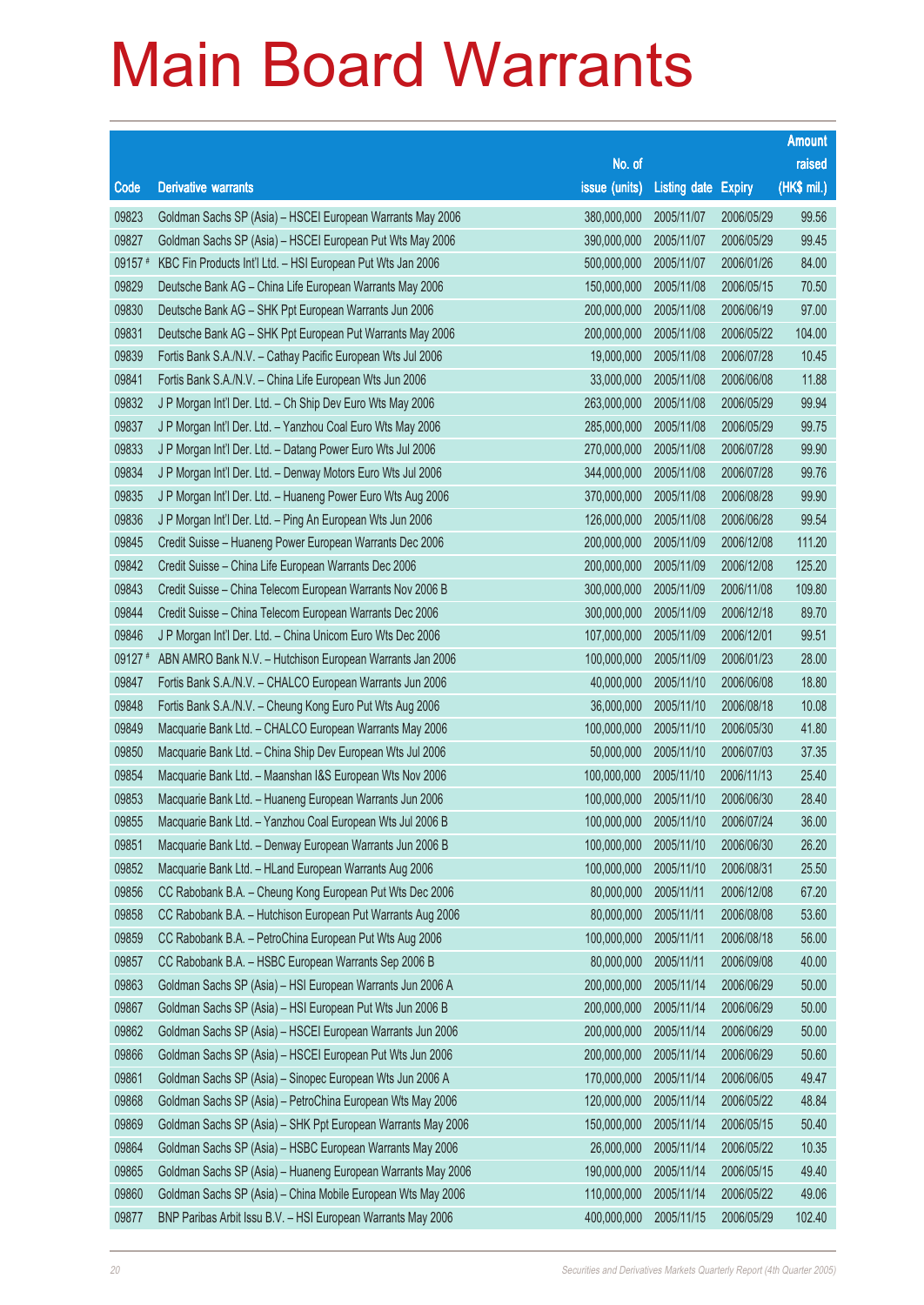|         |                                                               |                        |                     |               | <b>Amount</b> |
|---------|---------------------------------------------------------------|------------------------|---------------------|---------------|---------------|
|         |                                                               | No. of                 |                     |               | raised        |
| Code    | <b>Derivative warrants</b>                                    | issue (units)          | <b>Listing date</b> | <b>Expiry</b> | (HK\$ mil.)   |
| 09881   | BNP Paribas Arbit Issu B.V. - HSI European Put Wts May 2006   | 400,000,000            | 2005/11/15          | 2006/05/29    | 100.00        |
| 09870   | Macquarie Bank Ltd. - Cheung Kong European Wts May 2006 B     | 188,000,000            | 2005/11/15          | 2006/05/29    | 72.57         |
| 09874   | Macquarie Bank Ltd. - Cheung Kong European Put Wts May 2006   | 100,000,000            | 2005/11/15          | 2006/05/29    | 48.90         |
| 09871   | SGA Societe Generale Acceptance N.V. - CK(H) Eur Wt Jun 06 A  | 167,000,000            | 2005/11/15          | 2006/06/12    | 100.20        |
| 09872   | SGA Societe Generale Acceptance N.V. - HWL Eur Wt Jun 2006 A  | 208,000,000            | 2005/11/15          | 2006/06/12    | 99.84         |
| 09873   | SGA Societe Generale Acceptance N.V. - HSBC Eur Wt Jul 06 B   | 200,000,000            | 2005/11/15          | 2006/07/24    | 100.00        |
| 09875   | SGA Societe Generale Acceptance N.V. - CK(H) Eu Put Wt Jun 06 | 154,000,000            | 2005/11/15          | 2006/06/19    | 100.10        |
| 09876   | SGA Societe Generale Acceptance N.V. - HWL Eur Put Wt Jun 06  | 161,000,000            | 2005/11/15          | 2006/06/19    | 99.82         |
| 09884   | ABN AMRO Bank N.V. - EUR/USD European Warrants Jul 2006       | 40,000,000             | 2005/11/16          | 2006/07/10    | 13.40         |
| 09888   | ABN AMRO Bank N.V. - EUR/USD European Put Warrants Jul 2006   | 40,000,000             | 2005/11/16          | 2006/07/10    | 13.00         |
| 09885   | ABN AMRO Bank N.V. - China Mobile European Wts Jun 2006 B     | 160,000,000            | 2005/11/16          | 2006/06/06    | 56.00         |
| 09886   | ABN AMRO Bank N.V. - China Telecom European Wts Jul 2006      | 200,000,000            | 2005/11/16          | 2006/07/17    | 56.00         |
| 09887   | ABN AMRO Bank N.V. - HSBC European Warrants May 2006 B        | 60,000,000             | 2005/11/16          | 2006/05/16    | 26.40         |
| 09878   | SGA Societe Generale Acceptance N.V. - C Mob Eur Wt Jun 06 A  | 323,000,000            | 2005/11/16          | 2006/06/12    | 100.13        |
| 09879   | SGA Societe Generale Acceptance N.V. - C Mob Eur Wt Jun 06 B  | 250,000,000            | 2005/11/16          | 2006/06/19    | 100.00        |
| 09880   | SGA Societe Generale Acceptance N.V. - HWL Eur Wt Jun 2006 B  | 154,000,000            | 2005/11/16          | 2006/06/19    | 100.10        |
| 09882   | SGA Societe Generale Acceptance N.V. - PetCh Eur Wt Jun 2006  | 189,000,000            | 2005/11/16          | 2006/06/12    | 100.17        |
| 09883   | SGA Societe Generale Acceptance N.V. - SHK P Eur Wt May 06 C  | 175,000,000            | 2005/11/16          | 2006/05/22    | 99.75         |
| 09889   | UBS AG - HSCEI European Warrants May 2006                     | 100,000,000            | 2005/11/16          | 2006/05/29    | 25.00         |
| 09893   | UBS AG - HSCEI European Put Warrants May 2006                 | 100,000,000            | 2005/11/16          | 2006/05/29    | 25.00         |
| 09890   | UBS AG - HSI European Warrants May 2006                       | 100,000,000            | 2005/11/16          | 2006/05/29    | 25.00         |
| 09894   | UBS AG - HSI European Put Warrants May 2006                   | 100,000,000            | 2005/11/16          | 2006/05/29    | 25.00         |
| 09024 # | Macquarie Bank Ltd. - HSI European Put Warrants Dec 2005 H    | 400,000,000            | 2005/11/16          | 2005/12/29    | 26.40         |
| 09891   | BNP Paribas Arbit Issu B.V. - BOC HK European Wts Jun 2006    | 170,000,000            | 2005/11/17          | 2006/06/29    | 85.00         |
| 09892   | ABN AMRO Bank N.V. - HSI European Warrants May 2006           | 160,000,000            | 2005/11/18          | 2006/05/29    | 40.00         |
| 09895   | ABN AMRO Bank N.V. - Cheung Kong European Warrants May 2006   | 98,000,000             | 2005/11/18          | 2006/05/25    | 44.10         |
| 09896   | ABN AMRO Bank N.V. - Hutchison European Warrants May 2006     | 100,000,000 2005/11/18 |                     | 2006/05/25    | 45.00         |
| 09897   | Goldman Sachs SP (Asia) - Nikkei 225 European Wts Jun 2006    | 200,000,000            | 2005/11/21          | 2006/06/09    | 50.00         |
| 09905   | Goldman Sachs SP (Asia) - Nikkei 225 Euro Put Wts Jun 2006    | 200,000,000            | 2005/11/21          | 2006/06/09    | 50.00         |
| 09898   | Goldman Sachs SP (Asia) - HSI European Warrants May 2006 C    | 200,000,000            | 2005/11/21          | 2006/05/29    | 50.20         |
| 09906   | Goldman Sachs SP (Asia) - HSI European Put Wts May 2006 D     | 200,000,000            | 2005/11/21          | 2006/05/29    | 50.40         |
| 09901   | Goldman Sachs SP (Asia) - Sinopec European Wts Jun 2006 B     | 160,000,000            | 2005/11/21          | 2006/06/12    | 47.84         |
| 09903   | Goldman Sachs SP (Asia) - PetroChina European Wts Jun 2006    | 100,000,000            | 2005/11/21          | 2006/06/05    | 50.80         |
| 09904   | Goldman Sachs SP (Asia) - SHK Ppt European Warrants Jun 2006  | 95,000,000             | 2005/11/21          | 2006/06/20    | 49.88         |
| 09902   | Goldman Sachs SP (Asia) - HSBC European Warrants Jun 2006 B   | 160,000,000            | 2005/11/21          | 2006/06/26    | 49.76         |
| 09899   | Goldman Sachs SP (Asia) - China Life European Wts Jun 2006    | 100,000,000            | 2005/11/21          | 2006/06/05    | 46.30         |
| 09900   | Goldman Sachs SP (Asia) - China Mobile Euro Wts Jun 2006 B    | 160,000,000            | 2005/11/21          | 2006/06/26    | 48.96         |
| 09908   | KBC Fin Products Int'l Ltd. - HSI European Wts Jun 2006 A     | 400,000,000            | 2005/11/21          | 2006/06/29    | 100.00        |
| 09909   | KBC Fin Products Int'l Ltd. - HSBC European Wts Jul 2006 B    | 118,000,000            | 2005/11/21          | 2006/07/03    | 94.52         |
| 09907   | KBC Fin Products Int'l Ltd. - CK(H) Euro Put Wts May 2006     | 188,000,000            | 2005/11/21          | 2006/05/22    | 74.82         |
| 09910   | KBC Fin Products Int'l Ltd. - SHK Ppt Euro Put Wts May 2006   | 218,000,000            | 2005/11/21          | 2006/05/22    | 66.27         |
| 09911   | ABN AMRO Bank N.V. - Oil Futures European Warrants May 2006   | 60,000,000             | 2005/11/22          | 2006/05/23    | 17.40         |
| 09915   | ABN AMRO Bank N.V. - Oil Futures European Put Wts May 2006    | 60,000,000             | 2005/11/22          | 2006/05/23    | 15.00         |
| 09912   | Deutsche Bank AG - Hutchison European Put Warrants Jun 2006   | 200,000,000            | 2005/11/22          | 2006/06/28    | 68.00         |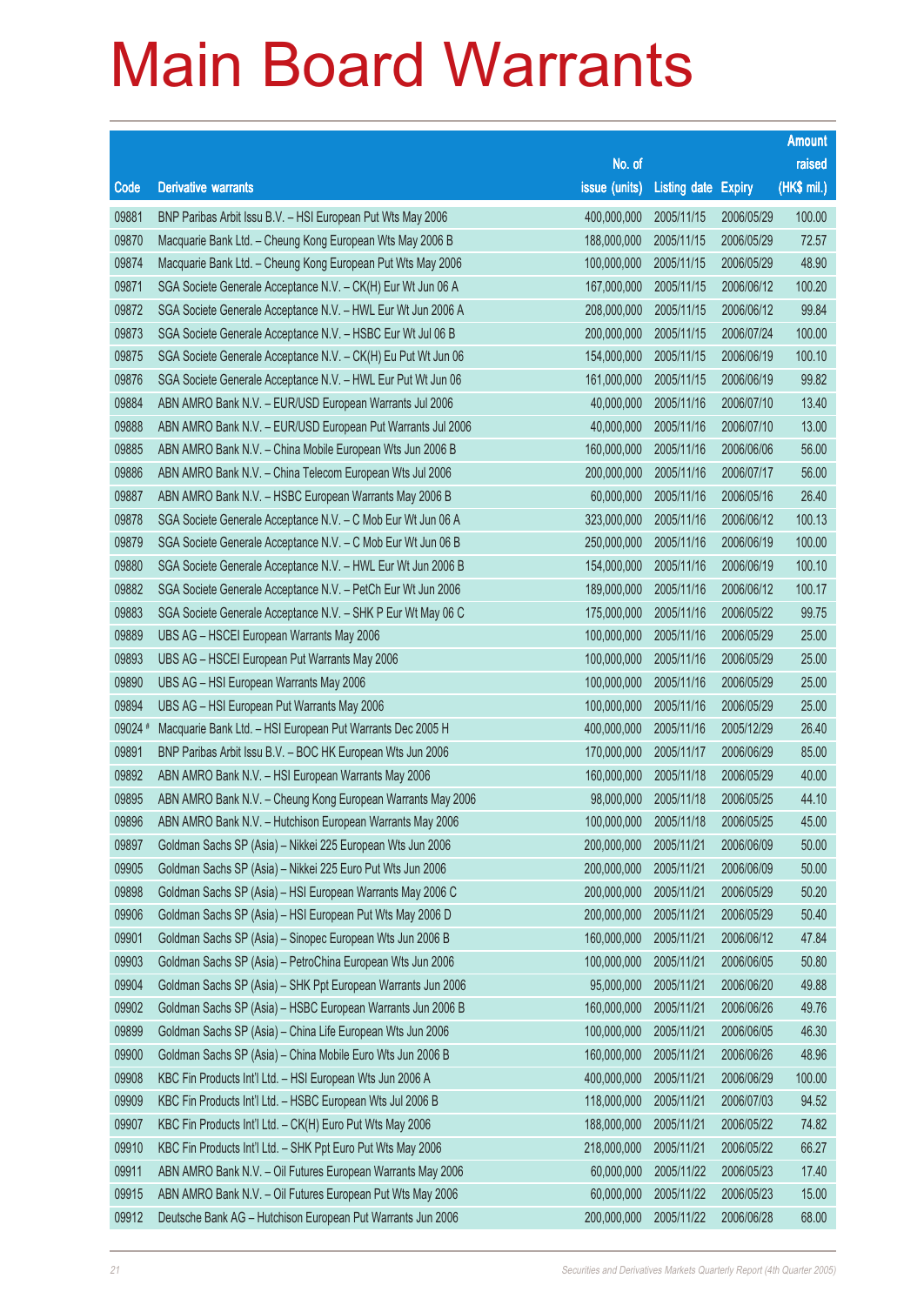|        |                                                              |                        |                            |            | <b>Amount</b> |
|--------|--------------------------------------------------------------|------------------------|----------------------------|------------|---------------|
|        |                                                              | No. of                 |                            |            | raised        |
| Code   | <b>Derivative warrants</b>                                   | issue (units)          | <b>Listing date Expiry</b> |            | (HK\$ mil.)   |
| 09913  | Deutsche Bank AG - PetroChina European Warrants May 2006     | 500,000,000            | 2005/11/22                 | 2006/05/30 | 180.00        |
| 09914  | Deutsche Bank AG - PetroChina European Put Warrants Jun 2006 | 500,000,000            | 2005/11/22                 | 2006/06/19 | 170.00        |
| 09916  | Calyon Fin P (G) Ltd. - HSBC European Warrants Sep 2006      | 300,000,000            | 2005/11/23                 | 2006/09/04 | 169.50        |
| 09917  | BOCI Asia Ltd. - Johnson Electric European Warrants Jul 2006 | 100,000,000            | 2005/11/24                 | 2006/07/03 | 40.70         |
| 09918  | BOCI Asia Ltd. - Li & Fung European Warrants Oct 2006        | 200,000,000            | 2005/11/24                 | 2006/10/23 | 51.40         |
| 09930  | Macquarie Bank Ltd. - HSI European Warrants May 2006 A       | 388,000,000            | 2005/11/25                 | 2006/05/29 | 98.94         |
| 09931  | Macquarie Bank Ltd. - HSI European Warrants May 2006 B       | 388,000,000            | 2005/11/25                 | 2006/05/29 | 97.00         |
| 09919  | Macquarie Bank Ltd. - China Mobile European Put Wts May 2006 | 150,000,000            | 2005/11/25                 | 2006/05/30 | 42.45         |
| 09920  | Macquarie Bank Ltd. - HSBC European Put Warrants May 2006    | 100,000,000            | 2005/11/25                 | 2006/05/30 | 29.50         |
| 09921  | Macquarie Bank Ltd. - HWL European Put Warrants May 2006     | 66,000,000             | 2005/11/25                 | 2006/05/30 | 27.19         |
| 09923  | Macquarie Bank Ltd. - SHK Ppt European Put Warrants May 2006 | 66,000,000             | 2005/11/25                 | 2006/05/30 | 17.56         |
| 09925  | SGA Societe Generale Acceptance N.V. - HSBC Euro Wt Jun 2006 | 323,000,000            | 2005/11/25                 | 2006/06/19 | 100.13        |
| 09926  | SGA Societe Generale Acceptance N.V. - Ch Life Eur Wt Aug 06 | 227,000,000            | 2005/11/25                 | 2006/08/21 | 99.88         |
| 09927  | SGA Societe Generale Acceptance N.V. - Ch Tel Eur Wt Aug 06  | 385,000,000            | 2005/11/25                 | 2006/08/07 | 100.10        |
| 09929  | SGA Societe Generale Acceptance N.V. - HSBC Eu Put Wt Jun 06 | 192,000,000            | 2005/11/25                 | 2006/06/26 | 99.84         |
| 09932  | Calyon Fin P (G) Ltd. - China Mobile European Wts May 2006 B | 300,000,000            | 2005/11/25                 | 2006/05/29 | 127.50        |
| 09933  | Calyon Fin P (G) Ltd. - PetroChina European Wts Jul 2006     | 300,000,000            | 2005/11/25                 | 2006/07/31 | 154.50        |
| 09924  | Deutsche Bank AG - HSI European Warrants Jun 2006 A          | 400,000,000            | 2005/11/25                 | 2006/06/29 | 100.00        |
| 09928  | Deutsche Bank AG - HSI European Put Warrants Jun 2006        | 400,000,000            | 2005/11/25                 | 2006/06/29 | 100.00        |
| 09043# | ABN AMRO Bank N.V. - Hutchison European Warrants Mar 2006    | 100,000,000            | 2005/11/25                 | 2006/03/03 | 45.00         |
| 09321# | Credit Suisse - BOC HK European Warrants Aug 2006            | 400,000,000            | 2005/11/25                 | 2006/08/08 | 59.20         |
| 09935  | BOCI Asia Ltd. - CLP Holdings European Warrants Aug 2006     | 300,000,000            | 2005/11/28                 | 2006/08/22 | 75.00         |
| 09936  | BOCI Asia Ltd. - Foxconn European Warrants Jul 2006          | 70,000,000             | 2005/11/28                 | 2006/07/10 | 128.80        |
| 09937  | BOCI Asia Ltd. - HK Electric European Warrants Jul 2006      | 300,000,000            | 2005/11/28                 | 2006/07/31 | 75.00         |
| 09934  | Deutsche Bank AG - Nikkei 225 Index European Wts Sep 2006    | 200,000,000            | 2005/11/28                 | 2006/09/07 | 50.00         |
| 09938  | Deutsche Bank AG - Nikkei 225 Index Euro Put Wts Sep 2006    | 200,000,000            | 2005/11/28                 | 2006/09/07 | 52.00         |
| 09939  | Goldman Sachs SP (Asia) - HSI European Warrants Jun 2006 C   | 200,000,000 2005/11/28 |                            | 2006/06/29 | 54.00         |
| 09940  | Goldman Sachs SP (Asia) - HSI European Warrants Sep 2006 A   | 200,000,000            | 2005/11/28                 | 2006/09/28 | 54.00         |
| 09941  | Goldman Sachs SP (Asia) - HSI European Warrants Sep 2006 B   | 200,000,000            | 2005/11/28                 | 2006/09/28 | 60.00         |
| 09943  | Goldman Sachs SP (Asia) - HSI European Put Wts Jun 2006 D    | 200,000,000            | 2005/11/28                 | 2006/06/29 | 52.00         |
| 09944  | Goldman Sachs SP (Asia) - HSI European Put Wts Sep 2006 C    | 200,000,000            | 2005/11/28                 | 2006/09/28 | 52.00         |
| 09945  | Goldman Sachs SP (Asia) - HSI European Put Wts Sep 2006 D    | 200,000,000            | 2005/11/28                 | 2006/09/28 | 54.00         |
| 09947  | Goldman Sachs SP (Asia) - HSBC European Warrants Aug 2006    | 150,000,000            | 2005/11/28                 | 2006/08/21 | 48.00         |
| 09948  | Goldman Sachs SP (Asia) - SHK Ppt European Warrants Aug 2006 | 150,000,000            | 2005/11/28                 | 2006/08/21 | 49.50         |
| 09942  | Goldman Sachs SP (Asia) - China Mobile Euro Wts Jun 2006 C   | 140,000,000            | 2005/11/28                 | 2006/06/12 | 50.40         |
| 09946  | Goldman Sachs SP (Asia) - China Mobile European Wts Aug 2006 | 100,000,000            | 2005/11/28                 | 2006/08/21 | 47.00         |
| 09949  | Macquarie Bank Ltd. - PICC European Warrants Sep 2006        | 80,000,000             | 2005/11/29                 | 2006/09/29 | 20.56         |
| 09950  | SGA Societe Generale Acceptance N.V. - BOCHK Eur Wt Oct 2006 | 114,000,000            | 2005/11/29                 | 2006/10/16 | 100.32        |
| 09951  | SGA Societe Generale Acceptance N.V. - CK(H) Eur Wt Jun 06 B | 204,000,000            | 2005/11/29                 | 2006/06/26 | 99.96         |
| 09952  | SGA Societe Generale Acceptance N.V. - Ch Mob Eu Wt Jun 06 C | 323,000,000            | 2005/11/29                 | 2006/06/26 | 100.13        |
| 09953  | BOCI Asia Ltd. - China Resources European Warrants Aug 2006  | 30,000,000             | 2005/11/30                 | 2006/08/23 | 42.00         |
| 09954  | BOCI Asia Ltd. - Henderson Land European Warrants Aug 2006   | 300,000,000            | 2005/11/30                 | 2006/08/03 | 75.00         |
| 09955  | Credit Suisse - China Merchants European Warrants Jun 2006 A | 100,000,000            | 2005/11/30                 | 2006/06/08 | 95.70         |
| 09956  | Credit Suisse - China Merchants European Warrants Jun 2006 B | 100,000,000            | 2005/11/30                 | 2006/06/08 | 80.30         |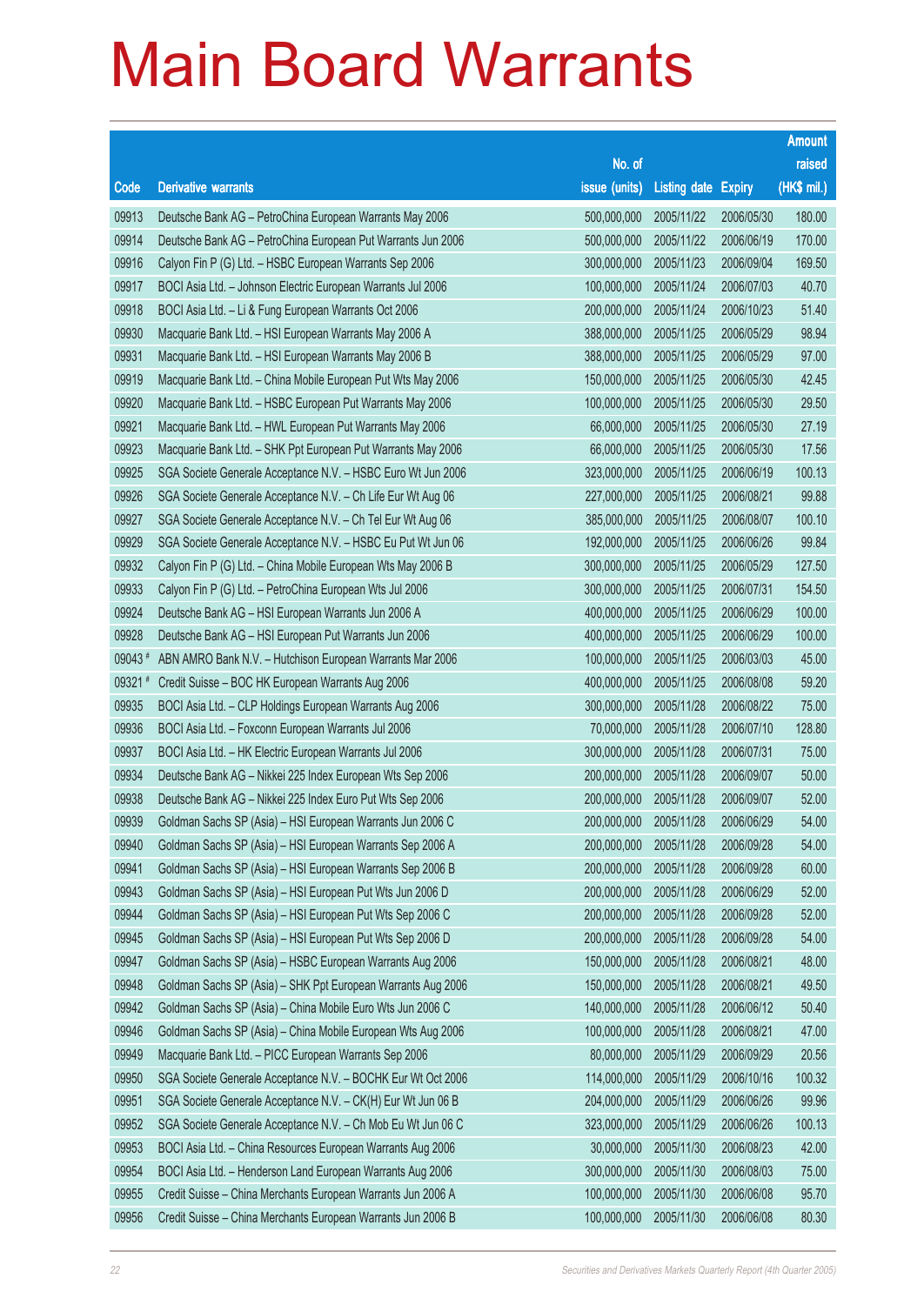|        |                                                              |               |                       |               | <b>Amount</b> |
|--------|--------------------------------------------------------------|---------------|-----------------------|---------------|---------------|
|        |                                                              | No. of        |                       |               | raised        |
| Code   | <b>Derivative warrants</b>                                   | issue (units) | <b>Listing date</b>   | <b>Expiry</b> | (HK\$ mil.)   |
| 09957  | Credit Suisse - China Merchants European Warrants Sep 2006   | 100,000,000   | 2005/11/30            | 2006/09/28    | 25.30         |
| 09958  | Credit Suisse - China Merchants European Warrants Dec 2006   | 100,000,000   | 2005/11/30            | 2006/12/28    | 25.10         |
| 09127# | ABN AMRO Bank N.V. - Hutchison European Warrants Jan 2006    | 100,000,000   | 2005/12/01            | 2006/01/23    | 24.60         |
| 09959  | Deutsche Bank AG - HSI European Warrants Jun 2006 B          | 400,000,000   | 2005/12/02            | 2006/06/29    | 100.00        |
| 09978  | ABN AMRO Bank N.V. - CC Bank European Warrants Jun 2006      | 250,000,000   | 2005/12/05            | 2006/06/05    | 62.50         |
| 09979  | ABN AMRO Bank N.V. - CC Bank European Warrants Sep 2006 A    | 250,000,000   | 2005/12/05            | 2006/09/05    | 62.50         |
| 09980  | ABN AMRO Bank N.V. - Jiangxi Copper European Wts Aug 2006    | 100,000,000   | 2005/12/05            | 2006/08/17    | 46.00         |
| 09981  | ABN AMRO Bank N.V. - Yanzhou Coal European Warrants Jul 2006 | 80,000,000    | 2005/12/05            | 2006/07/17    | 39.20         |
| 09961  | BNP Paribas Arbit Issu B.V. - CC Bank European Wts Jun 2006  | 350,000,000   | 2005/12/05            | 2006/06/05    | 87.50         |
| 09962  | BNP Paribas Arbit Issu B.V. - CC Bank European Wts Aug 2006A | 350,000,000   | 2005/12/05            | 2006/08/30    | 105.00        |
| 09960  | BOCI Asia Ltd. - CC Bank European Warrants Aug 2006          | 300,000,000   | 2005/12/05            | 2006/08/29    | 75.00         |
| 02106  | Calyon Fin P (G) Ltd. - CC Bank European Warrants Jul 2006   | 300,000,000   | 2005/12/05            | 2006/07/31    | 77.40         |
| 02105  | Calyon Fin P (G) Ltd. - CC Bank European Warrants Jun 2006   | 300,000,000   | 2005/12/05            | 2006/06/05    | 82.20         |
| 02109  | CC Rabobank B.A. - CC Bank European Warrants Dec 2006        | 80,000,000    | 2005/12/05            | 2006/12/08    | 20.00         |
| 09983  | Credit Suisse - China Construct Bank European Wts Jun 2006 A | 250,000,000   | 2005/12/05            | 2006/06/28    | 94.50         |
| 09984  | Credit Suisse - China Construct Bank European Wts Jun 2006 B | 250,000,000   | 2005/12/05            | 2006/06/28    | 66.25         |
| 09985  | Credit Suisse - China Construct Bank European Wts Sep 2006   | 250,000,000   | 2005/12/05            | 2006/09/08    | 65.25         |
| 09986  | Credit Suisse - China Construct Bank European Wts Nov 2006   | 250,000,000   | 2005/12/05            | 2006/11/28    | 64.75         |
| 09987  | Goldman Sachs SP (Asia) - Nikkei 225 ldx Euro Wts Sep 2006   | 180,000,000   | 2005/12/05            | 2006/09/08    | 55.80         |
| 02102  | Goldman Sachs SP (Asia) - Nikkei 225 Euro Put Wts Sep 2006   | 125,000,000   | 2005/12/05            | 2006/09/08    | 47.50         |
| 02101  | Goldman Sachs SP (Asia) - HSBC European Put Wts Jun 2006     | 130,000,000   | 2005/12/05            | 2006/06/12    | 49.40         |
| 02103  | Goldman Sachs SP (Asia) - HSBC European Put Wts Aug 2006     | 100,000,000   | 2005/12/05            | 2006/08/28    | 55.00         |
| 09988  | Goldman Sachs SP (Asia) - China Mobile Euro Put Wts Jun 2006 | 160,000,000   | 2005/12/05            | 2006/06/19    | 49.60         |
| 09989  | Goldman Sachs SP (Asia) - China Mobile Euro Put Wts Aug 2006 | 110,000,000   | 2005/12/05            | 2006/08/07    | 49.50         |
| 09975  | Fortis Bank S.A./N.V. - CC Bank European Warrants Dec 2006   | 68,000,000    | 2005/12/05            | 2006/12/18    | 18.36         |
| 09976  | Fortis Bank S.A./N.V. - China Telecom European Wts Feb 2007  | 66,000,000    | 2005/12/05            | 2007/02/08    | 17.49         |
| 09974  | Fortis Bank S.A./N.V. - CHALCO European Warrants Jul 2006    |               | 33,000,000 2005/12/05 | 2006/07/18    | 10.89         |
| 09977  | Fortis Bank S.A./N.V. - HK Electric European Wts Dec 2006    | 50,000,000    | 2005/12/05            | 2006/12/18    | 13.00         |
| 09968  | J P Morgan Int'l Der. Ltd. - Johnson Elect Euro Wts Aug 2006 | 148,000,000   | 2005/12/05            | 2006/08/25    | 100.64        |
| 09969  | J P Morgan Int'l Der. Ltd. - New World Dev Euro Wts Jun 2006 | 128,000,000   | 2005/12/05            | 2006/06/26    | 99.84         |
| 09970  | J P Morgan Int'l Der. Ltd. - PCCW European Warrants Jun 2006 | 288,000,000   | 2005/12/05            | 2006/06/30    | 100.80        |
| 09966  | J P Morgan Int'l Der. Ltd. - Esprit European Wts Jun 2006    | 238,000,000   | 2005/12/05            | 2006/06/15    | 102.34        |
| 09963  | J P Morgan Int'l Der. Ltd. - CC Bank European Wts Sep 2006   | 400,000,000   | 2005/12/05            | 2006/09/25    | 100.00        |
| 09967  | J P Morgan Int'l Der. Ltd. - JX Copper European Wts Aug 2006 | 400,000,000   | 2005/12/05            | 2006/08/30    | 100.00        |
| 09964  | J P Morgan Int'l Der. Ltd. - China Unicom Euro Wts Jun 2006  | 260,000,000   | 2005/12/05            | 2006/06/26    | 98.80         |
| 09965  | J P Morgan Int'l Der. Ltd. - COSCO Pac European Wts Jul 2006 | 145,000,000   | 2005/12/05            | 2006/07/25    | 98.60         |
| 09971  | SGA Societe Generale Acceptance N.V. - CCB Euro Wts Jul 2006 | 400,000,000   | 2005/12/05            | 2006/07/03    | 100.00        |
| 09972  | SGA Societe Generale Acceptance N.V. - CCB Euro Wts Oct 2006 | 400,000,000   | 2005/12/05            | 2006/10/16    | 100.00        |
| 09973  | SGA Societe Generale Acceptance N.V. - CCB Eur Put Wt Jun 06 | 385,000,000   | 2005/12/05            | 2006/06/27    | 100.10        |
| 09982  | MSDW Asia Sec Products LLC - CCB European Warrants Sep 2006  | 400,000,000   | 2005/12/05            | 2006/09/01    | 100.00        |
| 02104  | Macquarie Bank Ltd. - CCB European Warrants Jun 2006         | 200,000,000   | 2005/12/05            | 2006/06/05    | 51.20         |
| 02107  | KBC Fin Products Int'l Ltd. - CCB European Wts Jun 2006 A    | 288,000,000   | 2005/12/05            | 2006/06/05    | 82.66         |
| 02108  | KBC Fin Products Int'l Ltd. - CCB European Warrants Aug 2006 | 288,000,000   | 2005/12/05            | 2006/08/14    | 72.00         |
| 02110  | UBS AG - CC Bank European Warrants Jun 2006                  | 100,000,000   | 2005/12/05            | 2006/06/19    | 25.00         |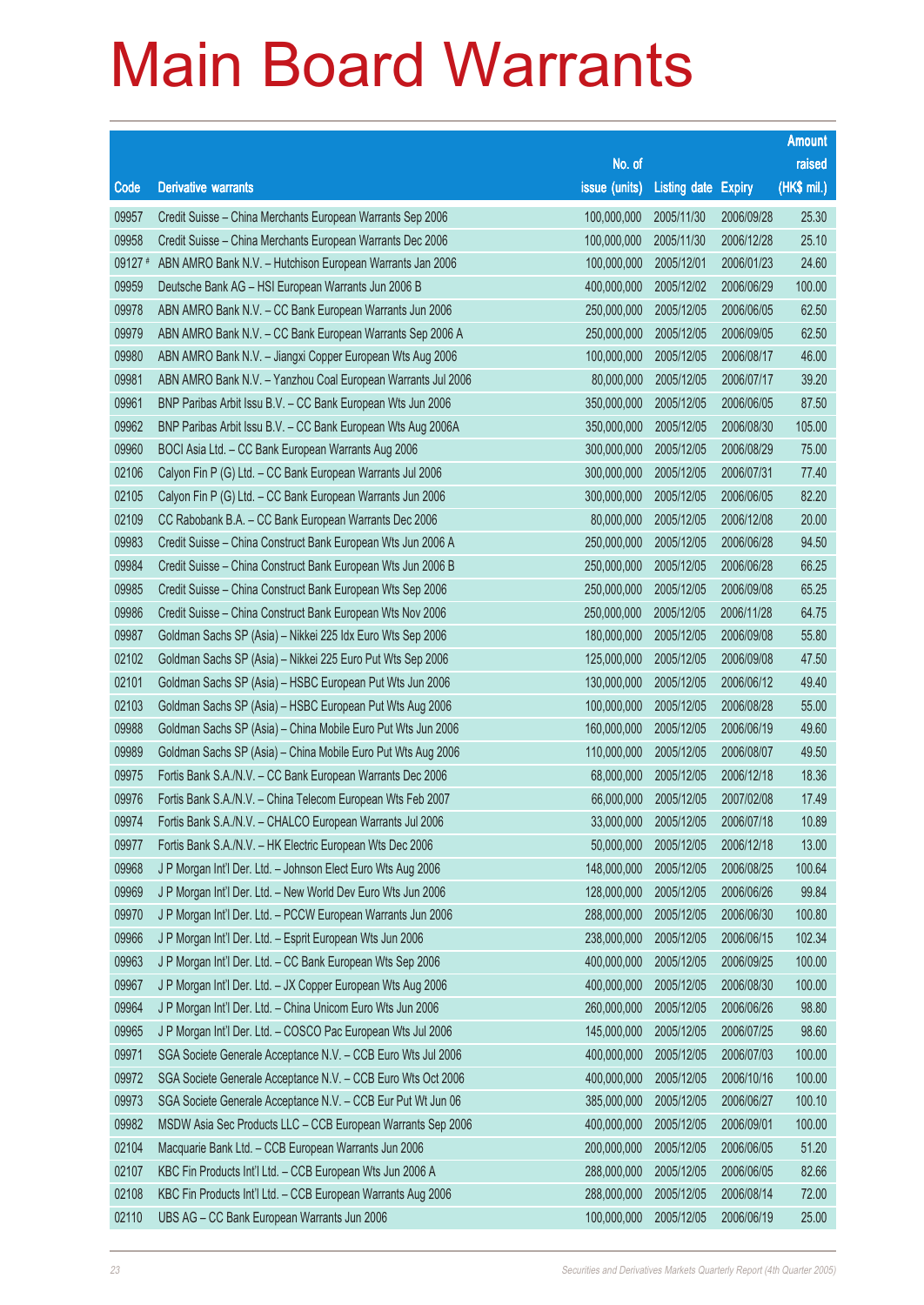|         |                                                              |               |                            |            | <b>Amount</b> |
|---------|--------------------------------------------------------------|---------------|----------------------------|------------|---------------|
|         |                                                              | No. of        |                            |            | raised        |
| Code    | <b>Derivative warrants</b>                                   | issue (units) | <b>Listing date Expiry</b> |            | (HK\$ mil.)   |
| 02111   | UBS AG - CC Bank European Warrants Nov 2006                  | 100,000,000   | 2005/12/05                 | 2006/11/28 | 25.00         |
| 02112   | UBS AG - CC Bank European Put Warrants Aug 2006              | 100,000,000   | 2005/12/05                 | 2006/08/08 | 33.00         |
| 02113   | Macquarie Bank Ltd. - CHALCO European Warrants Jun 2006      | 80,000,000    | 2005/12/06                 | 2006/06/30 | 40.32         |
| 02114   | Macquarie Bank Ltd. - HKEx European Warrants Sep 2006 B      | 100,000,000   | 2005/12/06                 | 2006/09/29 | 25.60         |
| 02115   | Deutsche Bank AG - China Mobile European Put Wts Jun 2006    | 200,000,000   | 2005/12/09                 | 2006/06/12 | 50.00         |
| 02116   | Deutsche Bank AG - HSI European Warrants Jul 2006            | 400,000,000   | 2005/12/09                 | 2006/07/28 | 100.00        |
| 02121   | ABN AMRO Bank N.V. - Cheung Kong European Warrants Jun 2006  | 95,000,000    | 2005/12/12                 | 2006/06/12 | 40.19         |
| 02122   | ABN AMRO Bank N.V. - China Telecom European Wts Oct 2006     | 250,000,000   | 2005/12/12                 | 2006/10/13 | 65.25         |
| 02123   | ABN AMRO Bank N.V. - PetroChina European Warrants Jun 2006   | 120,000,000   | 2005/12/12                 | 2006/06/12 | 43.44         |
| 02124   | ABN AMRO Bank N.V. - SHK Ppt European Warrants Jun 2006      | 100,000,000   | 2005/12/12                 | 2006/06/19 | 42.10         |
| 02120   | Deutsche Bank AG - China Mobile European Warrants Jun 2006   | 200,000,000   | 2005/12/12                 | 2006/06/26 | 62.00         |
| 02117   | Macquarie Bank Ltd. - China Mobile European Wts Jun 2006 C   | 250,000,000   | 2005/12/12                 | 2006/06/30 | 65.25         |
| 02119   | Macquarie Bank Ltd. - Jiangxi Copper European Wts Jun 2006   | 80,000,000    | 2005/12/12                 | 2006/06/30 | 25.44         |
| 09603 # | KBC Fin Products Int'l Ltd. - HWL European Wts Mar 2006 B    | 300,000,000   | 2005/12/12                 | 2006/03/16 | 84.00         |
| 02125   | Deutsche Bank AG - Nikkei 225 Index European Wts Dec 2006    | 200,000,000   | 2005/12/13                 | 2006/12/07 | 62.00         |
| 02129   | Deutsche Bank AG - Nikkei 225 Index Euro Put Wts Dec 2006    | 200,000,000   | 2005/12/13                 | 2006/12/07 | 62.00         |
| 09043#  | ABN AMRO Bank N.V. - Hutchison European Warrants Mar 2006    | 100,000,000   | 2005/12/13                 | 2006/03/03 | 40.00         |
| 02128   | ABN AMRO Bank N.V. - CC Bank European Warrants Sep 2006 B    | 250,000,000   | 2005/12/14                 | 2006/09/25 | 92.50         |
| 02126   | SGA Societe Generale Acceptance N.V. - CHALCO Eu Wt Aug 2006 | 164,000,000   | 2005/12/13                 | 2006/08/25 | 100.04        |
| 02127   | KBC Fin Products Int'l Ltd. - CCB European Wts Jun 2006 B    | 208,000,000   | 2005/12/13                 | 2006/06/14 | 70.72         |
| 04885   | KBC Fin Products Int'l Ltd. - HSBC European Wts Apr 2006 B   | 250,000,000   | 2005/12/14                 | 2006/04/03 | 54.25         |
| 09164 # | SGA Societe Generale Acceptance N.V. - HWL Euro Wts Feb 2006 | 200,000,000   | 2005/12/14                 | 2006/02/20 | 26.00         |
| 03400 # | SGA Societe Generale Acceptance N.V. - HSBC Euro Wt Apr 2006 | 250,000,000   | 2005/12/14                 | 2006/04/03 | 49.00         |
| 02130   | Deutsche Bank AG - Cheung Kong European Warrants Jun 2006 B  | 200,000,000   | 2005/12/15                 | 2006/06/19 | 85.00         |
| 02133   | ABN AMRO Bank N.V. - Gold European Put Warrants Jun 2006 B   | 40,000,000    | 2005/12/19                 | 2006/06/30 | 10.00         |
| 02131   | BOCI Asia Ltd. - China Mobile European Warrants Oct 2006     | 700,000,000   | 2005/12/19                 | 2006/10/06 | 175.00        |
| 02132   | BOCI Asia Ltd. - Foxconn European Warrants Jun 2006          |               | 70,000,000 2005/12/19      | 2006/06/23 | 119.00        |
| 02150   | Goldman Sachs SP (Asia) - BankComm European Wts Jun 2006     | 200,000,000   | 2005/12/19                 | 2006/06/19 | 50.00         |
| 02151   | Goldman Sachs SP (Asia) - BankComm European Wts Sep 2006     | 120,000,000   | 2005/12/19                 | 2006/09/04 | 50.40         |
| 02152   | Goldman Sachs SP (Asia) - CC Bank European Warrants Jun 2006 | 300,000,000   | 2005/12/19                 | 2006/06/19 | 75.00         |
| 02153   | Goldman Sachs SP (Asia) - CC Bank European Warrants Sep 2006 | 300,000,000   | 2005/12/19                 | 2006/09/04 | 75.00         |
| 02154   | Goldman Sachs SP (Asia) - SHK Ppt European Put Wts Jun 2006  | 200,000,000   | 2005/12/19                 | 2006/06/26 | 52.00         |
| 02141   | UBS AG - HSI European Warrants Jun 2006                      | 100,000,000   | 2005/12/19                 | 2006/06/29 | 25.50         |
| 02142   | UBS AG - HSI European Warrants Jul 2006                      | 100,000,000   | 2005/12/19                 | 2006/07/28 | 25.50         |
| 02145   | UBS AG - HSI European Put Warrants Jun 2006                  | 100,000,000   | 2005/12/19                 | 2006/06/29 | 25.50         |
| 02146   | UBS AG - HSI European Put Warrants Jul 2006                  | 100,000,000   | 2005/12/19                 | 2006/07/28 | 25.00         |
| 02140   | UBS AG - HSCEI European Warrants Aug 2006                    | 100,000,000   | 2005/12/19                 | 2006/08/30 | 25.00         |
| 02144   | UBS AG - HSCEI European Put Warrants Aug 2006                | 100,000,000   | 2005/12/19                 | 2006/08/30 | 25.00         |
| 02135   | UBS AG - China Life European Warrants Aug 2006               | 50,000,000    | 2005/12/19                 | 2006/08/28 | 35.00         |
| 02137   | UBS AG - Sinopec European Warrants Aug 2006                  | 50,000,000    | 2005/12/19                 | 2006/08/28 | 22.00         |
| 02138   | UBS AG - China Telecom European Warrants Aug 2006            | 50,000,000    | 2005/12/19                 | 2006/08/28 | 13.50         |
| 02143   | UBS AG - HSBC European Warrants Aug 2006                     | 100,000,000   | 2005/12/19                 | 2006/08/28 | 28.50         |
| 02148   | UBS AG - PetroChina European Warrants Jul 2006               | 50,000,000    | 2005/12/19                 | 2006/07/24 | 27.50         |
| 02134   | UBS AG - Cheung Kong European Warrants Jun 2006              | 100,000,000   | 2005/12/19                 | 2006/06/26 | 37.50         |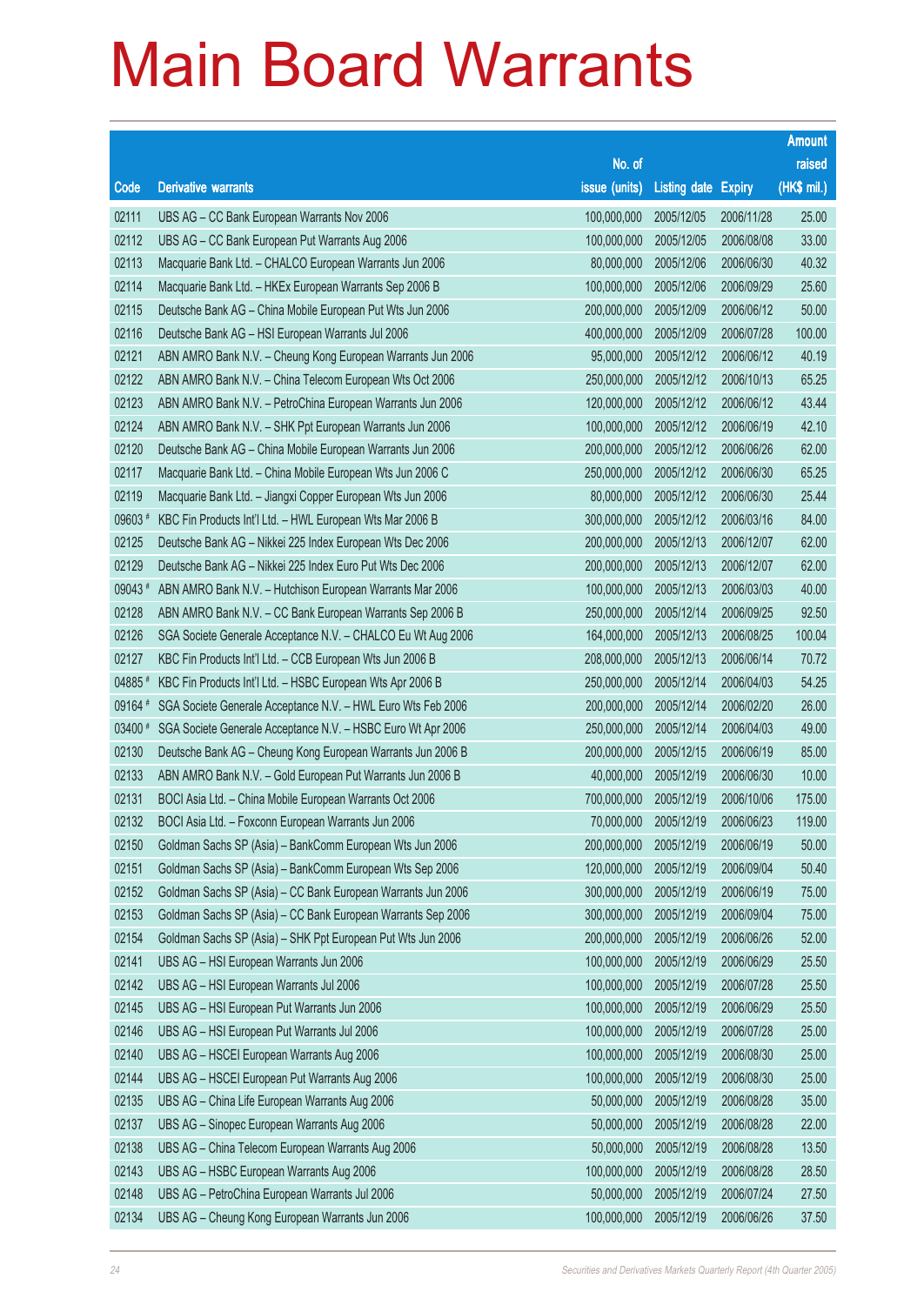|             |                                                               |                        |                            |            | <b>Amount</b> |
|-------------|---------------------------------------------------------------|------------------------|----------------------------|------------|---------------|
|             |                                                               | No. of                 |                            |            | raised        |
| Code        | <b>Derivative warrants</b>                                    | issue (units)          | <b>Listing date Expiry</b> |            | (HK\$ mil.)   |
| 02136       | UBS AG - China Mobile European Warrants Jul 2006              | 100,000,000            | 2005/12/19                 | 2006/07/24 | 26.50         |
| 02139       | UBS AG - CNOOC European Warrants Aug 2006                     | 50,000,000             | 2005/12/19                 | 2006/08/28 | 24.00         |
| 02147       | UBS AG - HWL European Warrants Jun 2006                       | 100,000,000            | 2005/12/19                 | 2006/06/26 | 35.00         |
| 02149       | UBS AG - SHK Ppt European Warrants Jun 2006                   | 100,000,000            | 2005/12/19                 | 2006/06/26 | 43.50         |
| 02159       | KBC Fin Products Int'l Ltd. - CNOOC European Wts Jul 2006     | 218,000,000            | 2005/12/19                 | 2006/07/04 | 80.66         |
| 02160       | KBC Fin Products Int'l Ltd. - CNOOC European Wts Aug 2006     | 128,000,000            | 2005/12/19                 | 2006/08/01 | 80.13         |
| 02157       | KBC Fin Products Int'l Ltd. - Sinopec Euro Wts Jul 2006 B     | 308,000,000            | 2005/12/19                 | 2006/07/04 | 77.00         |
| 02158       | KBC Fin Products Int'l Ltd. - Sinopec European Wts Aug 2006   | 168,000,000            | 2005/12/19                 | 2006/08/01 | 89.88         |
| 02156       | KBC Fin Products Int'l Ltd. - HWL European Wts Jun 2006 D     | 108,000,000            | 2005/12/19                 | 2006/06/19 | 75.49         |
| 02161       | KBC Fin Products Int'l Ltd. - HSI European Wts Jun 2006 B     | 400,000,000            | 2005/12/19                 | 2006/06/29 | 100.00        |
| 02162       | KBC Fin Products Int'l Ltd. - HSI European Wts Jun 2006 C     | 400,000,000            | 2005/12/19                 | 2006/06/29 | 100.00        |
| 02155       | KBC Fin Products Int'l Ltd. - CK(H) European Wts Jul 2006 C   | 148,000,000            | 2005/12/19                 | 2006/07/04 | 90.28         |
| 02163       | BNP Paribas Arbit Issu B.V. - HSCEI European Wts Jul 2006     | 350,000,000            | 2005/12/20                 | 2006/07/28 | 87.50         |
| 02167       | BNP Paribas Arbit Issu B.V. - HSCEI Euro Put Wts Jul 2006     | 350,000,000            | 2005/12/20                 | 2006/07/28 | 87.50         |
| 02165       | UBS AG - BOC HK European Warrants Aug 2006                    | 50,000,000             | 2005/12/20                 | 2006/08/28 | 32.50         |
| 02166       | UBS AG - Esprit European Warrants Dec 2006                    | 50,000,000             | 2005/12/20                 | 2006/12/11 | 28.00         |
| 02169       | UBS AG - Melco European Warrants Dec 2006                     | 50,000,000             | 2005/12/20                 | 2006/12/18 | 16.25         |
| 02170       | UBS AG - Swire Pac A European Warrants Dec 2006               | 50,000,000             | 2005/12/20                 | 2006/12/11 | 32.00         |
| 02164       | UBS AG - CHALCO European Warrants Dec 2006                    | 50,000,000             | 2005/12/20                 | 2006/12/11 | 50.50         |
| 02168       | UBS AG - Jiangxi Copper European Warrants Dec 2006            | 50,000,000             | 2005/12/20                 | 2006/12/11 | 28.00         |
| 02171       | UBS AG - Yanzhou Coal European Warrants Dec 2006              | 50,000,000             | 2005/12/20                 | 2006/12/11 | 36.50         |
| 02176       | KBC Fin Products Int'l Ltd. - HSBC European Wts Sep 2006 C    | 208,000,000            | 2005/12/20                 | 2006/09/06 | 89.44         |
| 02172       | KBC Fin Products Int'l Ltd. - BOC HK European Wts Sep 2006    | 100,000,000            | 2005/12/20                 | 2006/09/18 | 43.00         |
| 02174       | KBC Fin Products Int'l Ltd. - Ch Mobile Euro Wts Jul 2006     | 268,000,000            | 2005/12/20                 | 2006/07/14 | 86.30         |
| 02173       | KBC Fin Products Int'l Ltd. - Ch Mobile Euro Wts Jun 2006     | 208,000,000            | 2005/12/20                 | 2006/06/20 | 82.99         |
| 02177       | KBC Fin Products Int'l Ltd. - PetroChina Euro Wts Jun 2006 B  | 250,000,000            | 2005/12/20                 | 2006/06/20 | 72.50         |
| 02175       | KBC Fin Products Int'l Ltd. - Ch Telecom Euro Wts Sep 2006 B  | 288,000,000 2005/12/20 |                            | 2006/09/18 | 77.76         |
| $02107$ $*$ | KBC Fin Products Int'l Ltd. - CCB European Wts Jun 2006 A     | 500,000,000            | 2005/12/20                 | 2006/06/05 | 96.00         |
| 02178       | BNP Paribas Arbit Issu B.V. - HSI European Warrants Jun 2006  | 400,000,000            | 2005/12/21                 | 2006/06/29 | 101.20        |
| 02182       | BNP Paribas Arbit Issu B.V. - HSI European Put Wts Jun 2006   | 400,000,000            | 2005/12/21                 | 2006/06/29 | 100.80        |
| 02179       | SGA Societe Generale Acceptance N.V. - HSI Eur Wt Jun 2006 A  | 364,000,000            | 2005/12/21                 | 2006/06/29 | 100.10        |
| 02180       | SGA Societe Generale Acceptance N.V. - HSI Eur Wt Jun 2006 B  | 400,000,000            | 2005/12/21                 | 2006/06/29 | 100.00        |
| 02183       | SGA Societe Generale Acceptance N.V. - HSI Eu Put Wt Jun 06C  | 400,000,000            | 2005/12/21                 | 2006/06/29 | 100.00        |
| 02184       | SGA Societe Generale Acceptance N.V. - HSI Eu Put Wt Jun 06D  | 350,000,000            | 2005/12/21                 | 2006/06/29 | 99.75         |
| 02185       | SGA Societe Generale Acceptance N.V. - SHK P Eur Wt Jun 2006  | 263,000,000            | 2005/12/21                 | 2006/06/26 | 99.94         |
| 02181       | SGA Societe Generale Acceptance N.V. - C Mob Eu Put Wt Jun 06 | 278,000,000            | 2005/12/21                 | 2006/06/26 | 100.08        |
| 02191       | KBC Fin Products Int'l Ltd. - HSI European Put Wts Jun 2006   | 400,000,000            | 2005/12/21                 | 2006/06/29 | 100.00        |
| 02189       | KBC Fin Products Int'l Ltd. - Ch Mobile Eur Put Wts Jul 2006  | 250,000,000            | 2005/12/21                 | 2006/07/03 | 82.50         |
| 02186       | KBC Fin Products Int'l Ltd. - CK(H) European Wts Jun 2006     | 180,000,000            | 2005/12/21                 | 2006/06/21 | 73.98         |
| 02192       | KBC Fin Products Int'l Ltd. - PetroChina Euro Wts Jul 2006    | 248,000,000            | 2005/12/21                 | 2006/07/04 | 72.91         |
| 02190       | KBC Fin Products Int'l Ltd. - China Telecom Eur Wts Dec 2006  | 400,000,000            | 2005/12/21                 | 2006/12/01 | 100.00        |
| 02187       | KBC Fin Products Int'l Ltd. - China Life Euro Wts Jun 2006 B  | 168,000,000            | 2005/12/21                 | 2006/06/21 | 91.56         |
| 02188       | KBC Fin Products Int'l Ltd. - China Life Euro Wts Jul 2006    | 248,000,000            | 2005/12/21                 | 2006/07/14 | 89.28         |
| 02193       | BNP Paribas Arbit Issu B.V. - BankComm European Wts Aug 2006  | 330,000,000            | 2005/12/22                 | 2006/08/30 | 92.40         |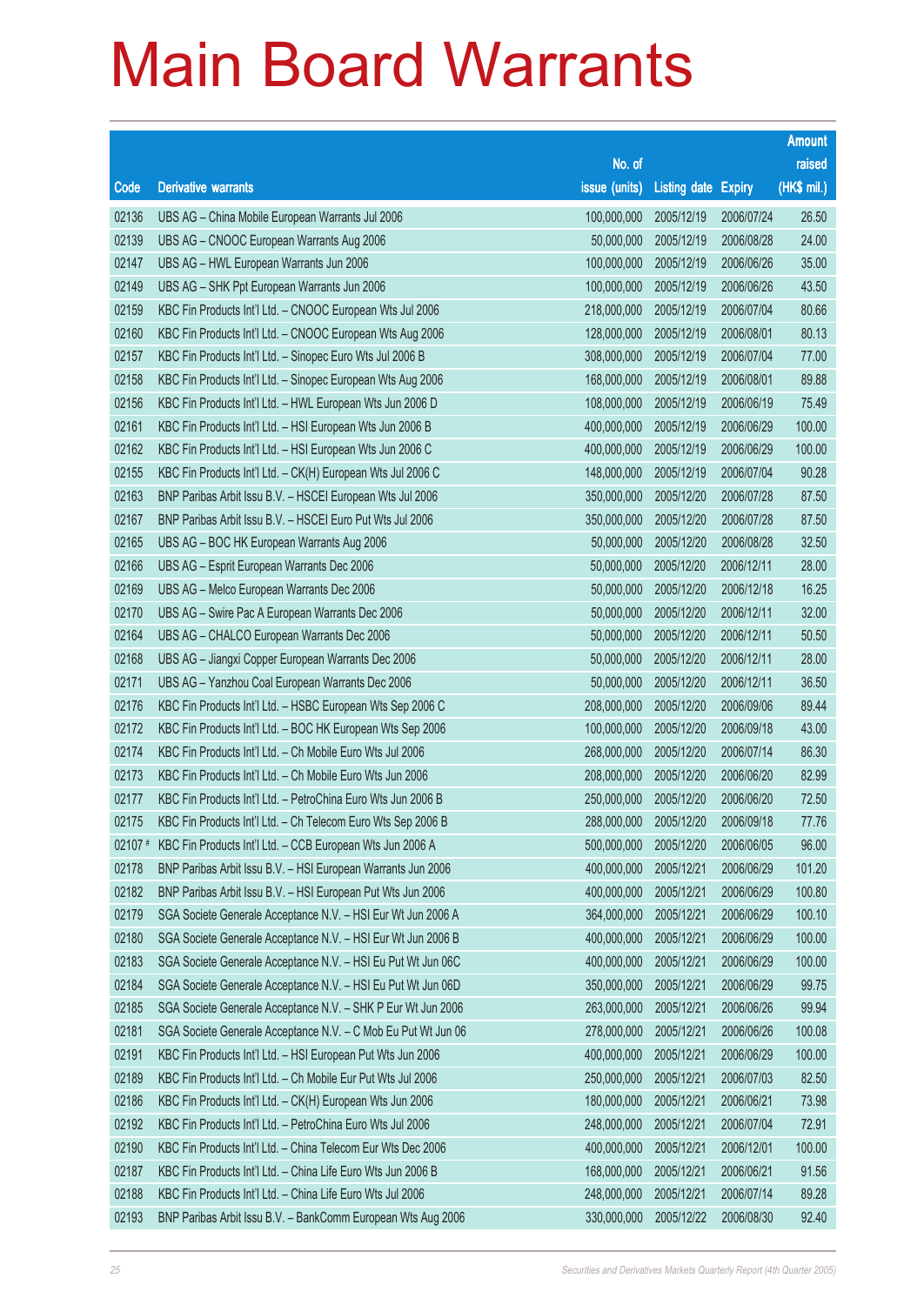|              |                                                              |               |                     |            | <b>Amount</b> |
|--------------|--------------------------------------------------------------|---------------|---------------------|------------|---------------|
|              |                                                              | No. of        |                     |            | raised        |
| Code         | <b>Derivative warrants</b>                                   | issue (units) | Listing date Expiry |            | $(HKS$ mil.)  |
| 02194        | BNP Paribas Arbit Issu B.V. - CC Bank Euro Wts Aug 2006 B    | 330,000,000   | 2005/12/22          | 2006/08/30 | 85.80         |
| 02195        | SGA Societe Generale Acceptance N.V. - BOCHK Eur Wt Jul 2006 | 206,000,000   | 2005/12/22          | 2006/07/24 | 99.91         |
| 02196        | SGA Societe Generale Acceptance N.V. - Ch Life Eur Wt Jul 06 | 256,000,000   | 2005/12/22          | 2006/07/24 | 99.84         |
| 02197        | SGA Societe Generale Acceptance N.V. - Sinopec Eur Wt Jul 06 | 323,000,000   | 2005/12/22          | 2006/07/31 | 100.13        |
| 02198        | SGA Societe Generale Acceptance N.V. - Ch Tel Eur Wt Oct 06  | 400,000,000   | 2005/12/22          | 2006/10/16 | 100.00        |
| 02199        | SGA Societe Generale Acceptance N.V. - HSBC Eur Wt Sep 06 B  | 204,000,000   | 2005/12/22          | 2006/09/25 | 99.96         |
| 02200        | SGA Societe Generale Acceptance N.V. - PetCh Eur Wt Jul 2006 | 250,000,000   | 2005/12/22          | 2006/07/31 | 100.00        |
| 02202        | Deutsche Bank AG - China Life European Warrants Jul 2006     | 150,000,000   | 2005/12/23          | 2006/07/17 | 112.50        |
| 02203        | Deutsche Bank AG - China Life European Warrants Sep 2006     | 150,000,000   | 2005/12/23          | 2006/09/04 | 85.50         |
| 02204        | Macquarie Bank Ltd. - HSI European Warrants Jun 2006 C       | 388,000,000   | 2005/12/23          | 2006/06/29 | 97.39         |
| 02208        | Macquarie Bank Ltd. - HSI European Put Warrants Jun 2006 D   | 388,000,000   | 2005/12/23          | 2006/06/29 | 104.37        |
| 02205        | Macquarie Bank Ltd. - China Life European Warrants Jun 2006  | 188,000,000   | 2005/12/23          | 2006/06/30 | 70.69         |
| 02209        | ABN AMRO Bank N.V. - HSI European Warrants Jun 2006          | 160,000,000   | 2005/12/28          | 2006/06/29 | 40.00         |
| 02213        | ABN AMRO Bank N.V. - HSI European Put Warrants Jun 2006      | 160,000,000   | 2005/12/28          | 2006/06/29 | 40.00         |
| 02206        | ABN AMRO Bank N.V. - Sinopec European Warrants Jun 2006      | 180,000,000   | 2005/12/28          | 2006/06/28 | 52.20         |
| 02207        | ABN AMRO Bank N.V. - China Telecom European Wts Aug 2006     | 250,000,000   | 2005/12/28          | 2006/08/18 | 62.50         |
| 02210        | ABN AMRO Bank N.V. - Cheung Kong European Warrants Jul 2006  | 95,000,000    | 2005/12/28          | 2006/07/06 | 61.75         |
| 02211        | ABN AMRO Bank N.V. - Hutchison European Warrants Jun 2006    | 100,000,000   | 2005/12/28          | 2006/06/28 | 55.00         |
| 02212        | ABN AMRO Bank N.V. - New World Dev European Wts Nov 2006     | 380,000,000   | 2005/12/28          | 2006/11/16 | 95.00         |
| 02228        | Deutsche Bank AG - HSBC European Warrants Jul 2006 B         | 200,000,000   | 2005/12/29          | 2006/07/03 | 74.00         |
| 02214        | Deutsche Bank AG - PetroChina European Warrants Jul 2006     | 500,000,000   | 2005/12/29          | 2006/07/17 | 165.00        |
| 02215        | Deutsche Bank AG - Cheung Kong European Warrants Jul 2006    | 200,000,000   | 2005/12/29          | 2006/07/03 | 139.40        |
| 02216        | Deutsche Bank AG - Hutchison European Warrants Aug 2006      | 200,000,000   | 2005/12/29          | 2006/08/21 | 92.20         |
| 02217        | Deutsche Bank AG - SHK Ppt European Warrants Oct 2006        | 200,000,000   | 2005/12/29          | 2006/10/31 | 101.80        |
| 02218        | Deutsche Bank AG - PetroChina European Put Warrants Jul 2006 | 500,000,000   | 2005/12/29          | 2006/07/03 | 190.00        |
| 02225        | Goldman Sachs SP (Asia) - HSI European Warrants Jun 2006 E   | 200,000,000   | 2005/12/29          | 2006/06/29 | 50.00         |
| 02226        | Goldman Sachs SP (Asia) - HSBC European Warrants Jul 2006    | 200,000,000   | 2005/12/29          | 2006/07/17 | 50.00         |
| 02223        | Goldman Sachs SP (Asia) - Sinopec European Warrants Jul 2006 | 143,000,000   | 2005/12/29          | 2006/07/24 | 50.05         |
| 02227        | Goldman Sachs SP (Asia) - PetroChina European Wts Jul 2006   | 110,000,000   | 2005/12/29          | 2006/07/03 | 51.70         |
| 02222        | Goldman Sachs SP (Asia) - China Mobile European Wts Jul 2006 | 152,000,000   | 2005/12/29          | 2006/07/17 | 50.16         |
| 02220        | Goldman Sachs SP (Asia) - China Life European Wts Jul 2006   | 100,000,000   | 2005/12/29          | 2006/07/03 | 50.00         |
| 02219        | Macquarie Bank Ltd. - HSI European Warrants Jun 2006 E       | 388,000,000   | 2005/12/29          | 2006/06/29 | 97.39         |
| 02224        | Macquarie Bank Ltd. - HSI European Put Warrants Jun 2006 F   | 388,000,000   | 2005/12/29          | 2006/06/29 | 113.30        |
| 09698 #      | ABN AMRO Bank N.V. - Gold European Warrants Jun 2006         | 100,000,000   | 2005/12/30          | 2006/06/30 | 31.50         |
| 02229        | BNP Paribas Arbit Issu B.V. - China Tel Euro Wts Aug 2006    | 320,000,000   | 2005/12/30          | 2006/08/21 | 80.00         |
| 02230        | BNP Paribas Arbit Issu B.V. - SHK Ppt European Wts Aug 2006  | 250,000,000   | 2005/12/30          | 2006/08/21 | 112.50        |
| <b>Total</b> |                                                              |               |                     |            | 33,855.89     |

# Further issue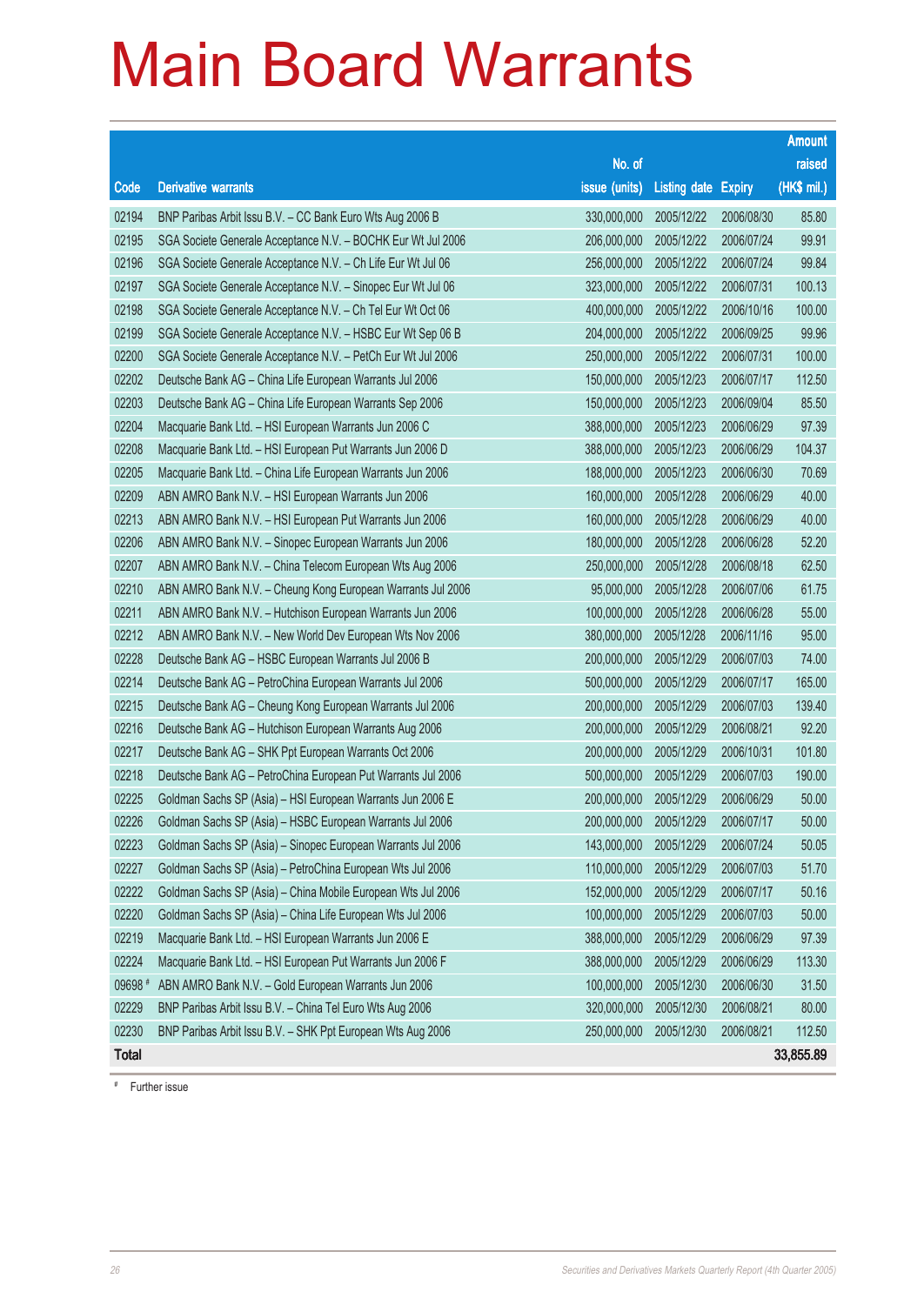# Main Board Equity Linked Instrument

### Equity Linked Instrument Trading Statistics

|      |                |                          | <b>Market value</b>          | <b>Turnover</b> |
|------|----------------|--------------------------|------------------------------|-----------------|
|      |                | <b>Number</b>            | (HK\$ mil)                   | (HK\$ mil)      |
| 2004 | Q4             | 9                        | 279.20                       | 13.43           |
| 2005 | Q <sub>1</sub> | 4                        | 126.89                       | 1.02            |
|      | Q2             | $\overline{\phantom{0}}$ | $\qquad \qquad \blacksquare$ |                 |
|      | Q <sub>3</sub> | $\overline{\phantom{0}}$ | $\qquad \qquad \blacksquare$ |                 |
|      | Q4             |                          |                              |                 |

New Listing Statistics – Equity Linked Instrument (ELI)

|      |                | No. of newly listed ELI | <b>Amount raised</b><br>(HK\$ mil.) |
|------|----------------|-------------------------|-------------------------------------|
| 2004 | Q4             |                         | -                                   |
| 2005 | Q <sub>1</sub> |                         | -                                   |
|      | Q <sub>2</sub> |                         | -                                   |
|      | Q <sub>3</sub> | -                       |                                     |
|      | Q4             | -                       | -                                   |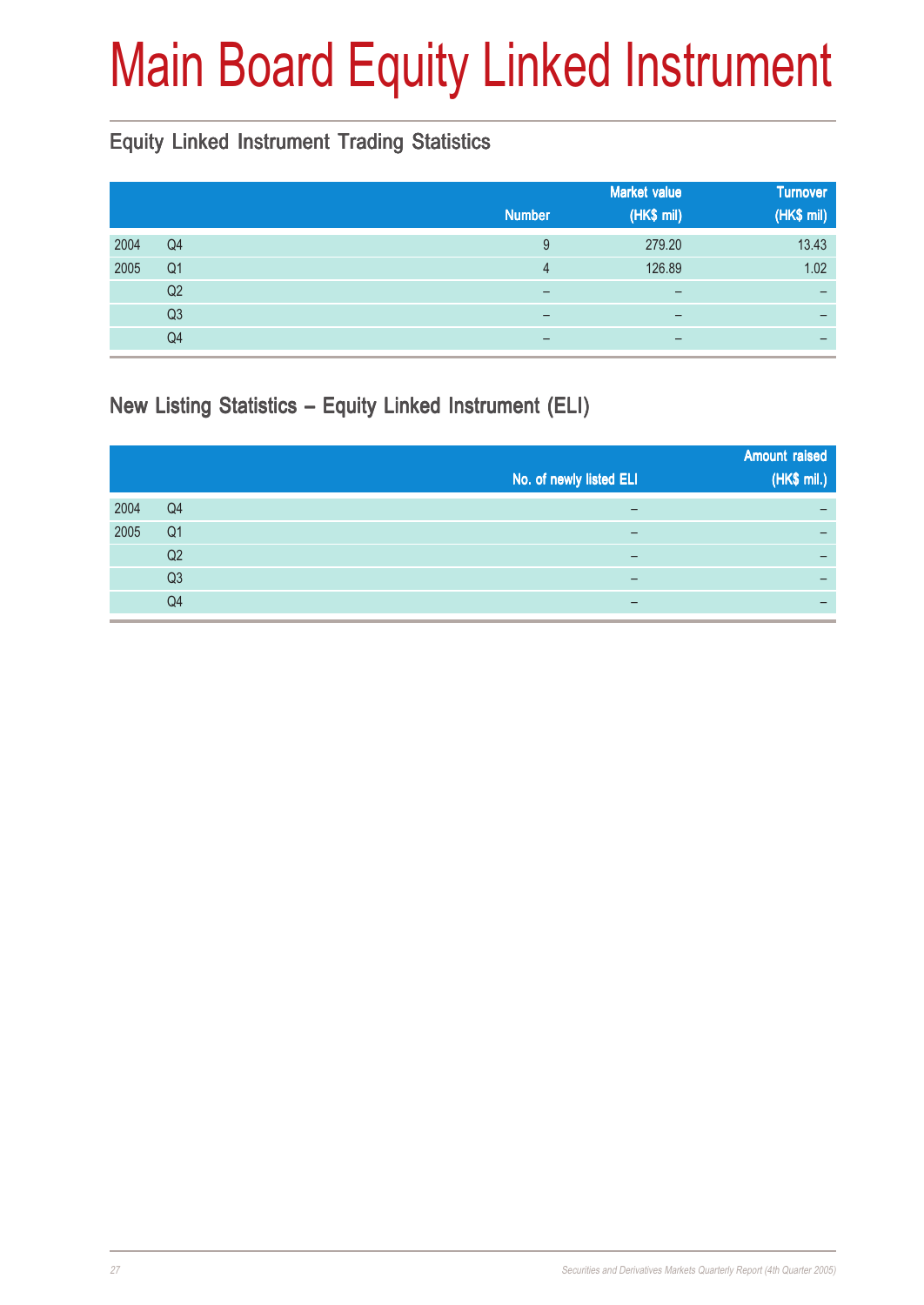# Main Board Equity Linked Instrument

#### Newly Listed Equity Linked Instrument (ELI)

|              |                                       | <b>Initial issued</b> |                     | <b>Amount raised</b> |             |
|--------------|---------------------------------------|-----------------------|---------------------|----------------------|-------------|
| Code         | <b>Equity Linked Instrument (ELI)</b> | (units)               | <b>Listing date</b> | <b>Expiry</b>        | (HK\$ mil.) |
| Nil          |                                       |                       |                     |                      |             |
| <b>Total</b> |                                       |                       |                     |                      | 0.00        |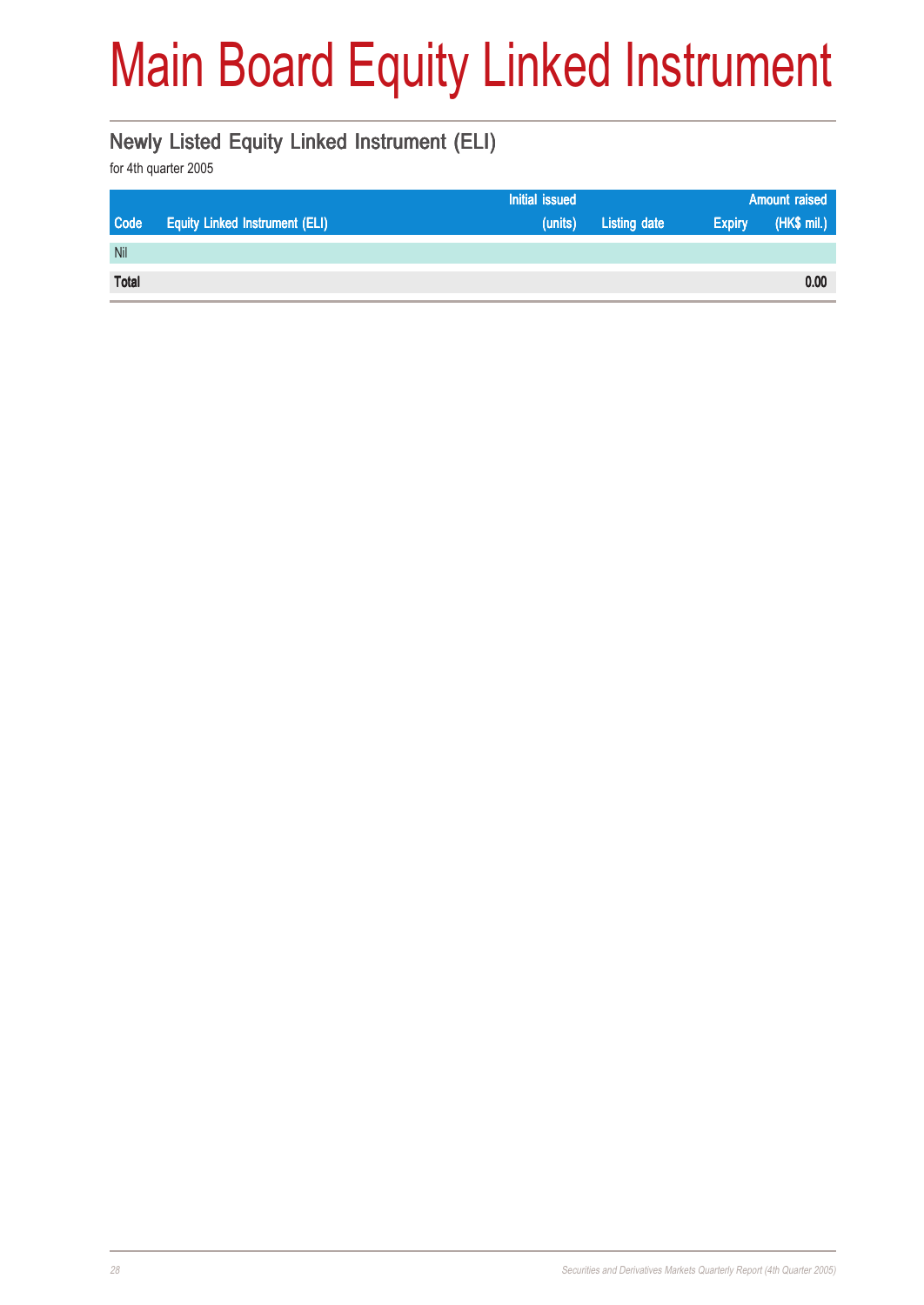# Main Board Debt Securities

#### **Debt Securities Trading Statistics**

|      |                |                                       | <b>Turnover value</b>   |
|------|----------------|---------------------------------------|-------------------------|
|      |                | <b>Exchange fund notes (HK\$ mil)</b> | Market total (HK\$ mil) |
| 2004 | Q4             | 0.41                                  | 8.93                    |
| 2005 | Q1             | 0.25                                  | 4.74                    |
|      | Q <sub>2</sub> |                                       | 2.98                    |
|      | Q <sub>3</sub> |                                       | 1.77                    |
|      | Q4             |                                       | 1.02                    |

### **Debt Securities Nominal Value**

|      |                | No. of issues | Nominal value (HK\$ mil.) |
|------|----------------|---------------|---------------------------|
| 2004 | Q4             | 161           | 447,260.63                |
| 2005 | Q1             | 162           | 451,338.75                |
|      | Q2             | 164           | 431,586.37                |
|      | Q <sub>3</sub> | 165           | 439,309.57                |
|      | Q4             | 166           | 445,999.99                |

### **New Listing Statistics – Debt Securities**

|      |                | No. of newly listed debt securities | Amount raised (HK\$ mil.) |
|------|----------------|-------------------------------------|---------------------------|
| 2004 | Q4             | 19                                  | 45,368.53                 |
| 2005 | Q1             | 6                                   | 8,372.59                  |
|      | Q <sub>2</sub> | 11                                  | 11,916.64                 |
|      | Q3             | 8                                   | 23,207.35                 |
|      | Q4             |                                     | 17,366.80                 |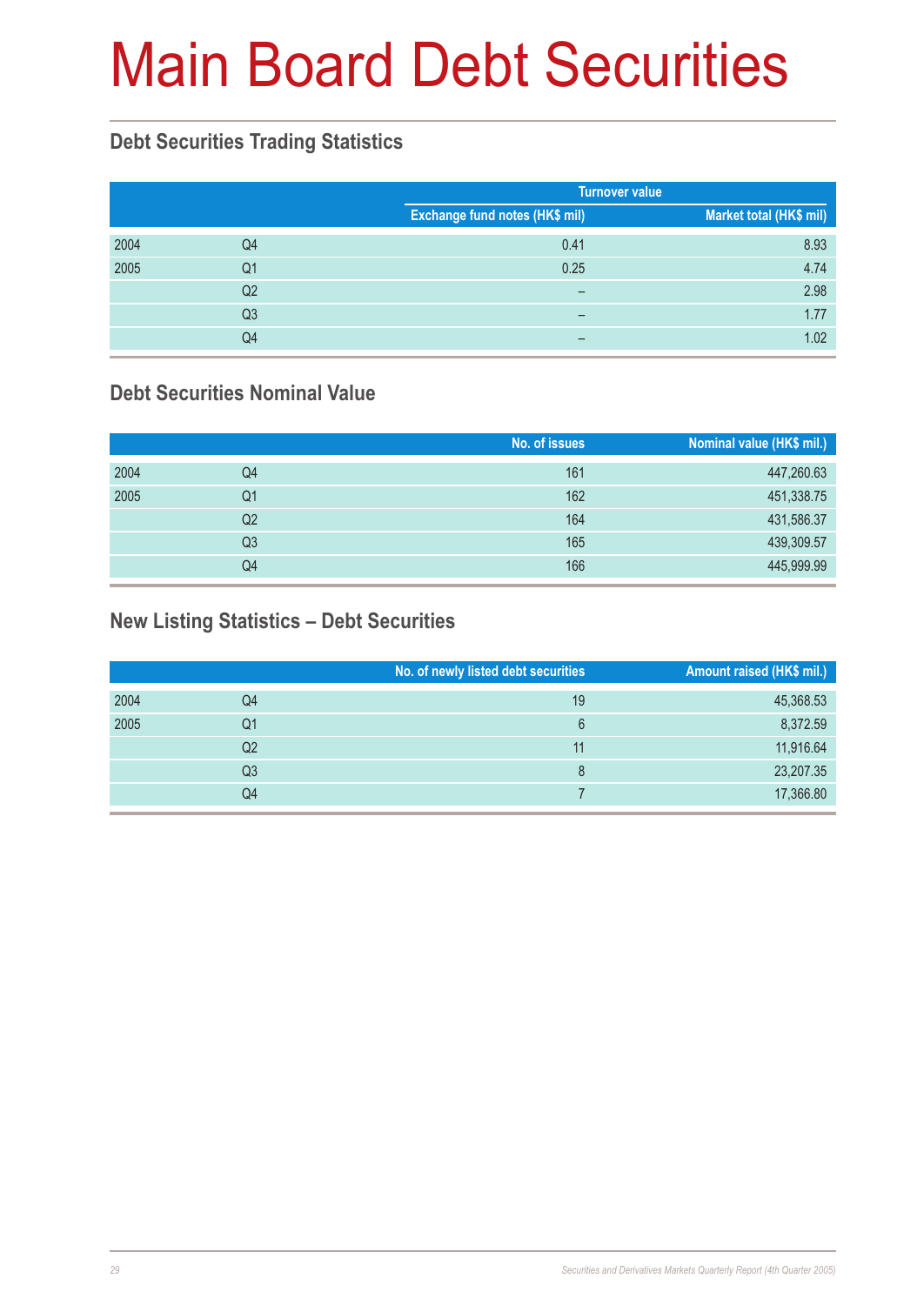# Main Board Debt Securities

#### **Newly Listed Debt Securities**

for 4th quarter 2005

|         |                                                |                  |                     |                 | <b>Amount raised</b> |
|---------|------------------------------------------------|------------------|---------------------|-----------------|----------------------|
| Code    | <b>Debt securities</b>                         | <b>Principal</b> | <b>Listing date</b> | <b>Maturity</b> | $(HK$$ mil.)         |
| 02536   | China Development Bank 5.00%                   | USD1,000,000,000 | 2005/10/12          | 2015/10/15      | 7,711.08             |
|         | Notes due 2015                                 |                  |                     |                 |                      |
| 02537   | FU JI Food and Catering Services Holdings Ltd. | HKD600,000,000   | 2005/10/17          | 2010/10/14      | 600.00               |
|         | Zero Coupon Convertible Bonds due 2010         |                  |                     |                 |                      |
| 04143   | Hong Kong Monetary Authority 4.27%             | HKD1,200,000,000 | 2005/11/15          | 2007/11/14      | 1,198.68             |
|         | Exchange Fund Notes due 2007                   |                  |                     |                 |                      |
| 04144   | Hong Kong Monetary Authority 4.49%             | HKD600,000,000   | 2005/11/25          | 2012/11/26      | 606.78               |
|         | Exchange Fund Notes due 2012                   |                  |                     |                 |                      |
| 04145   | Hong Kong Monetary Authority 4.33%             | HKD800,000,000   | 2005/12/08          | 2015/12/07      | 791.44               |
|         | Exchange Fund Notes due 2015                   |                  |                     |                 |                      |
| 02532   | The Bank of East Asia Ltd. 5.625%              | USD550,000,000   | 2005/12/14          | 2015/12/13      | 4,277.78             |
|         | Subordinated Notes due 2015                    |                  |                     |                 |                      |
| 04146   | Hong Kong Monetary Authority 4.26%             | HKD1,000,000,000 | 2005/12/20          | 2010/12/20      | 1,004.80             |
|         | Exchange Fund Notes due 2010                   |                  |                     |                 |                      |
| 04118 # | Hong Kong Monetary Authority 3.34%             | HKD1,200,000,000 | 2005/12/20          | 2008/12/19      | 1,176.24             |
|         | Exchange Fund Notes due 2008                   |                  |                     |                 |                      |
|         |                                                |                  |                     |                 | 17,366.80            |

# Further issue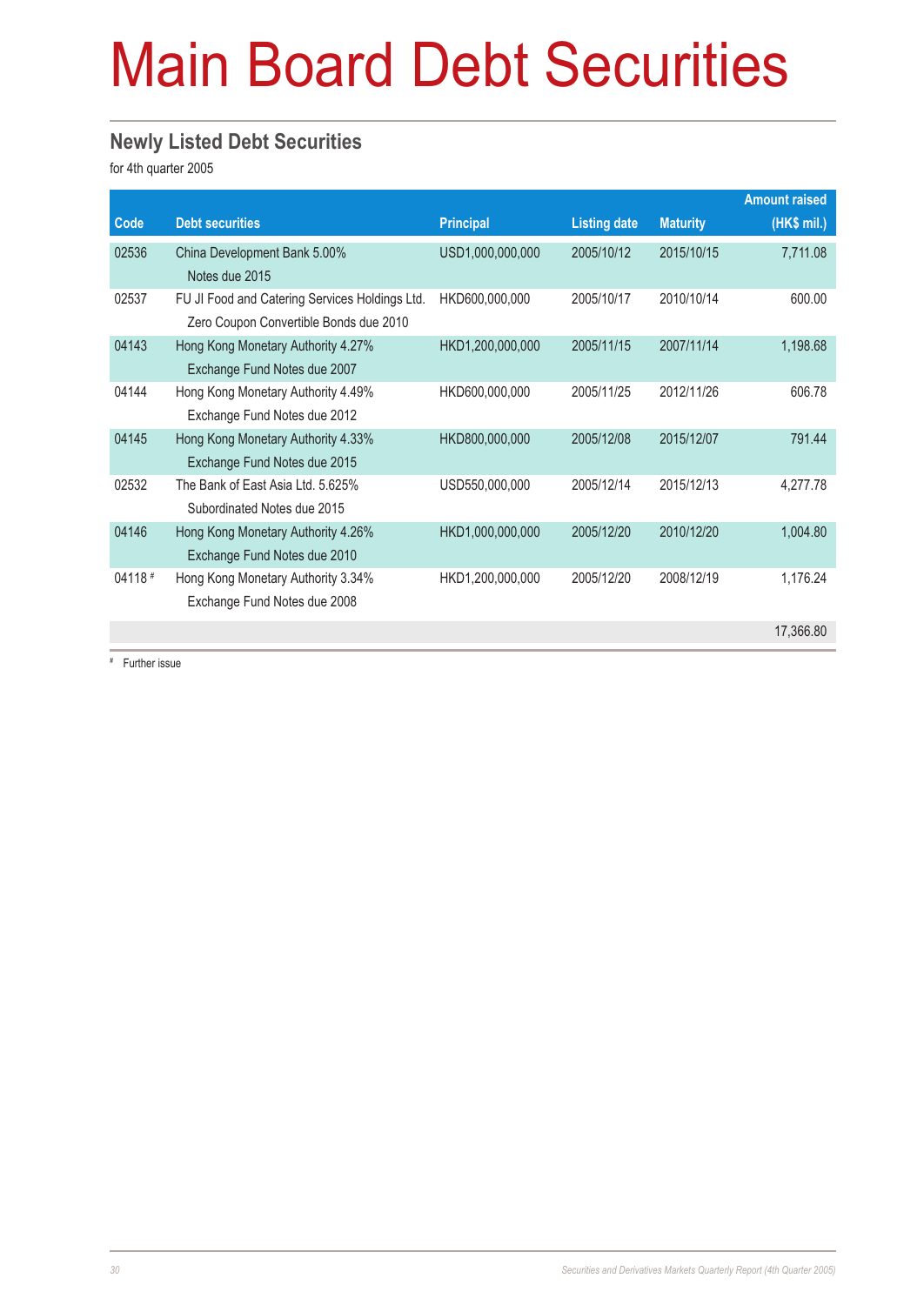# Main Board Unit Trusts and Mutual Funds

### Unit Trusts Trading Statistics

|      |                | No. of issues | Turnover value (HK\$ mil.) |
|------|----------------|---------------|----------------------------|
| 2004 | Q <sub>4</sub> | 10            | 5,552.56                   |
| 2005 | Q1             | 8             | 3,704.41                   |
|      | Q <sub>2</sub> | 10            | 4,024.02                   |
|      | Q <sub>3</sub> | 10            | 8,189.96                   |
|      | Q4             | 13            | 35,685.58                  |

### New Listing Unit Trust and Mutual Funds Statistics

|      |                | No. of newly listed<br>unit trust and mutual funds | <b>Funds raised</b><br>(HK\$ mil.) |
|------|----------------|----------------------------------------------------|------------------------------------|
| 2004 | Q4             |                                                    | 168.87                             |
| 2005 | Q1             |                                                    |                                    |
|      | Q <sub>2</sub> |                                                    | 1,570.72                           |
|      | Q <sub>3</sub> |                                                    | 7,800.00                           |
|      | Q <sub>4</sub> | 3                                                  | 25,811.35                          |

#### Newly Listed Unit Trust and Mutual Funds

for 4th quarter 2005

|             |                                         |                                | <b>Issue price</b> | <b>Amount raised</b> |                     |
|-------------|-----------------------------------------|--------------------------------|--------------------|----------------------|---------------------|
| <b>Code</b> | Unit trust and Mutual funds             | Fund manager                   | (HK\$)             | (HK\$mil)            | <b>Listing date</b> |
| 00823       | The Link Real Estate                    | The Link Management Ltd        | 10.30              | 14.455.69            | 2005/11/25          |
|             | <b>Investment Trust</b>                 |                                | $9.78*$            | 7.178.41             |                     |
| 00808       | Prosperity Real Estate                  | <b>ARA Asset Management</b>    | 2.16               | 2.107.62             | 2005/12/16          |
|             | <b>Investment Trust</b>                 | (Prosperity) Ltd               |                    |                      |                     |
| 00405       | <b>GZI Real Estate Investment Trust</b> | GZI REIT Asset Management Ltd. | 3.08               | 2.069.63             | 2005/12/21          |
|             |                                         |                                |                    |                      |                     |

\* 5% discount for public offer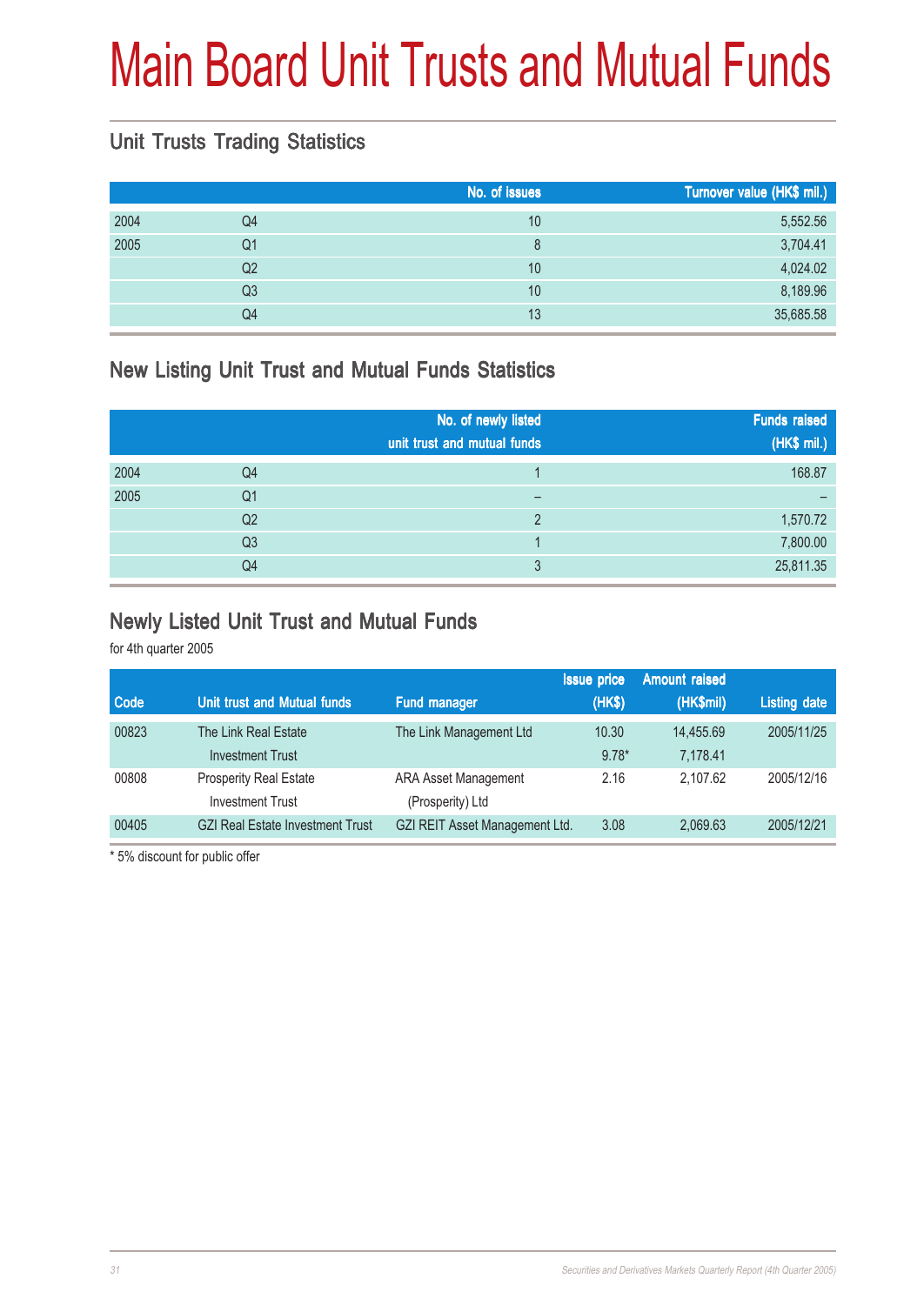# Trading Only Stocks Trading Statistics

### NASDAQ Stocks

|      |                | No. of issues | Turnover value (HK\$ mil.) |
|------|----------------|---------------|----------------------------|
| 2004 | Q4             |               | 3.09                       |
| 2005 | Q <sub>1</sub> |               | 1.61                       |
|      | Q2             |               | 3.64                       |
|      | Q3             |               | 3.97                       |
|      | Q4             |               | 1.73                       |
|      |                |               |                            |

#### iShares

|      |                | No. of issues | Turnover value (HK\$ mil.) |
|------|----------------|---------------|----------------------------|
| 2004 | Q4             |               | 12.65                      |
| 2005 | Q1             |               | 5.25                       |
|      | Q2             |               | 0.80                       |
|      | Q3             |               | 0.04                       |
|      | Q <sub>4</sub> |               | 0.05                       |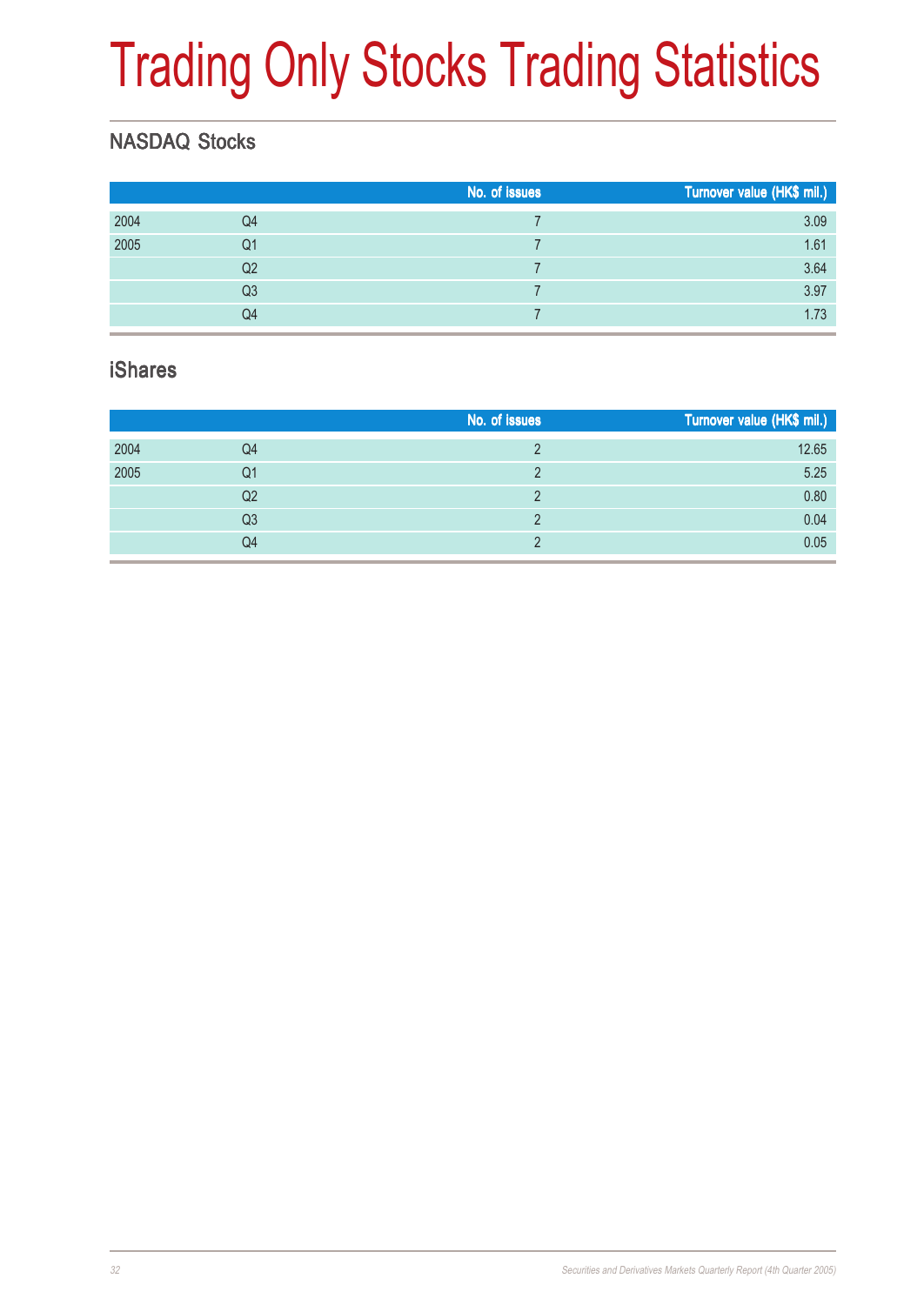# Stock Market Indices

### Hong Kong Stock Market Indices

|                                               | End of Dec 2005 | End of Sep 2005 |                          |          |
|-----------------------------------------------|-----------------|-----------------|--------------------------|----------|
| Index                                         | <b>Close</b>    | <b>Close</b>    |                          | Change % |
| S&P/HKEx LargeCap Index                       | 17025.45        | 17065.55        | $\overline{\phantom{0}}$ | 0.23%    |
|                                               |                 |                 |                          |          |
| S&P/HKEx GEM Index                            | 1007.28         | 1007.58         | $\overline{\phantom{0}}$ | 0.03%    |
|                                               |                 |                 |                          |          |
| <b>HANG SENG INDEX</b>                        | 14876.43        | 15428.52        | $\overline{\phantom{0}}$ | 3.58%    |
| <b>SECTORIAL INDICES</b>                      |                 |                 |                          |          |
| Finance                                       | 26614.29        | 27072.54        | $\overline{\phantom{0}}$ | 1.69%    |
| <b>Utilities</b>                              | 31866.03        | 31933.11        | $\overline{\phantom{0}}$ | 0.21%    |
| Properties                                    | 17977.81        | 19213.10        | $-$                      | 6.43%    |
| Commerce & Industry                           | 7139.32         | 7504.06         |                          | 4.86%    |
|                                               |                 |                 |                          |          |
| HANG SENG COMPOSITE INDEX                     | 1947.72         | 1983.84         | $\overline{\phantom{0}}$ | 1.82%    |
| HANG SENG CHINA-AFFILIATED CORPORATIONS INDEX | 1934.89         | 2017.78         | -                        | 4.11%    |
| HANG SENG CHINA ENTERPRISES INDEX             | 5330.34         | 5227.28         | $\ddot{}$                | 1.97%    |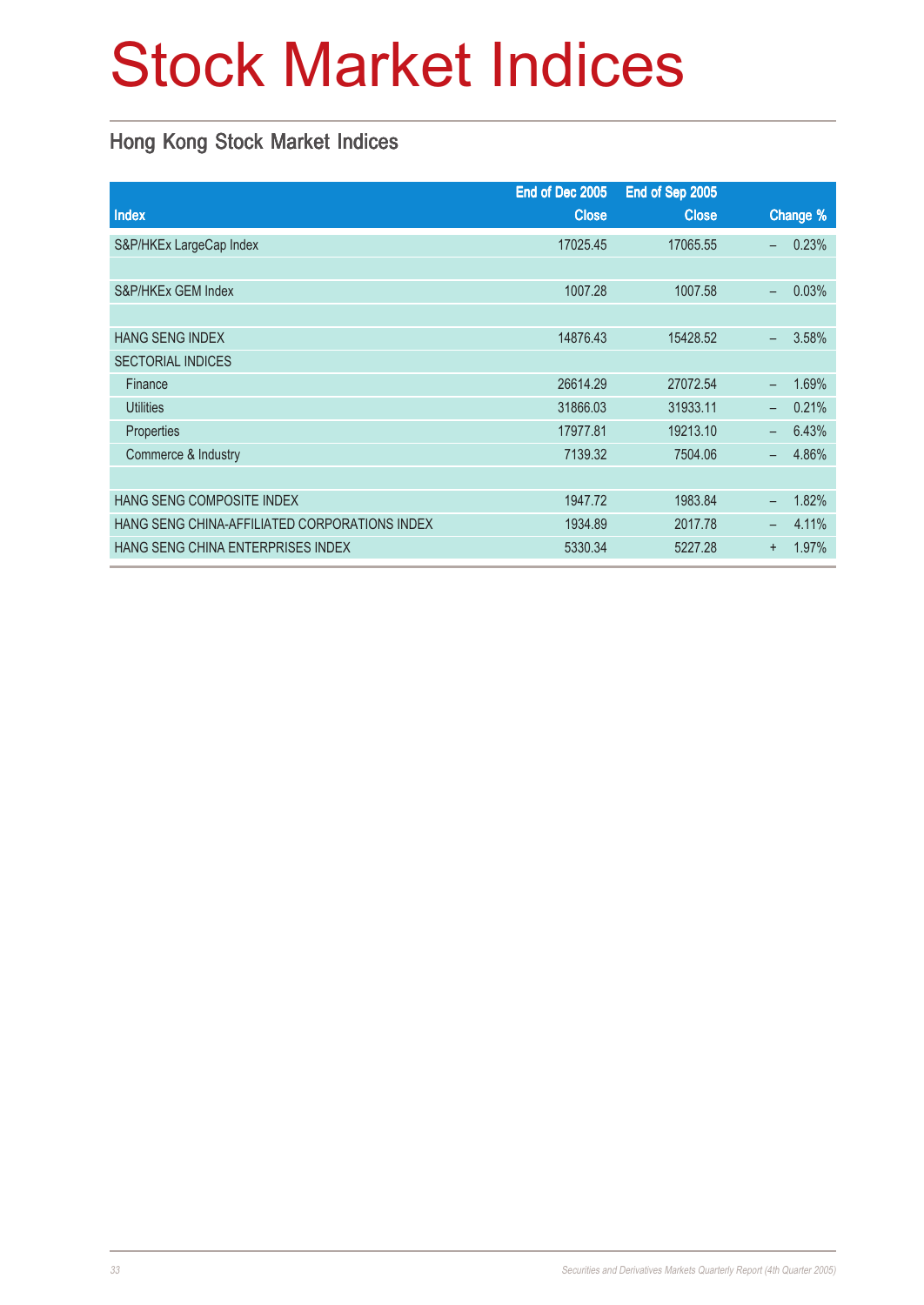## Stock Market Indices

### Hang Seng Index (2004/10/04 – 2005/12/30)



### S&P/HKEx LargeCap Index (2004/10/04 – 2005/12/30)



### S&P/HKEx GEM Index (2004/10/04 - 2005/12/30)

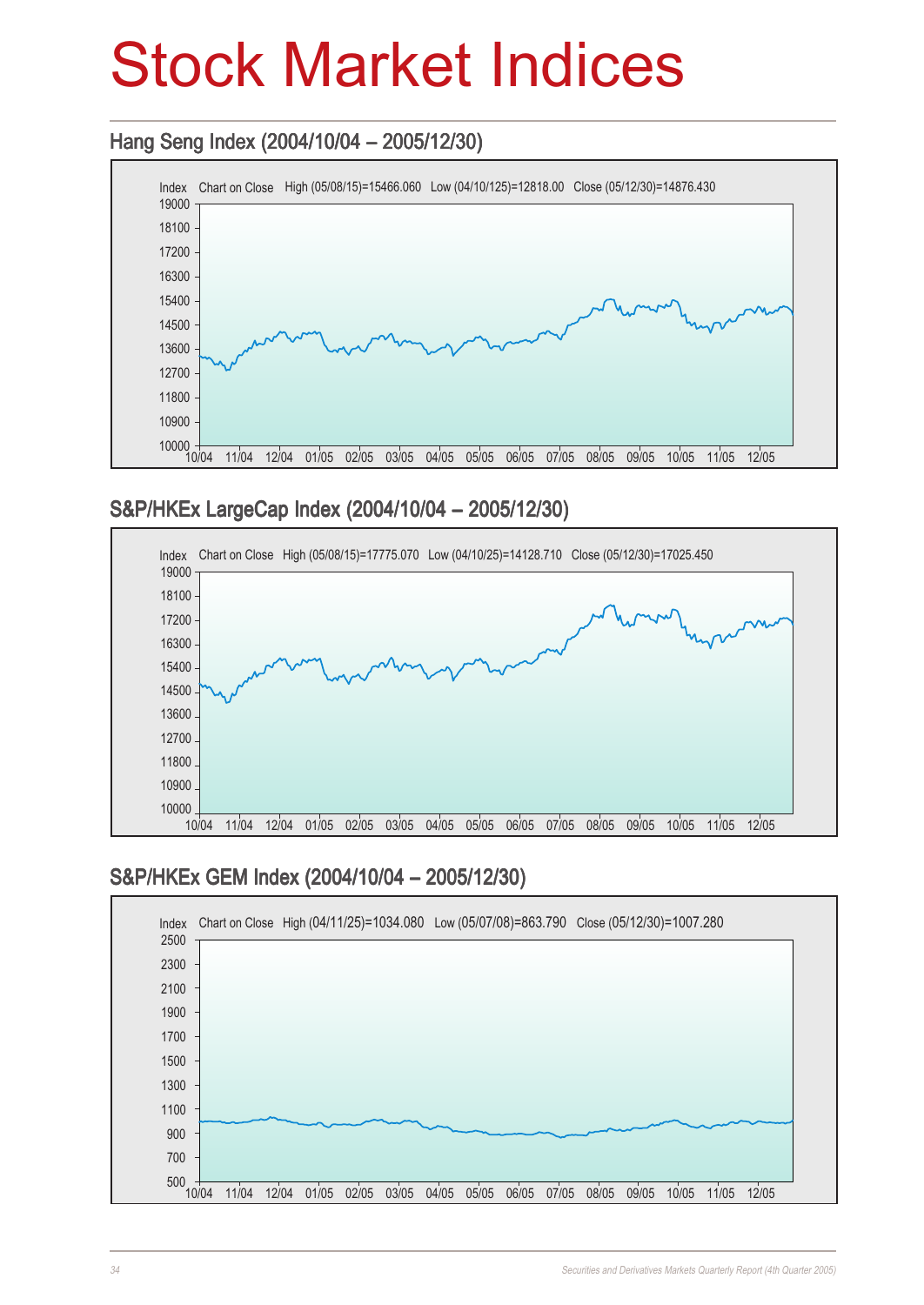# Stock Market Indices

### WORLD INDICES

|                             | End of Dec 2005 | End of Sep 2005 |                          |           |
|-----------------------------|-----------------|-----------------|--------------------------|-----------|
| Index                       | <b>Close</b>    | <b>Close</b>    |                          | Change %  |
| <b>HONG KONG</b>            |                 |                 |                          |           |
| S&P/HKEx LargeCap Index     | 17025.45        | 17605.55        | $\overline{\phantom{a}}$ | 3.29%     |
| Hang Seng Index             | 14876.43        | 15428.52        | -                        | 3.58%     |
| <b>AUSTRALIA</b>            |                 |                 |                          |           |
| All Ordinaries Index        | 4708.80         | 4592.60         | $\ddagger$               | 2.53%     |
| <b>JAKARTA</b>              |                 |                 |                          |           |
| Composite Index             | 1162.64         | 1079.28         | $\ddot{}$                | 7.72%     |
| <b>JAPAN</b>                |                 |                 |                          |           |
| Nikkei (225)                | 16111.43        | 13574.30        |                          | + 18.69%  |
| <b>KOREA</b>                |                 |                 |                          |           |
| Composite Index             | 1379.37         | 1221.01         |                          | + 12.97%  |
| <b>KUALA LUMPUR</b>         |                 |                 |                          |           |
| Composite Index             | 899.79          | 927.54          | -                        | 2.99%     |
| <b>MANILA</b>               |                 |                 |                          |           |
| Composite Index             | 2096.04         | 1942.07         | $\ddot{}$                | 7.93%     |
| <b>NEW ZEALAND</b>          |                 |                 |                          |           |
| <b>NZSE (50)</b>            | 3370.51         | 3452.79         | -                        | 2.38%     |
| <b>SHANGHAI</b>             |                 |                 |                          |           |
| A Shares Index              | 1220.93         | 1214.01         | $\ddagger$               | 0.57%     |
| <b>B</b> Shares Index       | 62.02           | 67.65           | $\overline{\phantom{m}}$ | 8.32%     |
| <b>SHENZHEN</b>             |                 |                 |                          |           |
| A Shares Index              | 290.06          | 291.46          | $\overline{\phantom{0}}$ | 0.48%     |
| <b>B</b> Shares Index       | 195.61          | 223.55          |                          | $-12.50%$ |
| <b>SINGAPORE</b>            |                 |                 |                          |           |
| <b>Straits Times Index</b>  | 2347.34         | 2305.14         | $\ddagger$               | 1.83%     |
| <b>TAIWAN</b>               |                 |                 |                          |           |
| Taipei Weighted Stock Index | 6548.34         | 6118.61         | $\ddot{}$                | 7.02%     |
| <b>THAILAND</b>             |                 |                 |                          |           |
| <b>SET Index</b>            | 713.73          | 723.23          | -                        | 1.31%     |
| <b>NEW YORK</b>             |                 |                 |                          |           |
| <b>DJIA</b>                 | 10717.50        | 10568.70        | $\ddagger$               | 1.41%     |
| Nasdaq Composite Index      | 2205.32         | 2151.69         | $\ddagger$               | 2.49%     |
| <b>TORONTO</b>              |                 |                 |                          |           |
| S&P/TSX Composite Index     | 11272.26        | 11011.83        | $^{\rm +}$               | 2.37%     |
| <b>GERMANY</b>              |                 |                 |                          |           |
| DAX Capital Value Index     | 3719.79         | 3469.34         | $\ddagger$               | 7.22%     |
| <b>LONDON</b>               |                 |                 |                          |           |
| <b>FTSE (100)</b>           | 5618.76         | 5477.70         | $^{\mathrm{+}}$          | 2.58%     |
|                             |                 |                 |                          |           |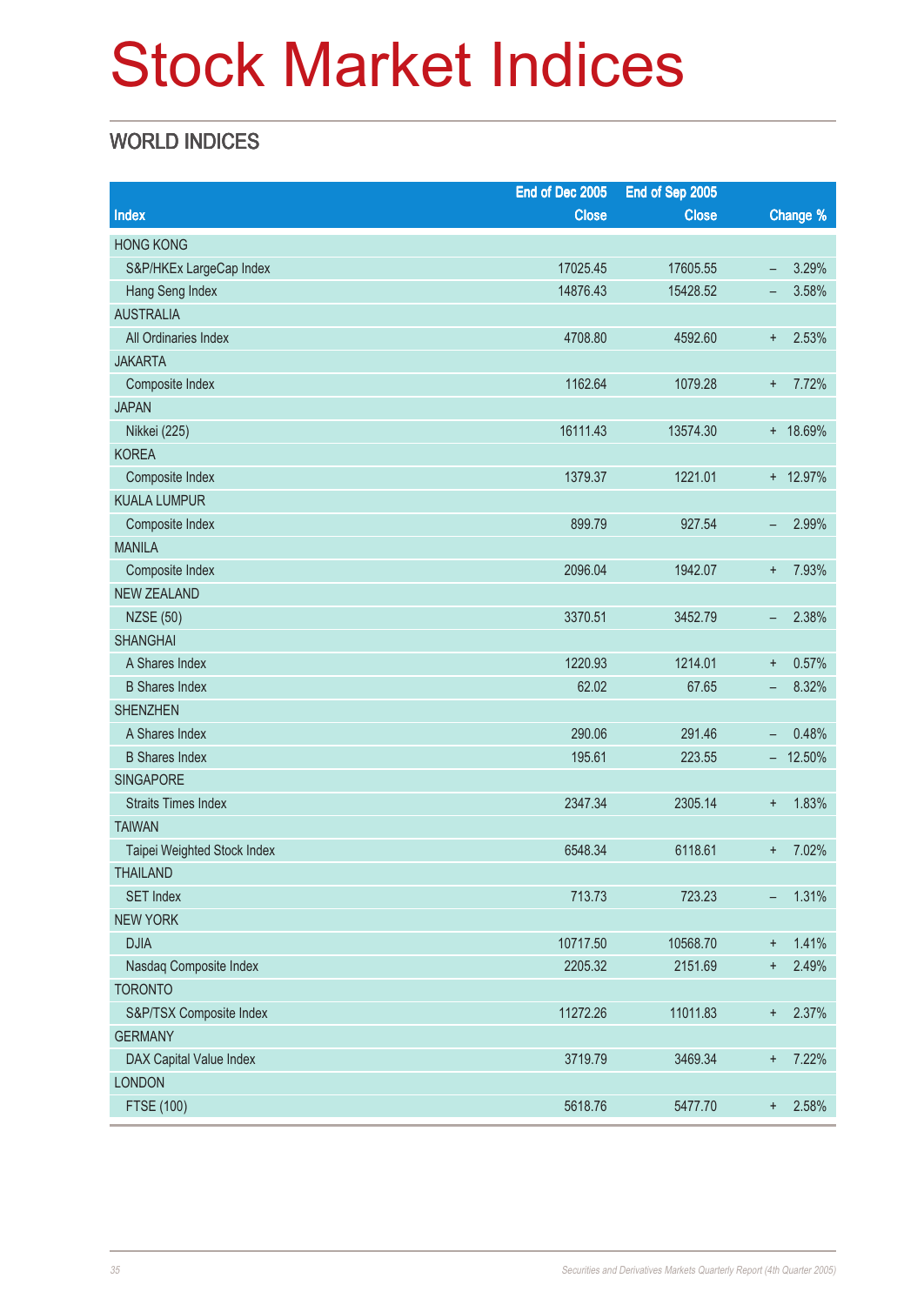## Equity Turnover – GEM

|      |    | Share (Mil. shs) | Value (HK\$ mil.) | No. of deals |
|------|----|------------------|-------------------|--------------|
| 2004 | Q4 | 8,511.84         | 4,540.04          | 113,415      |
| 2005 | Q1 | 9,238.12         | 4,372.50          | 100,714      |
|      | Q2 | 18,206.77        | 5,080.58          | 176,568      |
|      | Q3 | 12,180.25        | 7,474.59          | 165,454      |
|      | Q4 | 7,112.69         | 5,408.71          | 109,137      |

### Equity Trading Statistics – GEM

|      |                | No. of<br>trading days | Average daily turnover<br>(HK\$ mil.) | Average value<br>per deal |
|------|----------------|------------------------|---------------------------------------|---------------------------|
| 2004 | Q4             | 63                     | 72.06                                 | 40,030                    |
| 2005 | Q <sub>1</sub> | 59                     | 74.11                                 | 43,415                    |
|      | Q <sub>2</sub> | 62                     | 81.94                                 | 28,774                    |
|      | Q <sub>3</sub> | 64                     | 116.79                                | 45,176                    |
|      | Q4             | 62                     | 87.24                                 | 49,559                    |

#### 20 Most Advanced GEM Stocks

|                |       | <b>Closing price</b>   |                 |                 |        |
|----------------|-------|------------------------|-----------------|-----------------|--------|
| Rank           | Code  | <b>Stock</b>           | End of Dec 2005 | End of Sep 2005 | $%$ up |
| 1              | 08136 | <b>FX CREATIONS</b>    | 0.114           | 0.036           | 216.67 |
| $\overline{2}$ | 08329 | <b>NEP INTERLONG</b>   | 0.750           | 0.350           | 114.29 |
| 3              | 08203 | <b>ULTRA GROUP</b>     | 0.100           | 0.049           | 104.08 |
| $\overline{4}$ | 08175 | <b>KANHAN TECH</b>     | 0.090           | 0.049           | 83.67  |
| $\overline{5}$ | 08317 | <b>FINET GROUP</b>     | 0.860           | 0.470           | 82.98  |
| $6\phantom{a}$ | 08239 | <b>MP LOGISTICS</b>    | 0.130           | 0.080           | 62.50  |
| $\overline{7}$ | 08171 | <b>QUASAR COMM TEC</b> | 0.138           | 0.085           | 62.35  |
| 8              | 08227 | <b>HAITIAN ANTENNA</b> | 0.300           | 0.189           | 58.73  |
| 9              | 08221 | <b>LEE'S PHARM</b>     | 0.193           | 0.130           | 48.46  |
| 10             | 08276 | <b>SUNSHINE</b>        | 2.525           | 1.710           | 47.66  |
| 11             | 08143 | <b>GRANDY CORP</b>     | 0.230           | 0.162           | 41.98  |
| 12             | 08199 | <b>WEIGAO GROUP</b>    | 1.700           | 1.200           | 41.67  |
| 13             | 08022 | <b>ARGOS ENT</b>       | 0.182           | 0.130           | 40.00  |
| 14             | 08202 | <b>INNO-TECH HOLD</b>  | 0.060           | 0.045           | 33.33  |
| 15             | 08231 | <b>FUDANZHANGJIANG</b> | 0.199           | 0.150           | 32.67  |
| 16             | 08180 | <b>GOLDEN MEDITECH</b> | 1.860           | 1.410           | 31.91  |
| 17             | 08050 | <b>FLEXSYSTEM</b>      | 0.051           | 0.039           | 30.77  |
| 18             | 08196 | <b>LAUNCH TECH</b>     | 2.275           | 1.740           | 30.75  |
| 19             | 08092 | <b>ITE HOLDINGS</b>    | 0.052           | 0.040           | 30.00  |
| 20             | 08053 | A & K EDUCATION        | 0.800           | 0.620           | 29.03  |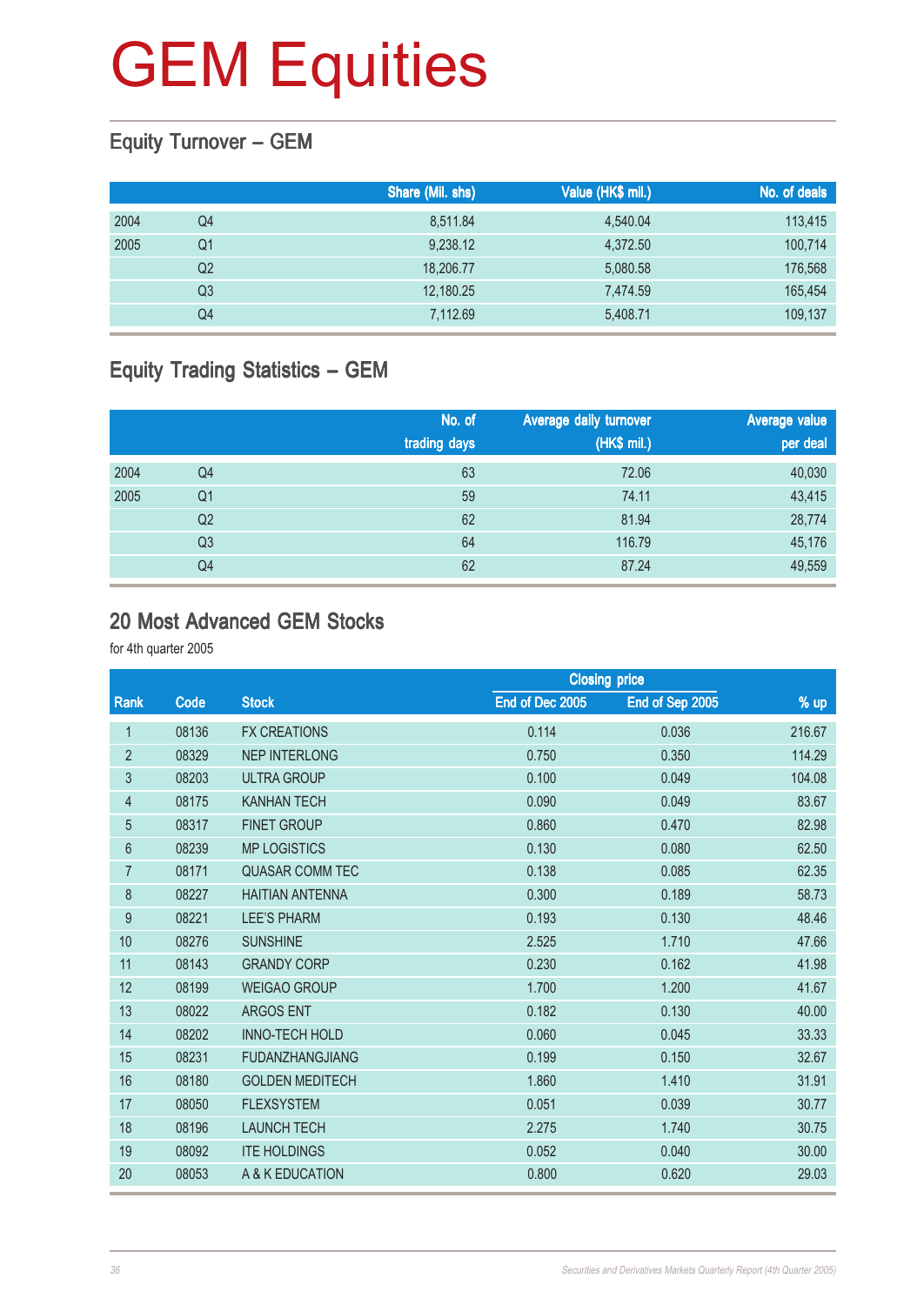#### 20 Most Declined GEM Stocks

for 4th quarter 2005

|                |       |                        | <b>Closing price</b> |                 |                            |
|----------------|-------|------------------------|----------------------|-----------------|----------------------------|
| Rank           | Code  | <b>Stock</b>           | End of Dec 2005      | End of Sep 2005 | % down                     |
| 1              | 08046 | <b>TIGER TECH</b>      | 0.017                | 0.071           | $-76.06$                   |
| $\overline{2}$ | 08065 | <b>INNOVIS HOLD</b>    | 0.032                | 0.085           | $-62.35$                   |
| $\mathfrak{Z}$ | 08019 | <b>EVERPRIDE PHAR</b>  | 0.038                | 0.086           | $-55.81$                   |
| $\overline{4}$ | 08089 | PROACTIVE TECH         | 0.042                | 0.078           | $-46.15$                   |
| $\overline{5}$ | 08228 | <b>VERTEX GROUP</b>    | 0.260                | 0.470           | $-44.68$                   |
| $6\phantom{.}$ | 08029 | <b>GALILEO</b>         | 0.039                | 0.070           | $-44.29$                   |
| $\overline{7}$ | 08119 | THIZ TECHNOLOGY        | 0.056                | 0.100           | $-44.00$<br>$\overline{A}$ |
| 8              | 08253 | <b>TIANYUAN</b>        | 0.083                | 0.140           | $-40.71$                   |
| 9              | 08128 | <b>IIN INT'L</b>       | 0.021                | 0.035           | $-40.00$                   |
| 10             | 08076 | <b>SING LEE</b>        | 0.061                | 0.100           | $-39.00$                   |
| 11             | 08108 | <b>CO-WINNER</b>       | 0.032                | 0.052           | $-38.46$                   |
| 12             | 08178 | <b>XTEAM SOFTWARE</b>  | 0.063                | 0.102           | $-38.24$                   |
| 13             | 08079 | <b>B.A.L. HOLD</b>     | 0.200                | 0.320           | $-37.50$                   |
| 14             | 08068 | <b>NU INT'L</b>        | 0.022                | 0.035           | $-37.14$                   |
| 15             | 08033 | <b>VODATEL NETWORK</b> | 0.147                | 0.229           | $-35.81$                   |
| 16             | 08205 | <b>JIAODA WITHUB</b>   | 0.130                | 0.200           | $-35.00$                   |
| 17             | 08250 | <b>PLASMAGENE</b>      | 0.077                | 0.115           | $-33.04$                   |
| 18             | 08273 | ZJ PROSPECT            | 0.680                | 1.000           | $-32.00$                   |
| 19             | 08272 | <b>BYFORD INT'L</b>    | 0.220                | 0.320           | $-31.25$                   |
| 20             | 08102 | <b>SHANGHAI FUDAN</b>  | 0.240                | 0.340           | $-29.41$                   |

A Adjusted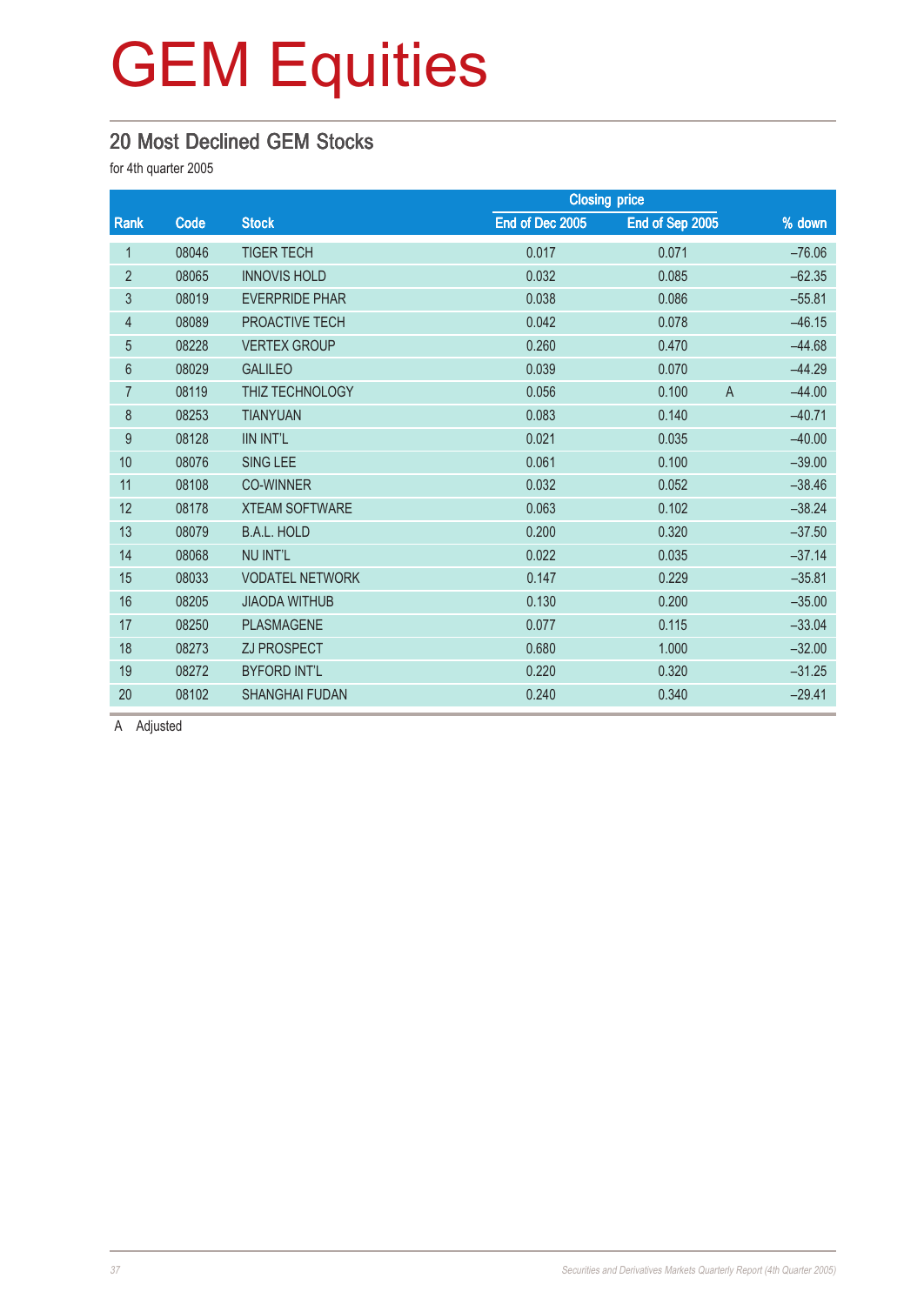## 20 Most Active GEM Stocks by Value

| Rank           | Code  | <b>Stock</b>           | Turnover (HK\$ mil.) | % of total |
|----------------|-------|------------------------|----------------------|------------|
| $\mathbf{1}$   | 08161 | <b>CHINALOTSYNERGY</b> | 1,401.52             | 16.37      |
| $\overline{2}$ | 08282 | <b>TOM ONLINE</b>      | 1,070.74             | 12.51      |
| 3              | 08138 | <b>TOWN HEALTH</b>     | 670.85               | 7.84       |
| $\overline{4}$ | 08006 | CHINA.COM              | 561.21               | 6.56       |
| 5              | 08289 | <b>ENRIC HOLDINGS</b>  | 374.61               | 4.38       |
| $6\,$          | 08180 | <b>GOLDEN MEDITECH</b> | 337.29               | 3.94       |
| 7              | 08277 | <b>WUMART</b>          | 323.72               | 3.78       |
| 8              | 08222 | <b>CKLIFE SCIENCES</b> | 270.12               | 3.16       |
| 9              | 08099 | ZHENGZHOU GAS          | 250.97               | 2.93       |
| 10             | 08088 | <b>TECHPACIFIC CAP</b> | 248.55               | 2.90       |
| 11             | 08069 | <b>TONG REN TANG</b>   | 222.00               | 2.59       |
| 12             | 08156 | <b>B&amp;B GROUP</b>   | 219.19               | 2.56       |
| 13             | 08276 | <b>SUNSHINE</b>        | 212.24               | 2.48       |
| 14             | 08259 | <b>ANDRE JUICE</b>     | 178.99               | 2.09       |
| 15             | 08122 | <b>CASH FIN SER GP</b> | 170.79               | 1.99       |
| 16             | 08072 | <b>MEDIA PARTNERS</b>  | 152.69               | 1.78       |
| 17             | 08052 | <b>CRASIA</b>          | 141.90               | 1.66       |
| 18             | 08011 | <b>KANSTAR ENPAPER</b> | 131.08               | 1.53       |
| 19             | 08132 | <b>PANVA GAS HOLD</b>  | 127.91               | 1.49       |
| 20             | 08008 | <b>SUNEVISION</b>      | 121.03               | 1.41       |
| <b>Total</b>   |       |                        | 7,187.40             | 83.95      |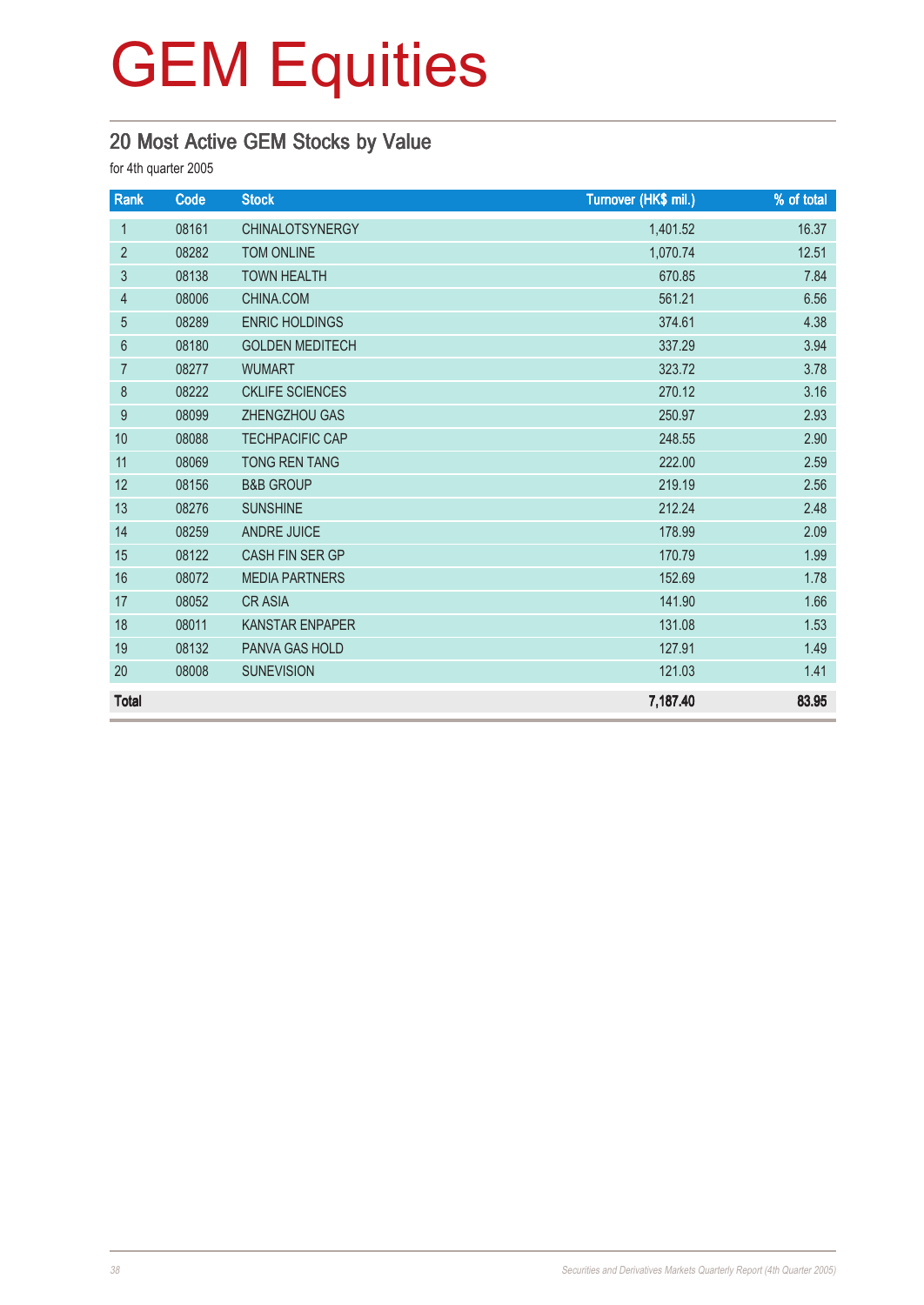## 20 Most Active GEM Stock by Shares

for 4th quarter 2005

| Rank            | Code  | <b>Stock</b>           | Turnover (Mil. shs) | % of total |
|-----------------|-------|------------------------|---------------------|------------|
| $\mathbf{1}$    | 08138 | <b>TOWN HEALTH</b>     | 3,664.79            | 27.87      |
| $\overline{2}$  | 08006 | CHINA.COM              | 896.86              | 6.82       |
| 3               | 08282 | <b>TOM ONLINE</b>      | 598.60              | 4.55       |
| $\overline{4}$  | 08161 | <b>CHINALOTSYNERGY</b> | 574.35              | 4.37       |
| 5               | 08088 | <b>TECHPACIFIC CAP</b> | 442.24              | 3.36       |
| $6\phantom{1}6$ | 08122 | CASH FIN SER GP        | 438.70              | 3.34       |
| $\overline{7}$  | 08011 | <b>KANSTAR ENPAPER</b> | 423.41              | 3.22       |
| $\,8\,$         | 08065 | <b>INNOVIS HOLD</b>    | 375.68              | 2.86       |
| 9               | 08099 | <b>ZHENGZHOU GAS</b>   | 362.55              | 2.76       |
| 10              | 08259 | <b>ANDRE JUICE</b>     | 339.92              | 2.58       |
| 11              | 08222 | <b>CKLIFE SCIENCES</b> | 256.89              | 1.95       |
| 12              | 08180 | <b>GOLDEN MEDITECH</b> | 238.94              | 1.82       |
| 13              | 08100 | <b>M DREAM INWORLD</b> | 187.13              | 1.42       |
| 14              | 08178 | <b>XTEAM SOFTWARE</b>  | 179.56              | 1.37       |
| 15              | 08156 | <b>B&amp;B GROUP</b>   | 179.43              | 1.36       |
| 16              | 08128 | <b>IIN INT'L</b>       | 174.18              | 1.32       |
| 17              | 08289 | <b>ENRIC HOLDINGS</b>  | 173.45              | 1.32       |
| 18              | 08200 | <b>SAU SAN TONG</b>    | 153.06              | 1.16       |
| 19              | 08072 | <b>MEDIA PARTNERS</b>  | 145.49              | 1.11       |
| 20              | 08175 | <b>KANHAN TECH</b>     | 128.02              | 0.97       |
| <b>Total</b>    |       |                        | 9,933.27            | 75.54      |

### Market Capitalisation of Listed Companies for GEM

as at the quarter end

|      |    | HK\$ mil. |
|------|----|-----------|
| 2004 | Q4 | 66,716.07 |
| 2005 | Q1 | 65,332.72 |
|      | Q2 | 65,376.11 |
|      | Q3 | 72,282.93 |
|      | Q4 | 66,603.74 |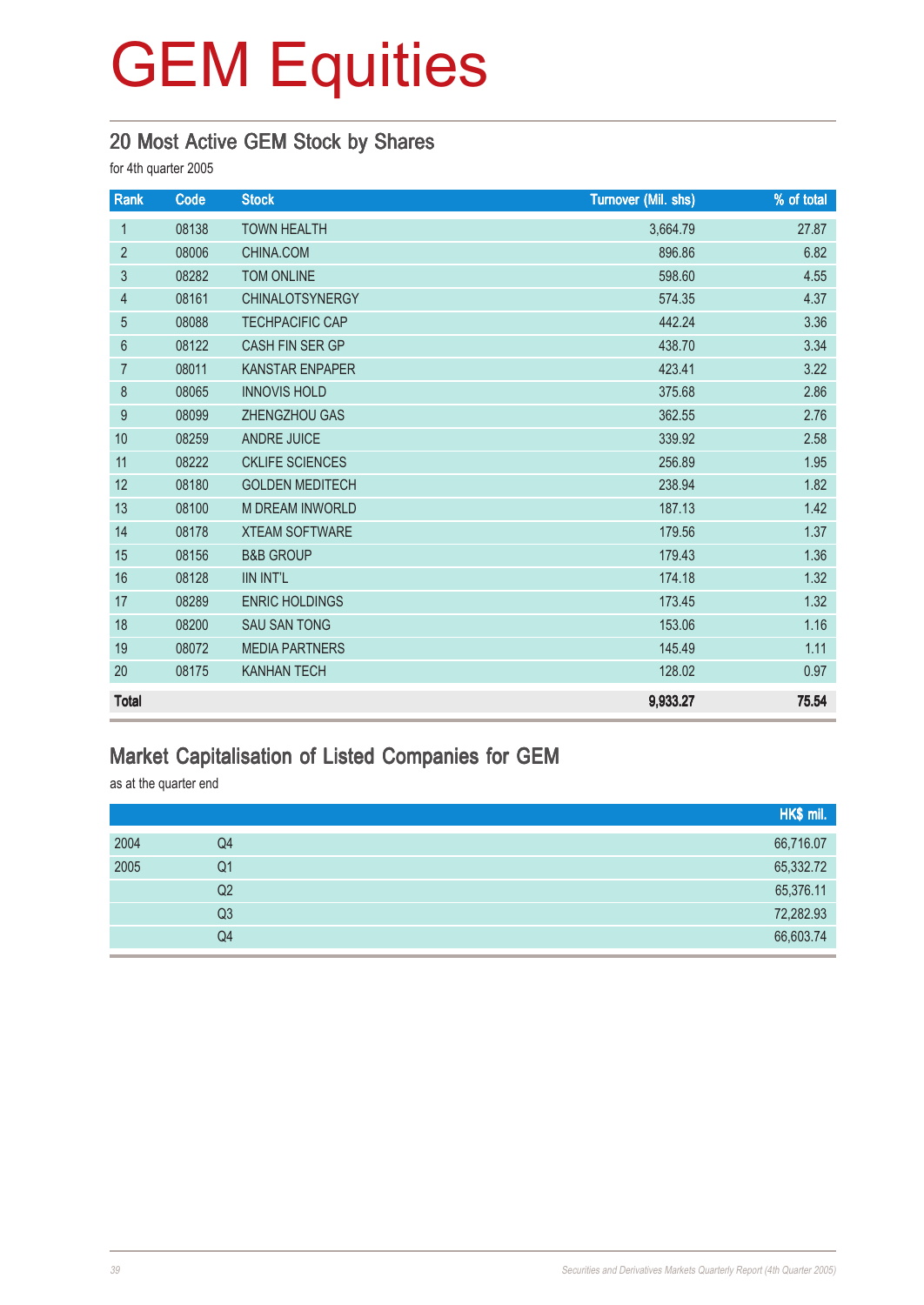### 50 Leading Companies in Market Capitalisation – GEM

as at the 4th quarter end 2005

| Rank                     | Code  | <b>Company</b>                                            | Market capitalisation (HK\$ mil.) | % of market total |
|--------------------------|-------|-----------------------------------------------------------|-----------------------------------|-------------------|
| 1                        | 08282 | TOM Online Inc.                                           | 8,094.86                          | 12.15             |
| $\overline{2}$           | 08222 | CK Life Sciences Int'l., (Holdings) Inc.                  | 6,087.01                          | 9.14              |
| $\overline{3}$           | 08002 | Phoenix Satellite Television Holdings Ltd.                | 4,592.96                          | 6.90              |
| $\overline{\mathcal{A}}$ | 08161 | China LotSynergy Holdings Ltd.                            | 4,111.25                          | 6.17              |
| $\overline{5}$           | 08008 | Sunevision Holdings Ltd.                                  | 2,756.35                          | 4.14              |
| 6                        | 08180 | Golden Meditech Co. Ltd.                                  | 2,354.98                          | 3.54              |
| $\overline{7}$           | 08006 | China.com Inc.                                            | 2,168.80                          | 3.26              |
| $8\,$                    | 08052 | Convenience Retail Asia Ltd.                              | 1,784.24                          | 2.68              |
| $\overline{9}$           | 08212 | Aptus Holdings Ltd.                                       | 1,726.13                          | 2.59              |
| 10                       | 08201 | China Fire Safety Enterprise Group Holdings Ltd.          | 1,686.96                          | 2.53              |
| 11                       | 08088 | Techpacific Capital Ltd.                                  | 1,581.35                          | 2.37              |
| 12                       | 08277 | Wumart Store, Inc. - H Shares                             | 1,572.58                          | 2.36              |
| 13                       | 08011 | Kanstar Environmental Paper Products Holdings Ltd.        | 1,340.00                          | 2.01              |
| 14                       | 08118 | <b>International Entertainment Corporation</b>            | 1,179.16                          | 1.77              |
| 15                       | 08289 | Enric Energy Equipment Holdings Ltd.                      | 1,157.52                          | 1.74              |
| 16                       | 08138 | Town Health International Holdings Co. Ltd.               | 1,014.31                          | 1.52              |
| 17                       | 08069 | Tong Ren Tang Technologies Co. Ltd. - H Shares            | 975.52                            | 1.46              |
| 18                       | 08072 | Media Partners International Holdings Inc.                | 964.90                            | 1.45              |
| 19                       | 08061 | AcrossAsia Ltd.                                           | 962.28                            | 1.44              |
| 20                       | 08276 | Century Sunshine Ecological Technology Holdings Ltd.      | 863.31                            | 1.30              |
| 21                       | 08292 | HC International, Inc.                                    | 773.45                            | 1.16              |
| 22                       | 08263 | Superdata Software Holdings Ltd.                          | 765.75                            | 1.15              |
| 23                       | 08156 | B & B Group Holdings Ltd.                                 | 665.34                            | 1.00              |
| 24                       | 08216 | Chinasoft International Ltd.                              | 622.52                            | 0.93              |
| 25                       | 08070 | Zhongyu Gas Holdings Ltd.                                 | 589.71                            | 0.89              |
| 26                       | 08075 | Rojam Entertainment Holdings Ltd.                         | 544.14                            | 0.82              |
| 27                       | 08199 | Shandong Weigao Group Medical Polymer Co. Ltd. - H Shares | 539.58                            | 0.81              |
| 28                       | 08090 | EVI Education Asia Ltd.                                   | 498.00                            | 0.75              |
| 29                       | 08196 | Launch Tech Co. Ltd. - H Shares                           | 432.25                            | 0.65              |
| 30                       | 08317 | Finet Group Ltd.                                          | 424.70                            | 0.64              |
| 31                       | 08110 | First Mobile Group Holdings Ltd.                          | 414.43                            | 0.62              |
| 32                       | 08099 | Zhengzhou Gas Co. Ltd. - H Shares                         | 385.46                            | 0.58              |
| 33                       | 08056 | Greencool Technology Holdings Ltd.                        | 380.00                            | 0.57              |
| 34                       | 08141 | Lang Chao International Ltd.                              | 378.15                            | 0.57              |
| 35                       | 08153 | China Chief Cable TV Group Ltd.                           | 359.38                            | 0.54              |
| 36                       | 08177 | Sino Stride Technology (Holdings) Ltd.                    | 358.48                            | 0.54              |
| 37                       | 08261 | Shandong Molong Petroleum Machinery Co. Ltd. - H Shares   | 332.47                            | 0.50              |
| 38                       | 08293 | Jinheng Automotive Safety Technology Holdings Ltd.        | 320.04                            | 0.48              |
| 39                       | 08220 | China Photar Electronics Group Ltd.                       | 305.48                            | 0.46              |
| 40                       | 08122 | CASH Financial Services Group Ltd.                        | 303.02                            | 0.45              |
| 41                       | 08262 | A - S China Plumbing Products Ltd.                        | 294.52                            | 0.44              |
| 42                       | 08259 | Yantai North Andre Juice Co. Ltd. - H Shares              | 290.42                            | 0.44              |
| 43                       | 08078 | Emperor Entertainment Group Ltd.                          | 275.60                            | 0.41              |
| 44                       | 08178 | Xteam Software International Ltd.                         | 242.08                            | 0.36              |
| 45                       | 08260 | Pan Sino International Holdings Ltd.                      | 240.00                            | 0.36              |
| 46                       | 08319 | Yusei Holdings Ltd.                                       | 217.60                            | 0.33              |
| 47                       | 08298 | AKM Industrial Co. Ltd.                                   | 216.00                            | 0.32              |
| 48                       | 08290 | Tianjin Tianlian Public Utilities Co. Ltd. - H Shares     | 211.20                            | 0.32              |
| 49                       | 08053 | A & K Educational Software Holdings Ltd.                  | 204.00                            | 0.31              |
| 50                       | 08233 | CIG Yangtze Ports PLC                                     | 200.32                            | 0.30              |
| <b>Total</b>             |       |                                                           | 58,758.54                         | 88.22             |
| <b>Market Total</b>      |       |                                                           | 66,603.74                         | 100.00            |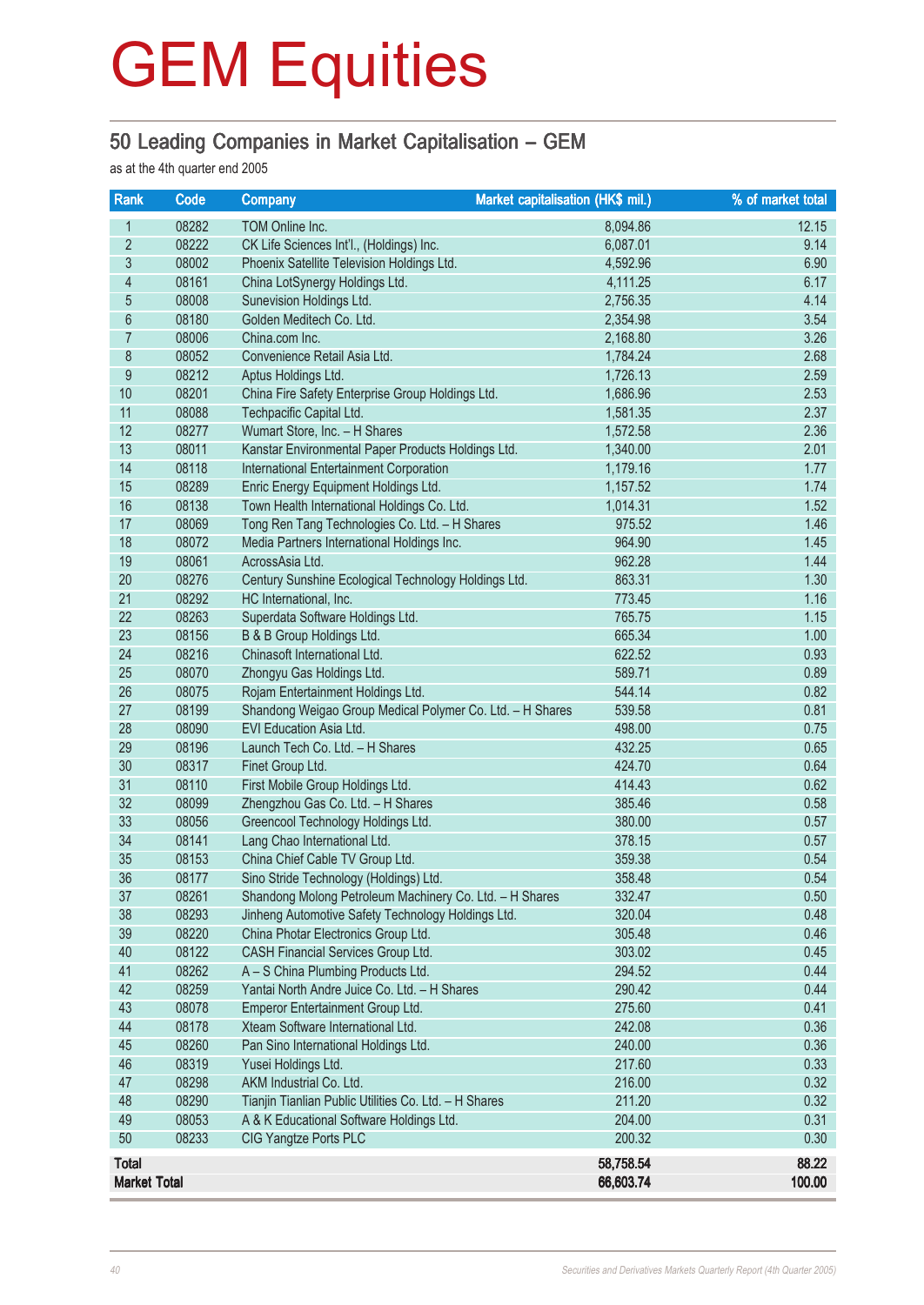## New Listing Companies Statistics for GEM

|      |                | No. of newly listed companies | Funds raised (HK\$ mil.) |
|------|----------------|-------------------------------|--------------------------|
| 2004 | Q4             |                               | 113.24                   |
| 2005 | Q1             |                               | 82.00                    |
|      | Q <sub>2</sub> |                               |                          |
|      | Q3             |                               | 204.69                   |
|      | Q4             | 5                             | 378.75                   |

### Newly Listed Companies for GEM

| <b>Code</b>  | Company name                                      |            | Listing date No. of issued shares | Funds raised (HK\$ mil.) |
|--------------|---------------------------------------------------|------------|-----------------------------------|--------------------------|
| 08310        | JF Household Furnishings Ltd                      | 2005/10/13 | 168,000,000                       | 33.60                    |
| 08319        | Yusei Holdings Ltd.                               | 2005/10/13 | 160,000,000                       | 50.00                    |
| 08289        | Enric Energy Equipment Holdings Ltd               | 2005/10/18 | 445,200,000                       | 199.80                   |
| 08149        | <b>EMER International Group Ltd</b>               | 2005/11/28 | 240,000,000                       | 52.56                    |
| 08058        | Shandong Luoxin Pharmacy Stock Co, Ltd - H Shares | 2005/12/09 | 164,560,000                       | 42.79                    |
| <b>Total</b> |                                                   |            |                                   | 378.75                   |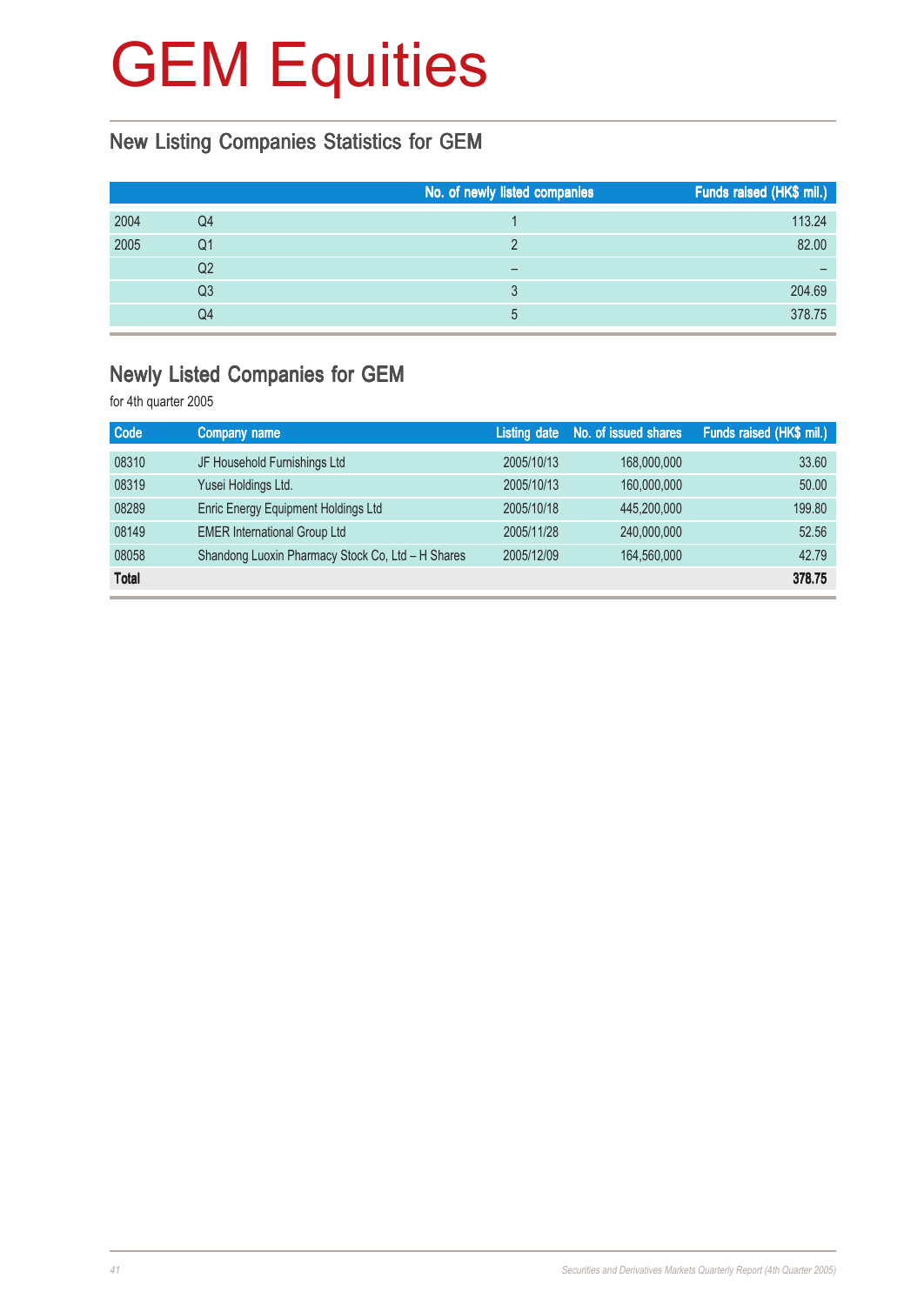## GEM Warrants

### Warrant Trading and Market Value Statistics – GEM

|      |                | <b>Number</b> | Turnover value (HK\$ mil.) | Market value (HK\$ mil.) |
|------|----------------|---------------|----------------------------|--------------------------|
| 2004 | Q4             |               | 0.00                       | 3.12                     |
| 2005 | Q1             |               | 0.00                       | 3.12                     |
|      | Q <sub>2</sub> |               | 0.30                       | -                        |
|      | Q <sub>3</sub> |               | $\overline{\phantom{0}}$   |                          |
|      | Q4             |               |                            |                          |

## Newly Listed Equity GEM Warrants

|              |                        | <b>Initial issued</b> |                            | Amount raised            |
|--------------|------------------------|-----------------------|----------------------------|--------------------------|
| <b>Code</b>  | <b>Equity warrants</b> | amount (HK)           | <b>Listing date Expiry</b> | (HK\$ mil.)              |
| n.a.         |                        |                       |                            |                          |
| <b>Total</b> |                        |                       |                            | $\overline{\phantom{a}}$ |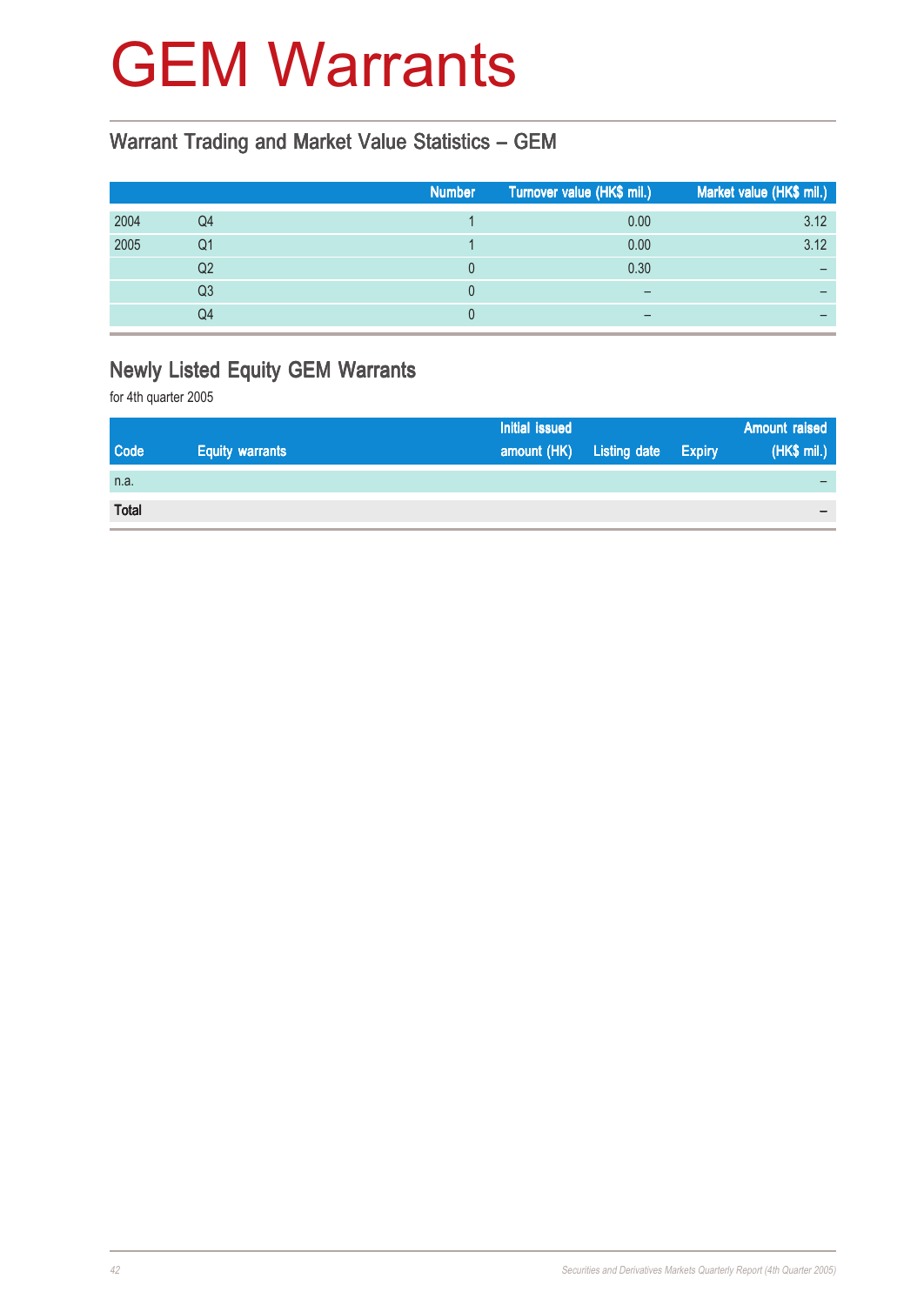### Contract Volume by Derivatives Products

|                                                   | <b>Contracts</b> |                  |
|---------------------------------------------------|------------------|------------------|
| <b>Derivatives product</b>                        | 4th Quarter 2005 | 4th Quarter 2004 |
| Hang Seng Index Futures                           | 2,684,211        | 2,160,817        |
| Hang Seng Index Options                           | 843,396          | 478,444          |
| Mini-Hang Seng Index Futures                      | 432,901          | 338,745          |
| Mini-Hang Seng Index Options                      | 7,386            | 5,762            |
| H-shares Index Futures                            | 510,996          | 425,069          |
| H-shares Index Options                            | 60,868           | 35,793           |
| FTSE/Xinhua China 25 Index Futures 1              | 822              |                  |
| FTSE/Xinhua China 25 Index Options <sup>1</sup>   | 2,802            |                  |
| Dow Jones Industrial Average Futures <sup>2</sup> |                  | 543              |
| <b>Stock Futures</b>                              | 3,757            | 5,102            |
| <b>Stock Options</b>                              | 2,498,877        | 1,436,559        |
| Three-month HIBOR Futures                         | 3,978            | 7,997            |
| One-month HIBOR Futures                           | 10               | 45               |
| Three-year Exchange Fund Note Futures             | $\theta$         | 150              |
| <b>Total</b>                                      | 7,050,004        | 4,895,026        |

1 Trading in FTSE/Xinhua China 25 Index Futures and Options commenced on 23 May 2005.

2 Trading in Dow Jones Industrial Average Futures suspended with effect from 21 March 2005.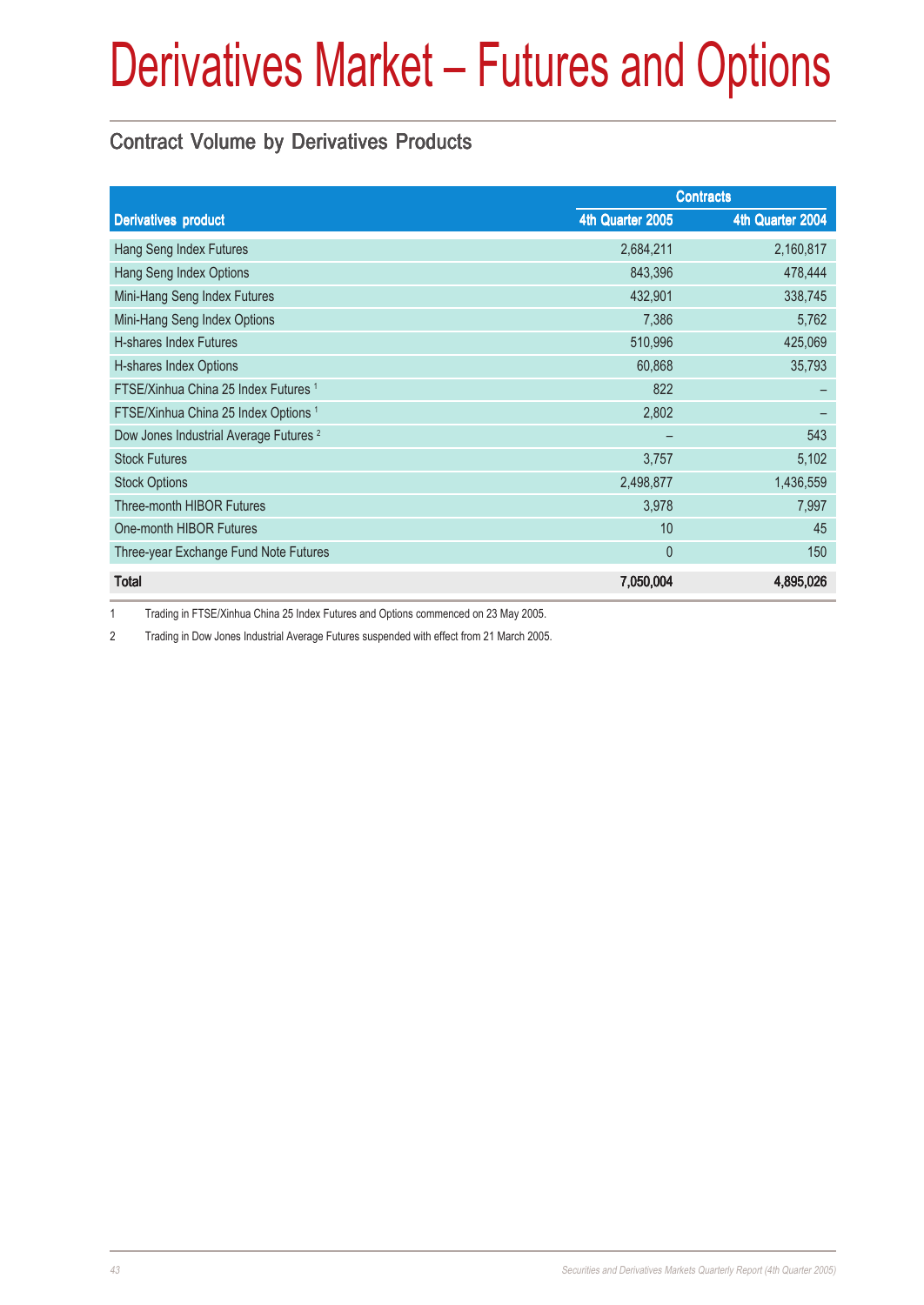### Open Interest by Derivatives Products

|                                                   | <b>Contracts</b> |                  |
|---------------------------------------------------|------------------|------------------|
| <b>Derivatives product</b>                        | 4th Quarter 2005 | 4th Quarter 2004 |
| Hang Seng Index Futures                           | 98,211           | 125,860          |
| Hang Seng Index Options                           | 192,069          | 76,444           |
| Mini-Hang Seng Index Futures                      | 3,081            | 2,044            |
| Mini-Hang Seng Index Options                      | 555              | 613              |
| <b>H-shares Index Futures</b>                     | 35,125           | 22,418           |
| H-shares Index Options                            | 32,599           | 9,265            |
| FTSE/Xinhua China 25 Index Futures 1              | 48               |                  |
| FTSE/Xinhua China 25 Index Options <sup>1</sup>   | 431              |                  |
| Dow Jones Industrial Average Futures <sup>2</sup> |                  | 96               |
| <b>Stock Futures</b>                              | 1,750            | 1,821            |
| <b>Stock Options</b>                              | 1,021,913        | 684,052          |
| <b>Three-month HIBOR Futures</b>                  | 1,472            | 6,570            |
| One-month HIBOR Futures                           | 5                | 30               |
| Three-year Exchange Fund Note Futures             | $\mathbf{0}$     | $\theta$         |
| <b>Total</b>                                      | 1,387,259        | 929,213          |

1 Trading in FTSE/Xinhua China 25 Index Futures and Options commenced on 23 May 2005.

2 Trading in Dow Jones Industrial Average Futures suspended with effect from 21 March 2005.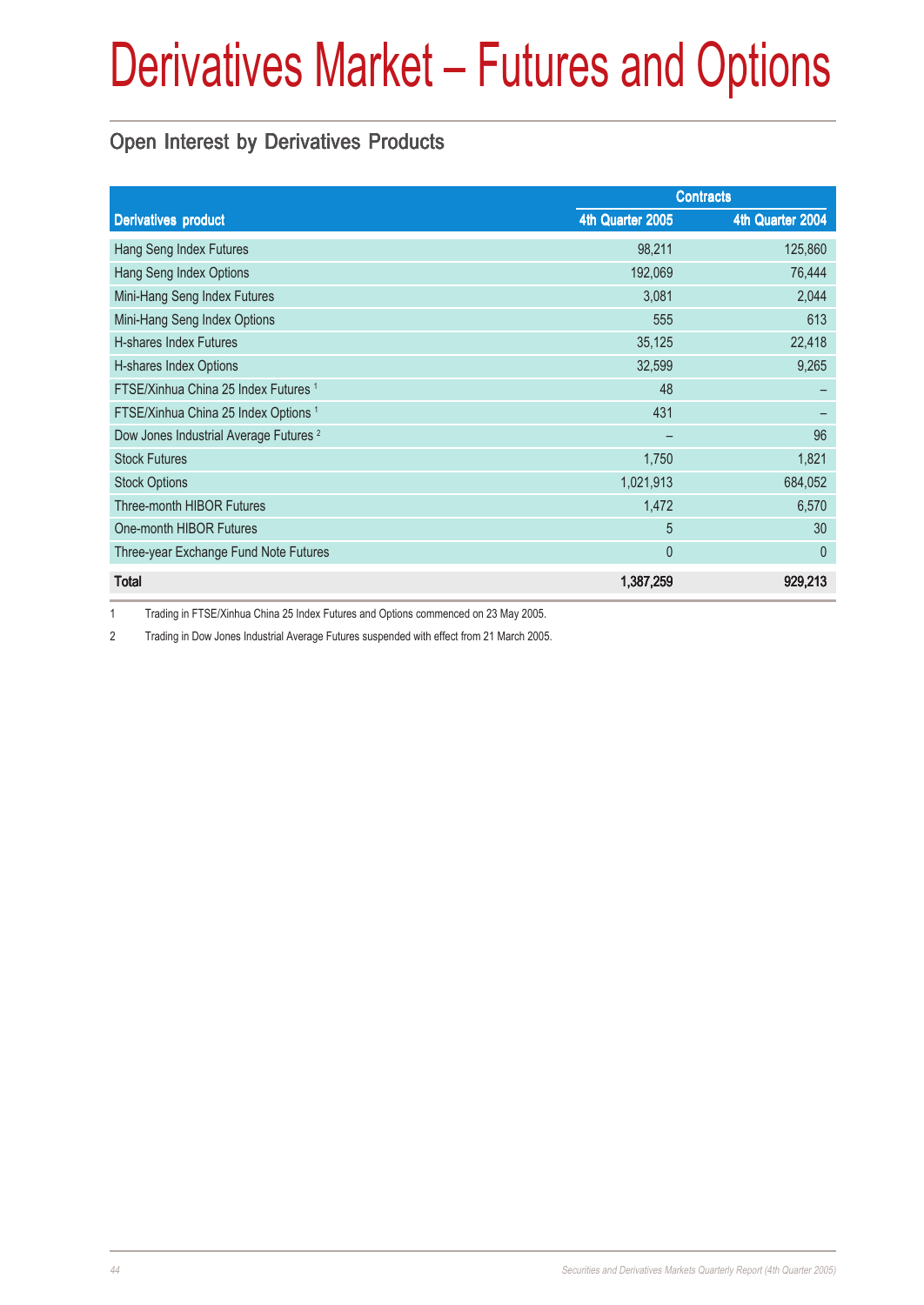Hang Seng Index Futures – Contract Volume and Open Interest (contracts)

|                | <b>Total</b>                           | Quarter-end<br>open interest                           |
|----------------|----------------------------------------|--------------------------------------------------------|
|                |                                        | 125,860                                                |
|                |                                        | 95,022                                                 |
|                |                                        | 122,315                                                |
| Q <sub>3</sub> | 2,695,815                              | 117,854                                                |
| Q4             | 2,684,211                              | 98,211                                                 |
|                | Q4<br>Q <sub>1</sub><br>Q <sub>2</sub> | contract volume<br>2,160,817<br>2,274,009<br>2,256,530 |

### Hang Seng Index Options – Contract Volume and Open Interest (contracts)

|      |                | <b>Total</b>    | Quarter-end   |
|------|----------------|-----------------|---------------|
|      |                | contract volume | open interest |
| 2004 | Q4             | 478,444         | 76,444        |
| 2005 | Q <sub>1</sub> | 599,190         | 135,064       |
|      | Q <sub>2</sub> | 698,490         | 162,811       |
|      | Q <sub>3</sub> | 930,746         | 214,039       |
|      | Q4             | 843,396         | 192,069       |

### Three-month HIBOR Futures – Contract Volume and Open Interest (contracts)

|      |                | <b>Total</b><br>contract volume | Quarter-end<br>open interest |
|------|----------------|---------------------------------|------------------------------|
| 2004 | Q4             | 7,997                           | 6,570                        |
| 2005 | Q <sub>1</sub> | 8,302                           | 4,832                        |
|      | Q <sub>2</sub> | 7,913                           | 4,703                        |
|      | Q <sub>3</sub> | 4,742                           | 2,409                        |
|      | Q4             | 3,978                           | 1,472                        |

### Stock Options Market Turnover and Open Interest (contracts)

|      |                | <b>Total</b><br>Premium (HK\$ mil.) | <b>Total</b><br>contract volume | <b>Quarter-end</b><br>open interest |
|------|----------------|-------------------------------------|---------------------------------|-------------------------------------|
| 2004 | Q4             | 1,515.33                            | 1,436,559                       | 684,052                             |
| 2005 | Q1             | 1,575.63                            | 1,555,116                       | 749,836                             |
|      | Q <sub>2</sub> | 1,325.05                            | 1,482,225                       | 754,404                             |
|      | Q <sub>3</sub> | 4,544.34                            | 3,186,175                       | 1,181,211                           |
|      | Q4             | 2,924.64                            | 2,498,877                       | 1,021,913                           |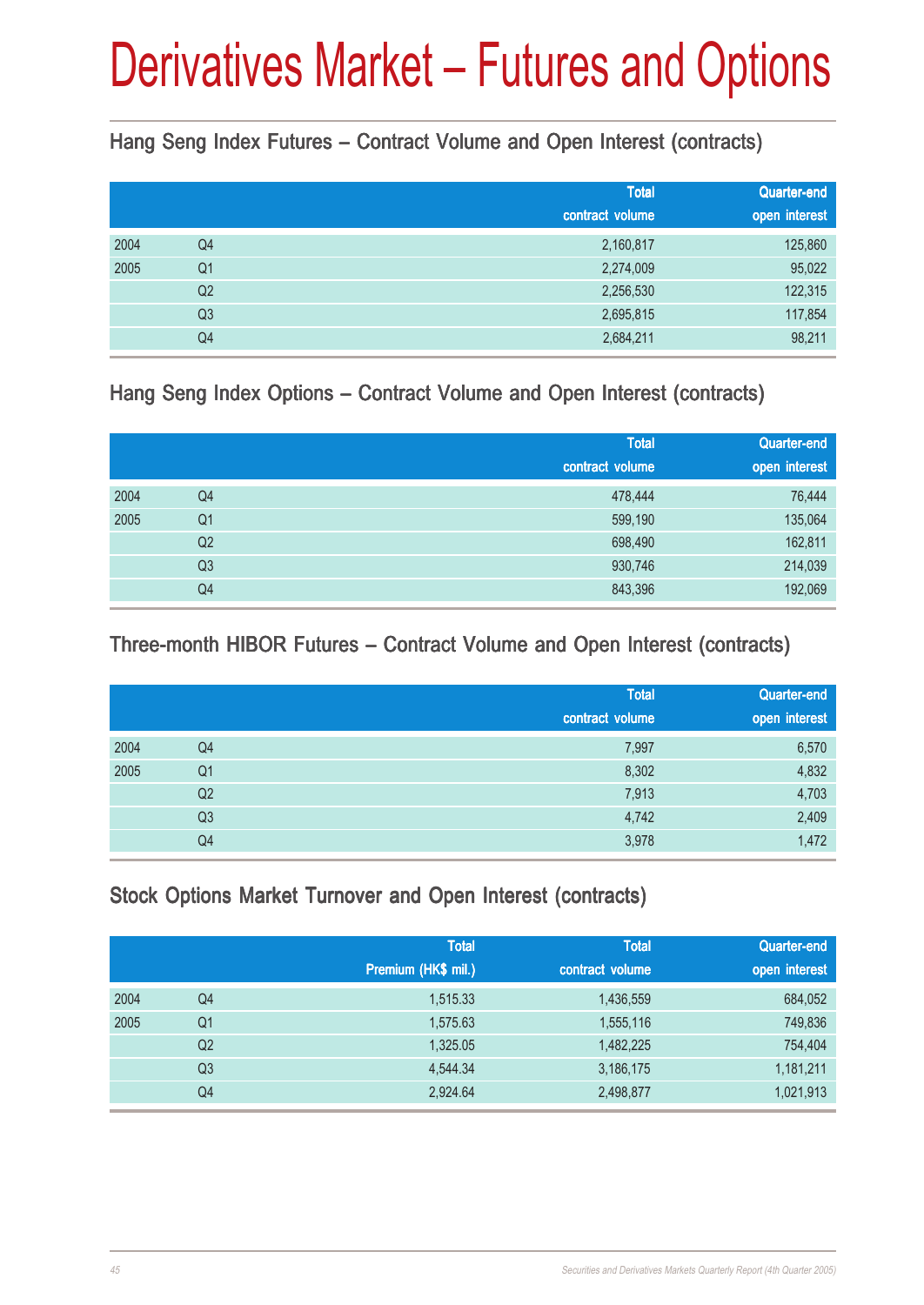#### Stock Options Premium by Class

|                        |            | <b>Premium</b> |            |
|------------------------|------------|----------------|------------|
| <b>Options class</b>   |            | (HK\$ mil.)    | % of total |
| <b>CHALCO</b>          | <b>ALC</b> | 9.67           | 0.33       |
| <b>BANKCOMM</b>        | <b>BCM</b> | 3.46           | 0.12       |
| <b>BANK OF E ASIA</b>  | <b>BEA</b> | 1.08           | 0.04       |
| <b>BOC HONG KONG</b>   | <b>BOC</b> | 22.72          | 0.78       |
| <b>CCB</b>             | CCB        | 1.47           | 0.05       |
| <b>CHINA MOBILE</b>    | <b>CHT</b> | 208.88         | 7.14       |
| <b>CHINA UNICOM</b>    | <b>CHU</b> | 5.05           | 0.17       |
| <b>CITIC PACIFIC</b>   | <b>CIT</b> | 9.31           | 0.32       |
| <b>CHEUNG KONG</b>     | <b>CKH</b> | 651.17         | 22.26      |
| <b>CKI HOLDINGS</b>    | <b>CKI</b> | 6.19           | 0.21       |
| <b>CHINA LIFE</b>      | <b>CLI</b> | 18.26          | 0.62       |
| <b>CLP HOLDINGS</b>    | <b>CLP</b> | 7.71           | 0.26       |
| CHINA MER HOLD         | <b>CMH</b> | 2.31           | 0.08       |
| <b>CNOOC</b>           | <b>CNC</b> | 12.34          | 0.42       |
| <b>CHINA NETCOM</b>    | <b>CNM</b> | 0.98           | 0.03       |
| <b>COSCO PACIFIC</b>   | COS        | 2.99           | 0.10       |
| <b>CATHAY PAC AIR</b>  | <b>CPA</b> | 9.78           | 0.33       |
| SINOPEC CORP           | <b>CPC</b> | 11.44          | 0.39       |
| <b>CHINA RESOURCES</b> | <b>CRE</b> | 3.83           | 0.13       |
| CHINA TELECOM          | <b>CTC</b> | 13.08          | 0.45       |
| <b>DENWAY MOTORS</b>   | <b>DWM</b> | 1.41           | 0.05       |
| <b>ESPRIT HOLDINGS</b> | <b>ESP</b> | 15.86          | 0.54       |
| <b>HK ELECTRIC</b>     | <b>HEH</b> | 17.52          | 0.60       |
| <b>HKEX</b>            | <b>HEX</b> | 13.29          | 0.45       |
| <b>HSBC HOLDINGS</b>   | <b>HKB</b> | 431.17         | 14.74      |
| HK & CHINA GAS         | <b>HKG</b> | 13.44          | 0.46       |
| <b>HENDERSON LAND</b>  | <b>HLD</b> | 53.83          | 1.84       |
| <b>HUANENG POWER</b>   | <b>HNP</b> | 8.62           | 0.29       |
| <b>HANG SENG BANK</b>  | <b>HSB</b> | 21.77          | 0.74       |
| <b>HUTCHISON</b>       | <b>HWL</b> | 792.36         | 27.09      |
| JOHNSON ELECH          | <b>JSE</b> | 3.28           | 0.11       |
| LENOVO GROUP           | LEH        | 1.31           | 0.04       |
| LI & FUNG              | LIF        | 12.40          | 0.42       |
| <b>MTR CORPORATION</b> | <b>MTR</b> | 6.11           | 0.21       |
| <b>NEW WORLD DEV</b>   | <b>NWD</b> | 25.33          | 0.87       |
| <b>PING AN</b>         | PAI        | 3.62           | 0.12       |
| <b>PCCW</b>            | <b>PCC</b> | 6.21           | 0.21       |
| <b>PETROCHINA</b>      | PEC        | 33.51          | 1.15       |
| <b>SHK PPT</b>         | <b>SHK</b> | 410.08         | 14.02      |
| <b>SHANGHAI IND H</b>  | <b>SIH</b> | 0.82           | 0.03       |
| <b>SWIRE PACIFIC A</b> | <b>SWA</b> | 36.56          | 1.25       |
| <b>TRACKER FUND</b>    | <b>TRF</b> | 0.89           | 0.03       |
| <b>WHARF HOLDINGS</b>  | <b>WHL</b> | 13.51          | 0.46       |
| <b>Total</b>           |            | 2,924.64       | 100.00     |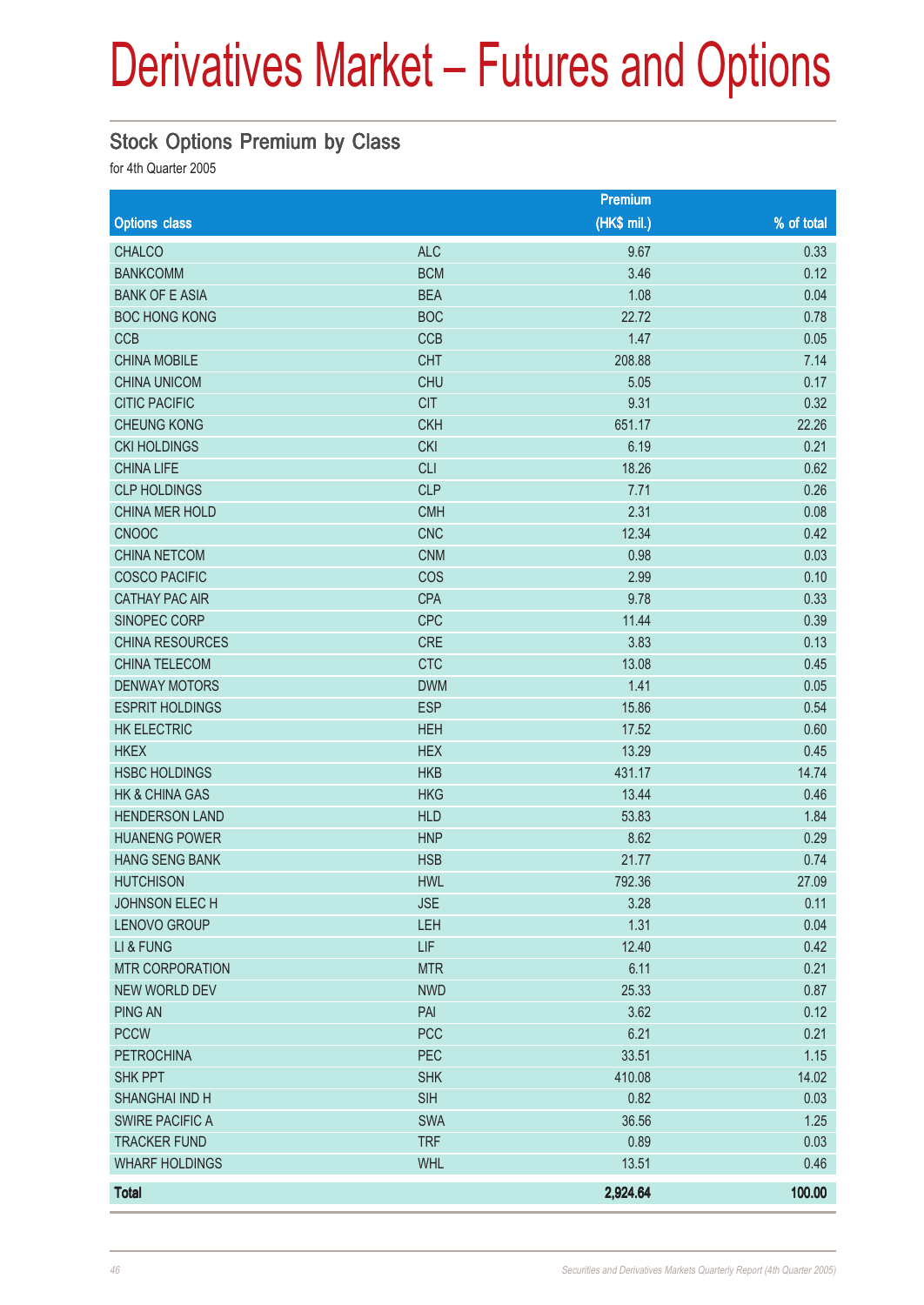### Stock Options Contract Volume by Class

|                        |            | <b>Contract</b> |            |
|------------------------|------------|-----------------|------------|
| <b>Options class</b>   |            | volume          | % of total |
| <b>CHALCO</b>          | <b>ALC</b> | 16,553          | 0.66       |
| <b>BANKCOMM</b>        | <b>BCM</b> | 20,765          | 0.83       |
| <b>BANK OF E ASIA</b>  | <b>BEA</b> | 6,614           | 0.26       |
| <b>BOC HONG KONG</b>   | <b>BOC</b> | 77,078          | 3.08       |
| <b>CCB</b>             | CCB        | 14,436          | 0.58       |
| <b>CHINA MOBILE</b>    | <b>CHT</b> | 279,376         | 11.18      |
| <b>CHINA UNICOM</b>    | <b>CHU</b> | 11,126          | 0.45       |
| <b>CITIC PACIFIC</b>   | <b>CIT</b> | 9,948           | 0.40       |
| <b>CHEUNG KONG</b>     | <b>CKH</b> | 271,759         | 10.88      |
| <b>CKI HOLDINGS</b>    | <b>CKI</b> | 6,613           | 0.26       |
| <b>CHINA LIFE</b>      | <b>CLI</b> | 113,441         | 4.54       |
| <b>CLP HOLDINGS</b>    | <b>CLP</b> | 18,953          | 0.76       |
| CHINA MER HOLD         | <b>CMH</b> | 2,264           | 0.09       |
| <b>CNOOC</b>           | <b>CNC</b> | 48,717          | 1.95       |
| <b>CHINA NETCOM</b>    | <b>CNM</b> | 4,098           | 0.16       |
| <b>COSCO PACIFIC</b>   | COS        | 2,345           | 0.09       |
| <b>CATHAY PAC AIR</b>  | <b>CPA</b> | 48,499          | 1.94       |
| SINOPEC CORP           | <b>CPC</b> | 37,400          | 1.50       |
| <b>CHINA RESOURCES</b> | CRE        | 4,043           | 0.16       |
| <b>CHINA TELECOM</b>   | <b>CTC</b> | 48,571          | 1.94       |
| <b>DENWAY MOTORS</b>   | <b>DWM</b> | 12,102          | 0.48       |
| <b>ESPRIT HOLDINGS</b> | <b>ESP</b> | 17,711          | 0.71       |
| <b>HK ELECTRIC</b>     | <b>HEH</b> | 29,563          | 1.18       |
| <b>HKEX</b>            | <b>HEX</b> | 9,202           | 0.37       |
| <b>HSBC HOLDINGS</b>   | <b>HKB</b> | 424,736         | 17.00      |
| HK & CHINA GAS         | <b>HKG</b> | 29,880          | 1.20       |
| <b>HENDERSON LAND</b>  | <b>HLD</b> | 28,919          | 1.16       |
| <b>HUANENG POWER</b>   | <b>HNP</b> | 19,888          | 0.80       |
| <b>HANG SENG BANK</b>  | <b>HSB</b> | 128,681         | 5.15       |
| <b>HUTCHISON</b>       | <b>HWL</b> | 327,291         | 13.10      |
| JOHNSON ELECH          | <b>JSE</b> | 31,278          | 1.25       |
| LENOVO GROUP           | LEH        | 4,222           | 0.17       |
| LI & FUNG              | LIF        | 9,654           | 0.39       |
| <b>MTR CORPORATION</b> | <b>MTR</b> | 16,270          | 0.65       |
| <b>NEW WORLD DEV</b>   | <b>NWD</b> | 45,116          | 1.81       |
| <b>PING AN</b>         | PAI        | 13,332          | 0.53       |
| <b>PCCW</b>            | PCC        | 28,030          | 1.12       |
| <b>PETROCHINA</b>      | PEC        | 73,963          | 2.96       |
| <b>SHK PPT</b>         | <b>SHK</b> | 157,188         | 6.29       |
| SHANGHAI IND H         | <b>SIH</b> | 1,331           | 0.05       |
| <b>SWIRE PACIFIC A</b> | SWA        | 31,771          | 1.27       |
| <b>TRACKER FUND</b>    | <b>TRF</b> | 4,876           | 0.20       |
| <b>WHARF HOLDINGS</b>  | <b>WHL</b> | 11,274          | 0.45       |
| <b>Total</b>           |            | 2,498,877       | 100.00     |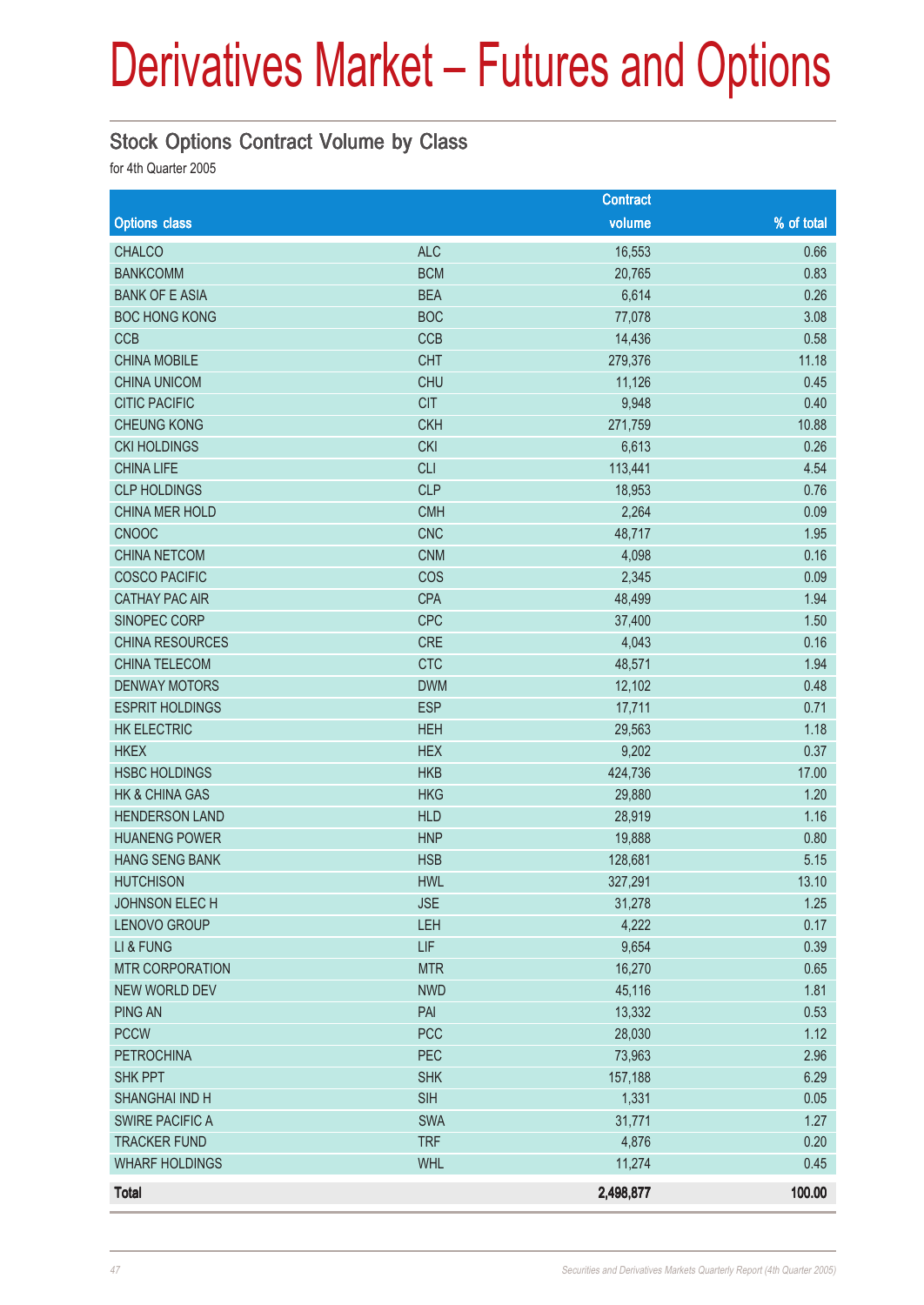### Stock Options Open Interest by Class

as at the end of 4th Quarter 2005

|                           |            | <b>Open interest</b> |            |
|---------------------------|------------|----------------------|------------|
| <b>Options class</b>      |            | (contracts)          | % of total |
| <b>CHALCO</b>             | <b>ALC</b> | 5,562                | 0.54       |
| <b>BANKCOMM</b>           | <b>BCM</b> | 15,114               | 1.48       |
| <b>BANK OF E ASIA</b>     | <b>BEA</b> | 19,212               | 1.88       |
| <b>BOC HONG KONG</b>      | <b>BOC</b> | 73,925               | 7.23       |
| <b>CCB</b>                | CCB        | 13,716               | 1.34       |
| <b>CHINA MOBILE</b>       | <b>CHT</b> | 106,101              | 10.38      |
| <b>CHINA UNICOM</b>       | <b>CHU</b> | 4,322                | 0.42       |
| <b>CITIC PACIFIC</b>      | <b>CIT</b> | 5,332                | 0.52       |
| <b>CHEUNG KONG</b>        | <b>CKH</b> | 64,875               | 6.35       |
| <b>CKI HOLDINGS</b>       | <b>CKI</b> | 6,454                | 0.63       |
| <b>CHINA LIFE</b>         | <b>CLI</b> | 31,595               | 3.09       |
| <b>CLP HOLDINGS</b>       | <b>CLP</b> | 8,022                | 0.78       |
| CHINA MER HOLD            | <b>CMH</b> | 520                  | 0.05       |
| <b>CNOOC</b>              | <b>CNC</b> | 24,840               | 2.43       |
| <b>CHINA NETCOM</b>       | <b>CNM</b> | 3,112                | 0.30       |
| <b>COSCO PACIFIC</b>      | COS        | 865                  | 0.08       |
| <b>CATHAY PAC AIR</b>     | <b>CPA</b> | 22,208               | 2.17       |
| SINOPEC CORP              | <b>CPC</b> | 52,554               | 5.14       |
| <b>CHINA RESOURCES</b>    | <b>CRE</b> | 1,755                | 0.17       |
| <b>CHINA TELECOM</b>      | <b>CTC</b> | 23,278               | 2.28       |
| <b>DENWAY MOTORS</b>      | <b>DWM</b> | 6,217                | 0.61       |
| <b>ESPRIT HOLDINGS</b>    | <b>ESP</b> | 4,165                | 0.41       |
| <b>HK ELECTRIC</b>        | <b>HEH</b> | 12,492               | 1.22       |
| <b>HKEX</b>               | <b>HEX</b> | 3,697                | 0.36       |
| <b>HSBC HOLDINGS</b>      | <b>HKB</b> | 164,662              | 16.11      |
| <b>HK &amp; CHINA GAS</b> | <b>HKG</b> | 11,107               | 1.09       |
| <b>HENDERSON LAND</b>     | <b>HLD</b> | 17,284               | 1.69       |
| <b>HUANENG POWER</b>      | <b>HNP</b> | 11,041               | 1.08       |
| <b>HANG SENG BANK</b>     | <b>HSB</b> | 52,636               | 5.15       |
| <b>HUTCHISON</b>          | <b>HWL</b> | 85,996               | 8.42       |
| JOHNSON ELECH             | <b>JSE</b> | 8,983                | 0.88       |
| LENOVO GROUP              | LEH        | 1,218                | 0.12       |
| LI & FUNG                 | LIF        | 3,627                | 0.35       |
| <b>MTR CORPORATION</b>    | <b>MTR</b> | 9,769                | 0.96       |
| <b>NEW WORLD DEV</b>      | <b>NWD</b> | 25,338               | 2.48       |
| <b>PING AN</b>            | PAI        | 8,688                | 0.85       |
| <b>PCCW</b>               | <b>PCC</b> | 13,526               | 1.32       |
| <b>PETROCHINA</b>         | PEC        | 31,068               | 3.04       |
| <b>SHK PPT</b>            | <b>SHK</b> | 48,643               | 4.76       |
| SHANGHAI IND H            | <b>SIH</b> | 1,298                | 0.13       |
| <b>SWIRE PACIFIC A</b>    | <b>SWA</b> | 12,088               | 1.18       |
| <b>TRACKER FUND</b>       | <b>TRF</b> | 986                  | 0.10       |
| <b>WHARF HOLDINGS</b>     | <b>WHL</b> | 4,022                | 0.39       |
| <b>Total</b>              |            | 1,021,913            | 100.00     |